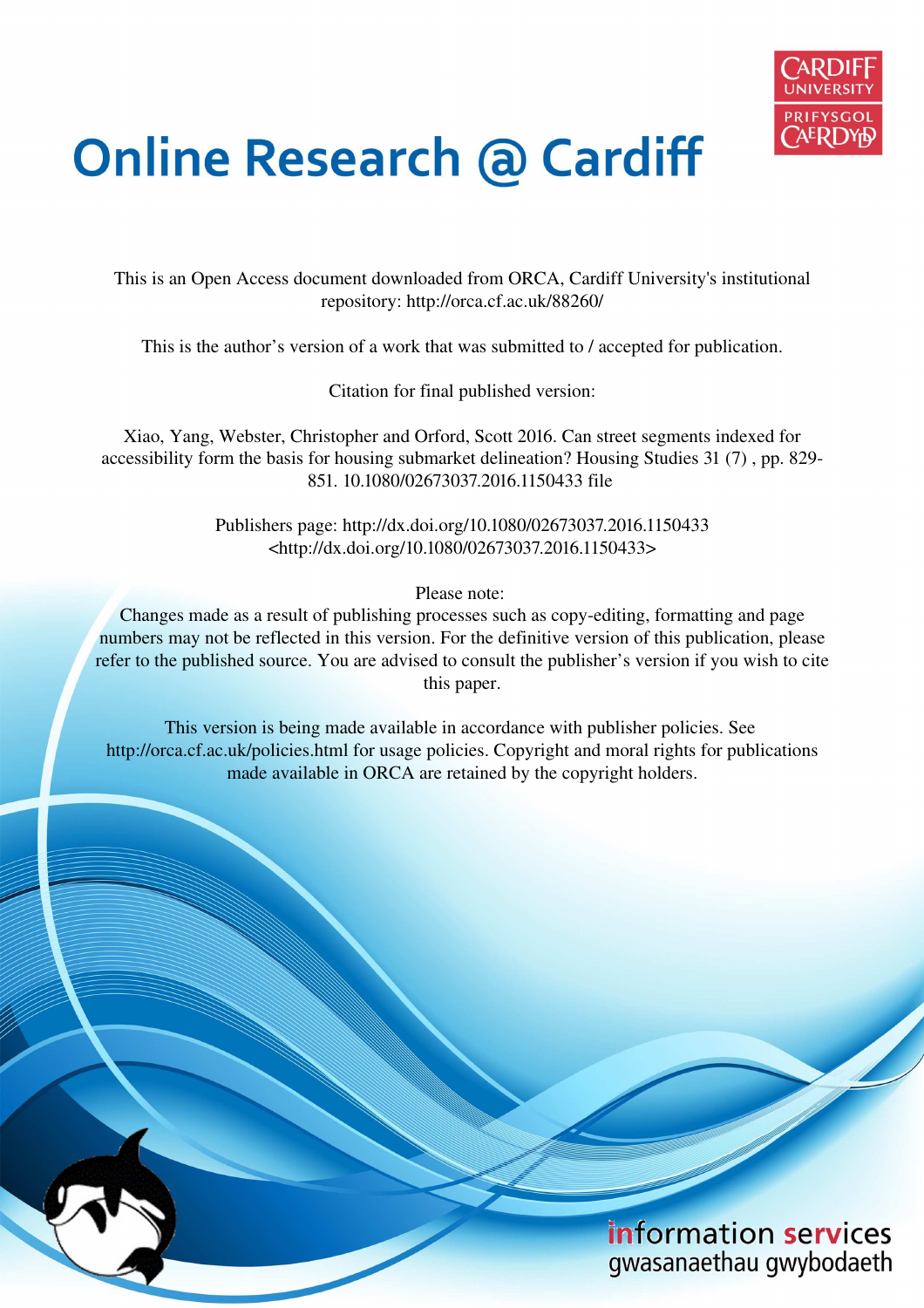## **Can street segments indexed for accessibility form the basis for delineating housing submarkets?**

## **Housing Studies**

### **Yang Xiao<sup>a</sup> , Chris Websterb\*, Scott Orford<sup>c</sup>**

a: Department of Urban Planning, Tongji University, 1239 Siping Road, Shanghai, 200092, China b: Faculty of Architecture, The University of Hong Kong, 4/F, Knowles Building, Pokfulam Road, Hong Kong

c: School of Geography and Planning, Cardiff University, Glamorgan Building, King Edward VII Avenue, Cardiff, Wales, CF10 3WA

\* corresponding author: Prof. Chris Webster, [cwebster@hku.hk.](mailto:cwebster@hku.hk)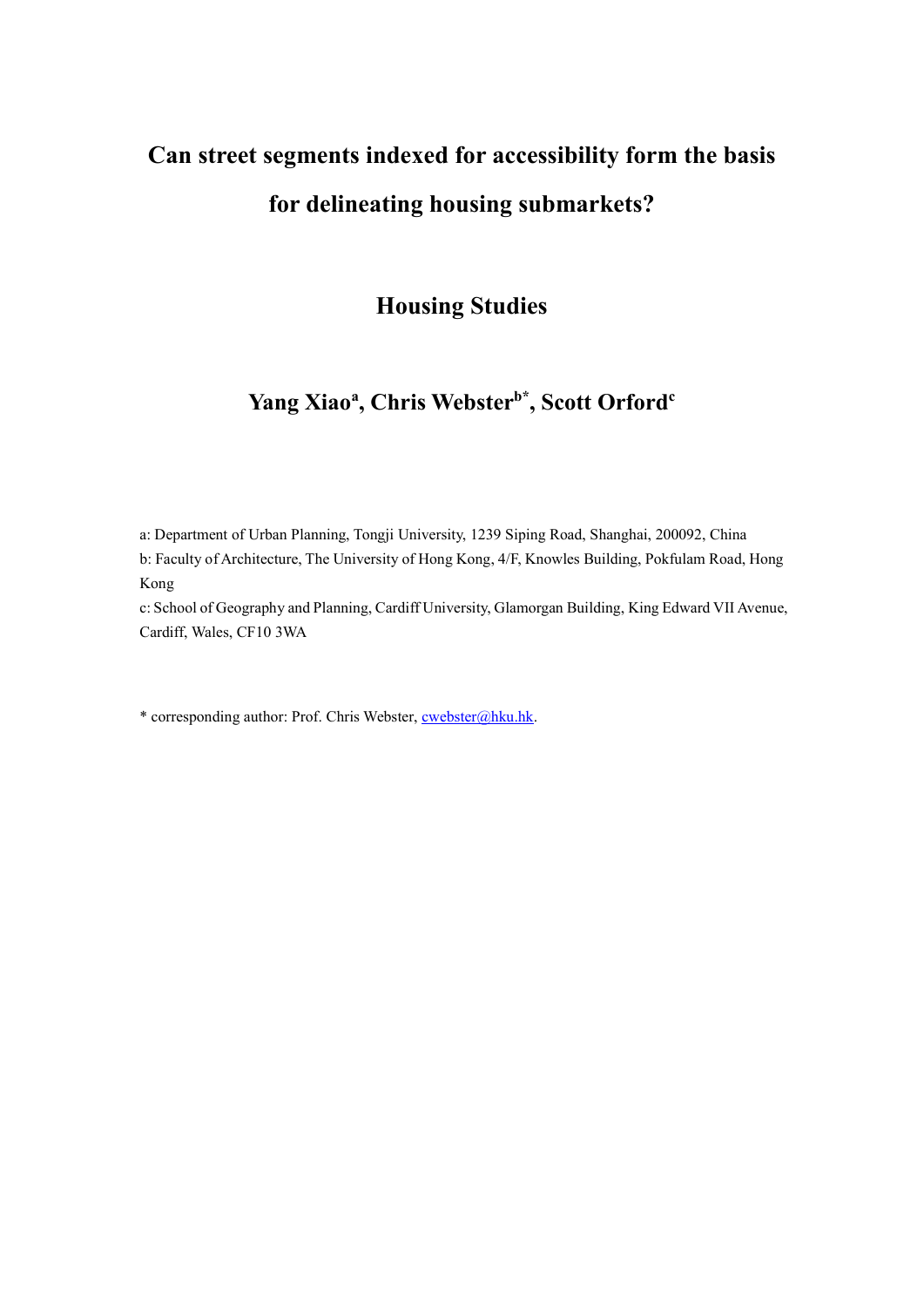#### **Abstract**

We test an approach to spatial housing sub-market delineation using street segment as the spatial unit and using finely grained measures of accessibility derived from spatial network analysis. The underlying idea is that street segment connectivity captures fine variations in home-buyers' preferences for the location. The advantage of the approach is that it is spatially fine grained; it uses the street segment, intuitively the most fundamental spatial unit for spatial housing market analysis; it allows the use of statistical tests to optimize within-sub-market similarities, identifying spatial groups of street segments with the most similar accessibility features; it avoids the predefined arbitrary geographic boundaries usually used in spatial sub-market delineation; it increases the variability of accessibility information in sub-market delineation, accessibility being the principal spatial determinant of housing price; and it allows for normalized measures of accessibility at different spatial scales making it appropriate for comparative analysis across cities. Using a case study of Cardiff, UK, we compare the results with a market segmentation scheme based on prior-knowledge, notably one relying on building type classification. We conclude that street layout can be used to efficiently delineate housing submarkets, and that the estimation is very close to the scheme requiring prior-knowledge. It has advantages, however that make it worthy of further investigation, namely its adaptability, scale-specificity and lower reliance on local knowledge of housing market culture and data.

**Keywords: housing submarket**, **street segments**, **accessibility, geographic** 

#### **boundary, network analysis**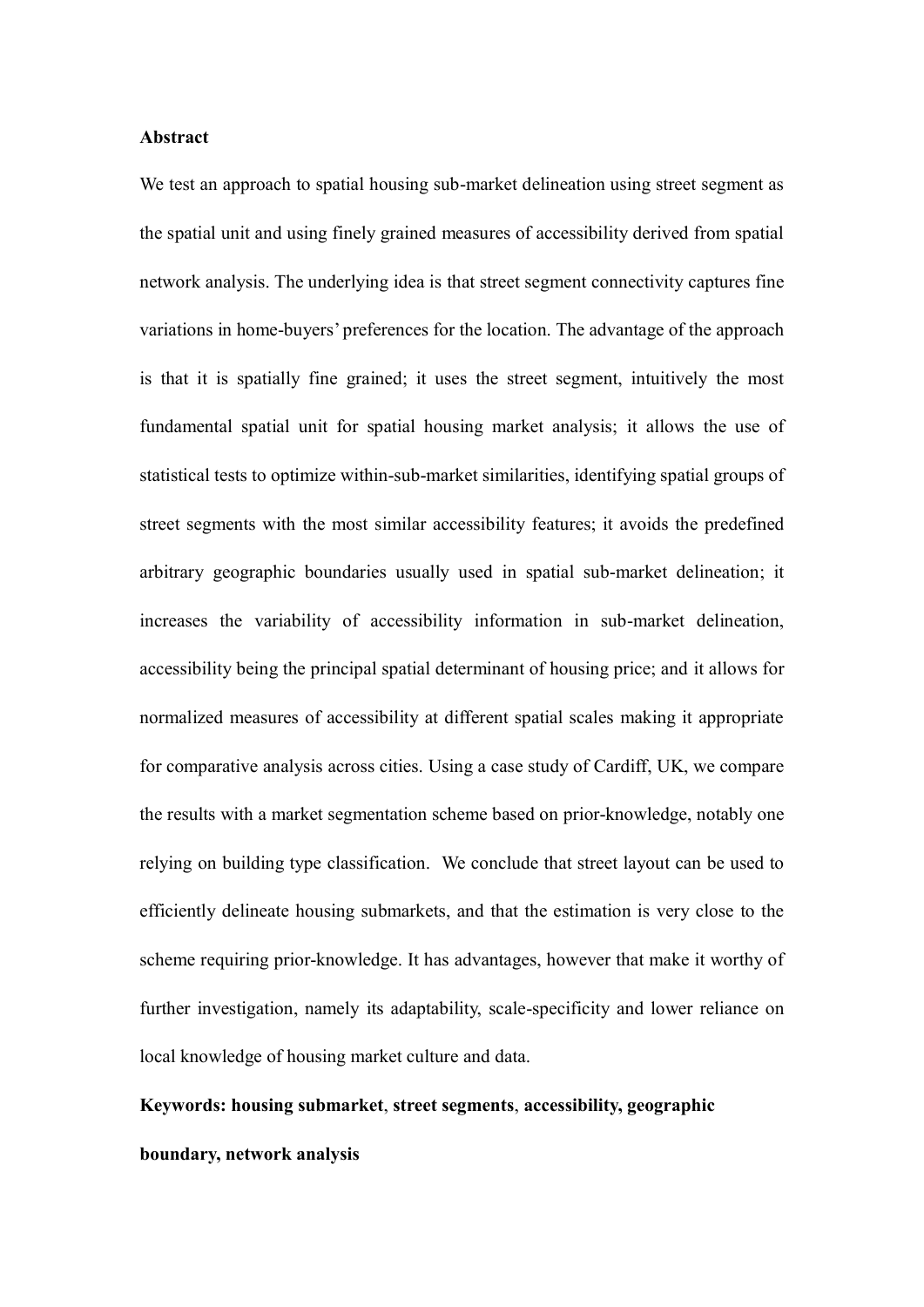#### **1.0 Introduction**

Housing markets in a city, region or country are not uniform entities; they comprise distinct expressions of demand and supply spatially defined. For analytical, professional and policy purposes, the segmentation of housing submarkets should therefore be based on a clear understanding of spatially-specific demand and supply dynamics. There are many studies arguing for the existence of submarkets and suggesting methods of identifying them [\(Leishman, 2001,](#page-32-0) [Watkins, 2001,](#page-33-0) [Bramley et](#page-31-0)  [al., 2008,](#page-31-0) [Jones et al., 2009,](#page-32-1) [Leishman, 2009,](#page-32-2) [Leishman et al., 2013,](#page-32-3) [Bourassa et al.,](#page-31-1)  [1999,](#page-31-1) [Park, 2013,](#page-32-4) [Pryce, 2013,](#page-33-1) [Goodman and Thibodeau, 2007\)](#page-31-2).

Despite a large amount of research, there is no clear agreement about how spatial submarkets should best be identified for housing studies [\(Adair et al., 1996,](#page-31-3) [Watkins,](#page-33-0)  [2001,](#page-33-0) [Bourassa et al., 1999,](#page-31-1) [Leishman, 2009\)](#page-32-2). In practice, the crucial questions of how to identify close substitutes and what level of aggregation is appropriate, are often answered in an ad hoc manner. Predefined geographical boundaries, often arbitrary in terms of housing market behaviour, are adopted as the spatial unit for submarket delineation [\(Goodman and Thibodeau, 2003,](#page-31-4) [Goodman and Thibodeau, 2007\)](#page-31-2). [Bourassa et al. \(1999\)](#page-31-1) questioned the extent to which groupings of dwellings constructed from predefined geographical boundaries have the maximum degrees of internal homogeneity and external heterogeneity. Following the approach used in nonspatial housing market segmentation, we suggest that it is worth exploring further the idea of statistical specification of demand to form submarkets (Park 2013). Non-spatial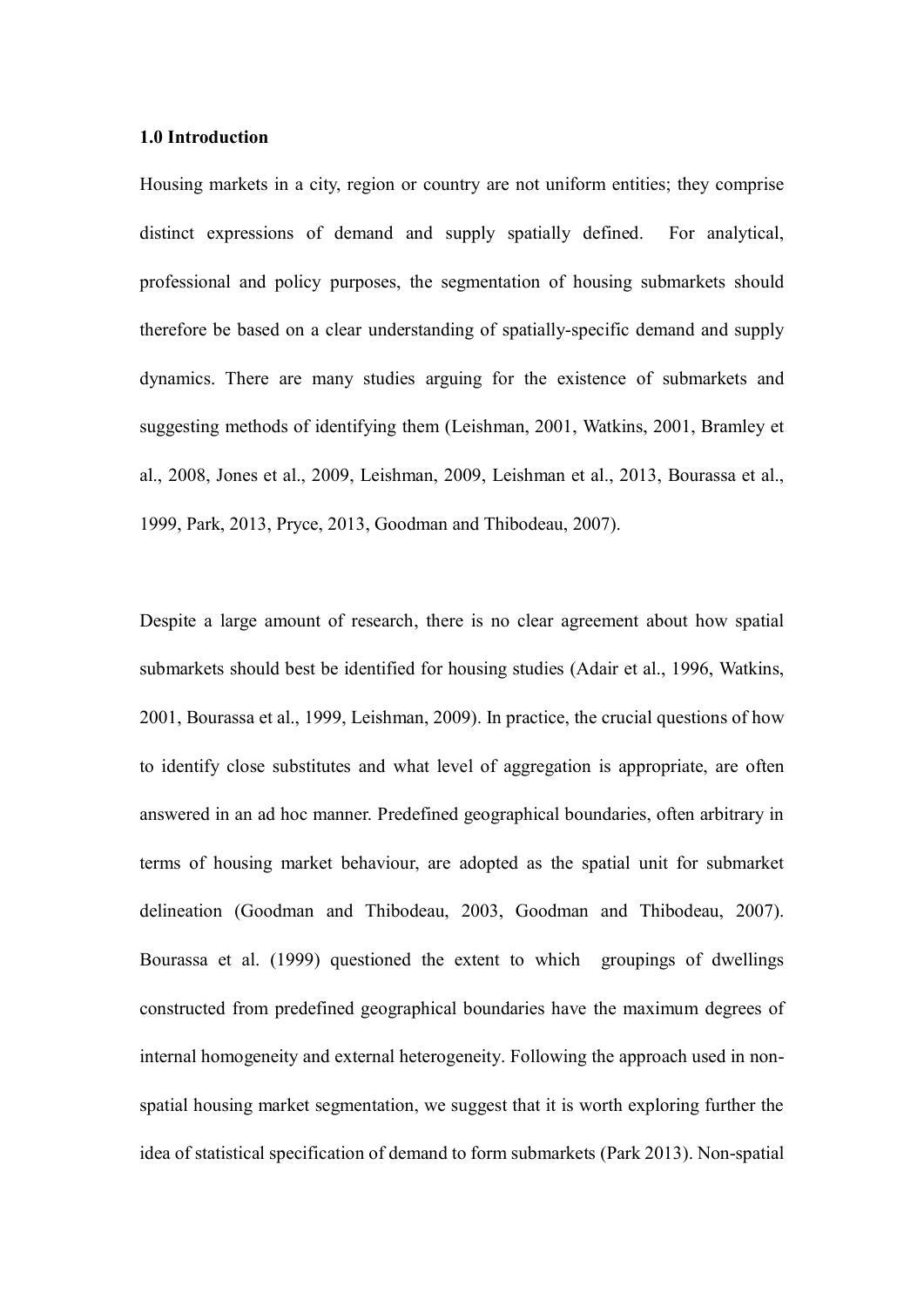approaches subdivide the market statistically but the divisions are inconsistence over time, since the market is constantly changing [\(Leishman, 2009,](#page-32-2) [Jones et al., 2003\)](#page-32-5). We propose an approach that subdivides spatial demand in a way that acknowlegdes the primacy of location in the house price calculus and does this using highly differentiated and spatial scale-specfic accessibility measures.

Kauko [\(2009\)](#page-32-6) notes that the built environment is always an important factor in house price differentials due to its slow-changing nature. Noting this, our study builds upon the hypothesis that properties within a particular location tend to be similar in many attributes, and householders in a location tend to be from the same social-economic group and to share the same locational preferences (Ball and Kirwan, 1977). Furthermore, many studies within the built environment field have found that the accessibility information contained in a city's street layout is also associated with property value and by implication, locational preferences [\(Matthews and Turnbull,](#page-32-7)  [2007,](#page-32-7) [Xiao et al., 2014\)](#page-33-2). In particular, street layout determines the ease of access to transport services, employment and all manner of human transactions within a city (Webster 2010, Jones et al. 2009). [Jones et al. \(2009\)](#page-32-1) argue that particular urban forms imply particular inter-linkages of environmental, social and economic attributes, and that urban form tends to persist with submarket residential density. We extend these propositions about the importance of geography [\(Basu and Thibodeau, 1998,](#page-31-5) [Goodman](#page-31-2)  [and Thibodeau, 2007,](#page-31-2) [Watkins, 2001\)](#page-33-0), by investigating the use of street segments as the basic spatial unit for aggregation and demarcation of spatial housing market demand.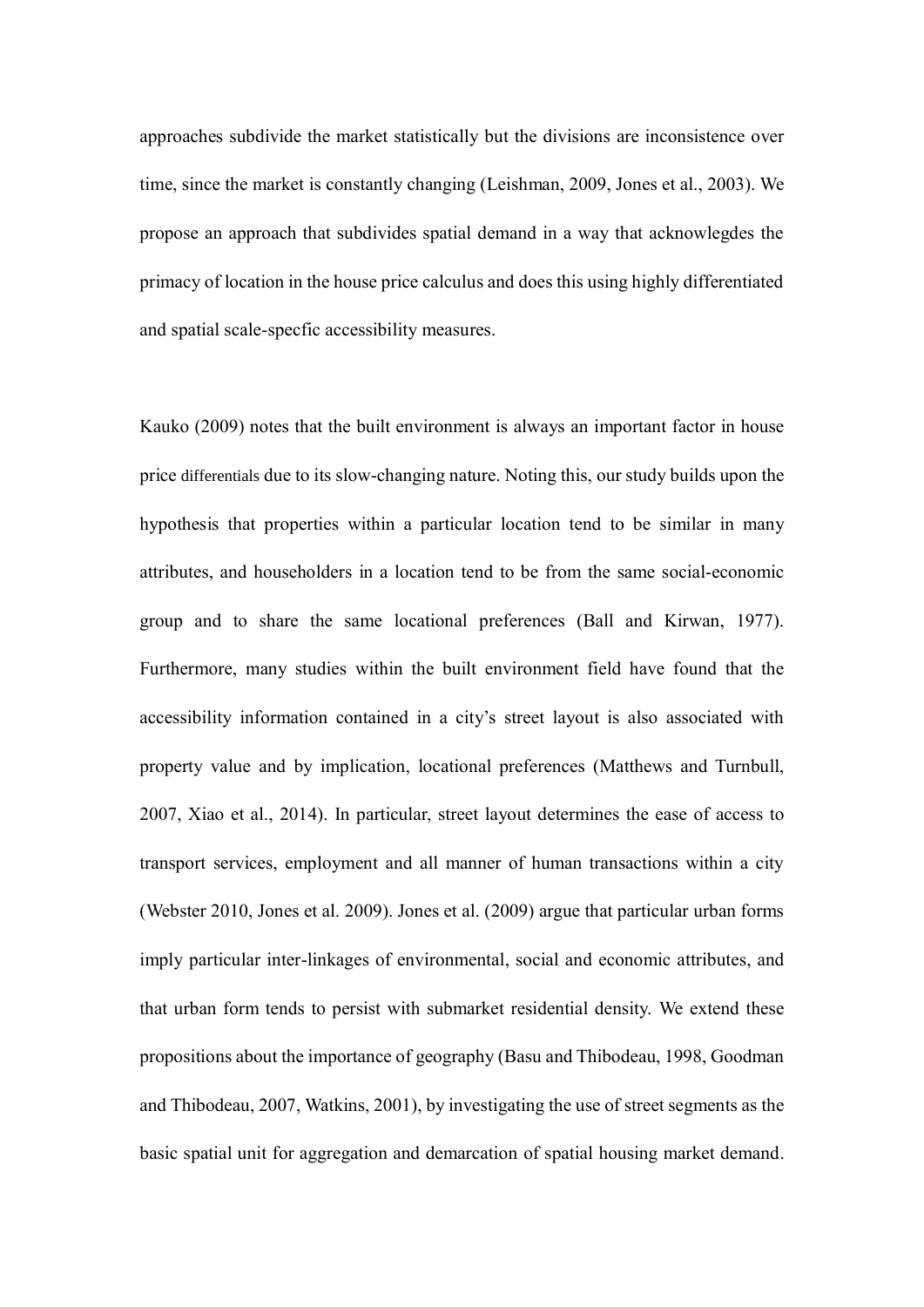The intuitive importance of streets and street segments (parts of streets between junctions) for housing homogeneity, identity and preferences lends additional credence to this method.

The aims of this paper are two fold: firstly, we address weaknesses in traditional attempts to identify spatial submarkets, and argue for the street segment as the basic spatial unit. Secondly, we test our idea empirically by comparing it with a traditional specification that requires local knowledge about building typology. We do this by clustering street segments on the basis of accessibility, creating stable, homogenous contiguous grouping of houses delineated by statistical tests that optimise internal homogeneity [\(Bourassa et al., 1999\)](#page-31-1). We undertake this experiment using a case study of Cardiff, UK, the residential core of which was built over a short period of roughly 30 years at the turn of the  $19<sup>th</sup>$  and  $20<sup>th</sup>$  centuries.

This study follows a general framework for testing for sub-market existence at a given time as adopted in previous studies [\(Jones et al., 2009,](#page-32-1) [Watkins, 2001,](#page-33-0) [Leishman et al.,](#page-32-3)  [2013\)](#page-32-3). To index street network segments for connectivity we utilize a spatial network analysis method known as 'space syntax'[\(Chiaradia et al., 2012\)](#page-31-6) and use two indices of connectivity, both measured at different spatial scales: "closeness" and "betweenness" (defined below). A two-step clustering analysis [\(Chen et al., 2009,](#page-31-7) [Bacher et al., 2004\)](#page-31-8) is applied to identify the optimal number of clusters necessary to delineate distinct housing submarkets. We use the indexed accessibility maps to identify sub-areas of the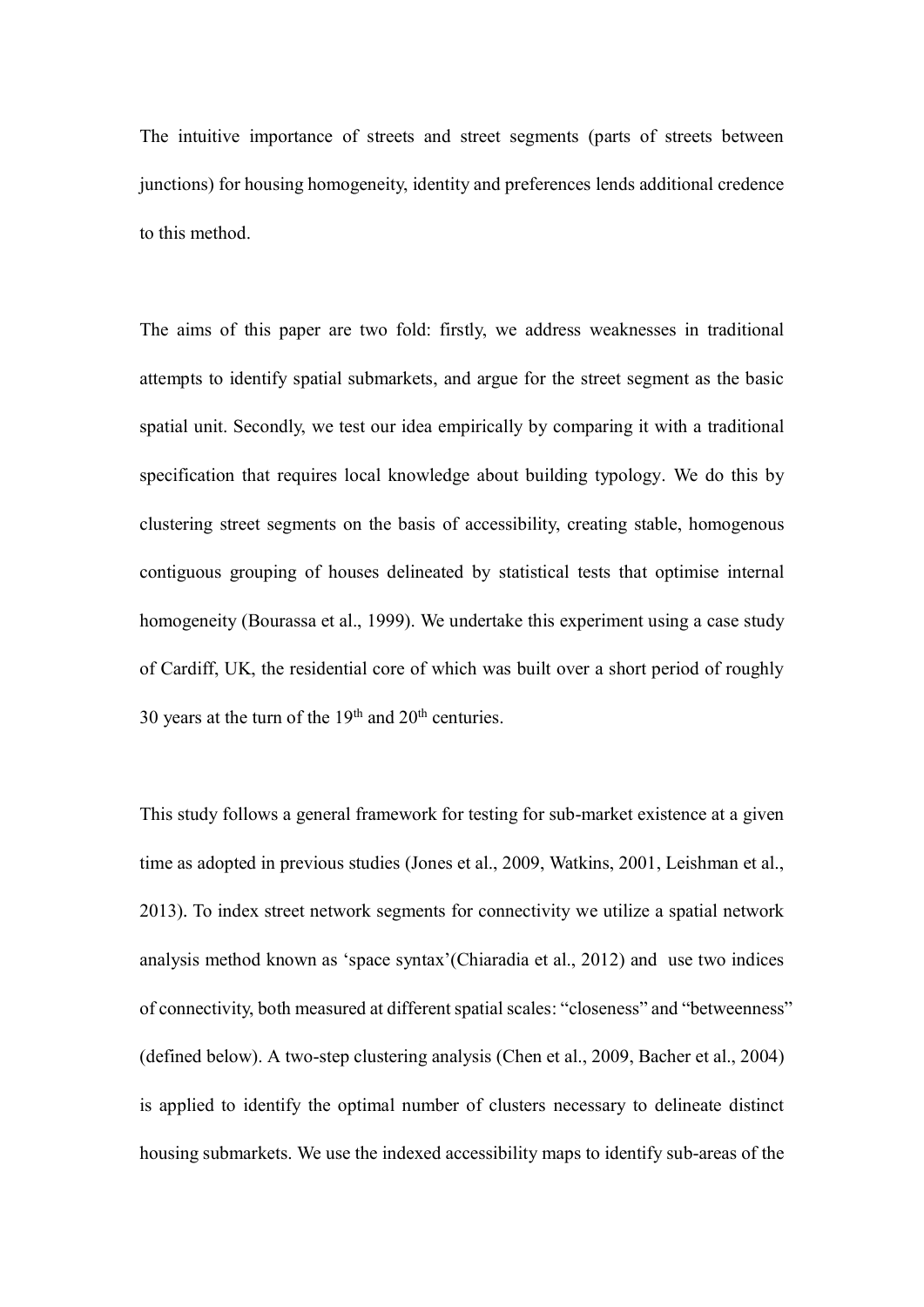road grid that are characterized by similar accessibility value. These can be thought of as areas of the city characterized by homogenous values of local agglomeration economies since accessibility is a surrogate for all manner of urban agglomeration benefits and disbenefits. The remaining steps in our methodology follows Schnare and Struyk's [\(1976\)](#page-33-3) approach, using the Chow test and a weighted standard error test to measure the efficiency of submarkets thus delineated.

The remainder of the paper is organized as follows. Section 2 outlines the theory of housing submarket specification and sets out our alternative approach based on street segment analysis. The methodologies of spatial network analysis and the specification of our spatial hedonic price model are reported in section 3. We introduce the study area and the dataset for the Cardiff in section 4. Results of three different submarket specification models (city-wide, building type, street layout) are presented in section 5; and the conclusions are presented in section 6.

#### **2.0 Literature review**

#### **2.1 Specifications of housing submarkets**

Housing submarkets are one cause of housing market disequilibrium according to [\(Whitehead and Odling-Smee, 1975\)](#page-33-4). Straszheim [\(1975\)](#page-33-5) first noted that a fundamental characteristic of urban housing markets is the variation in housing characteristics and price by location. Goodman and Thibodeau [\(1998\)](#page-31-9) stated that a metropolitan housing area is always segmented into small submarkets due to a mix of supply and demand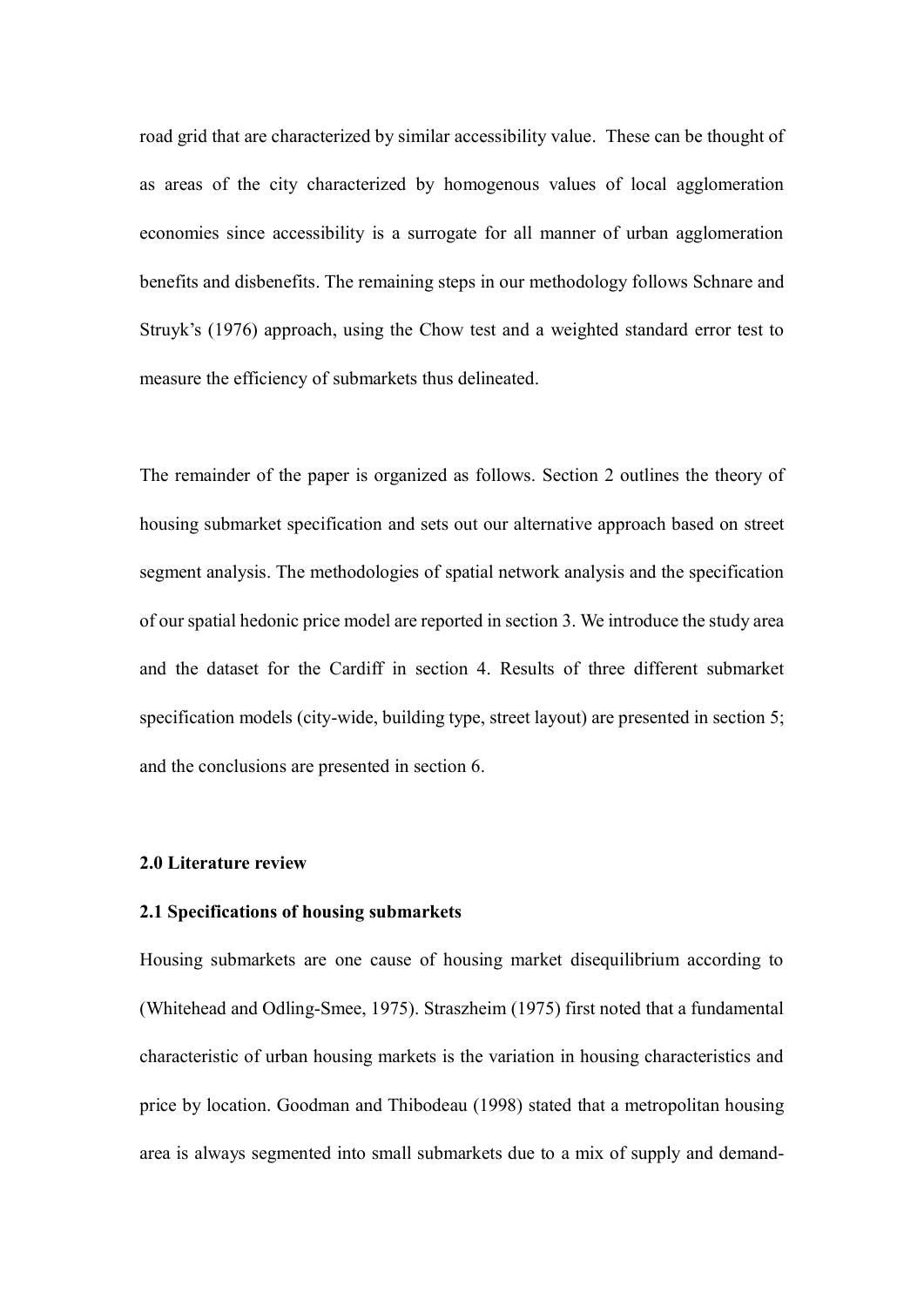related factors. Therefore, understanding the segmentation of a housing market is essential for both policy makers and private property investment assessments, especially since housing submarkets can serve to reduce consumers' search and other transaction costs [\(Goodman and Thibodeau, 2007\)](#page-31-2). However, there exists little consensus as to how spatial submarkets should be defined for applied housing studies [\(Adair et al., 1996,](#page-31-3) [Watkins, 2001\)](#page-33-0).

Three mainstream approaches exist for identifying submarkets. The first one is mainly focused on geographical areas (e.g. census tracts or local government areas) using predefined or otherwise convenient geographical boundaries to delineate the housing submarket. For example, Straszheim [\(1975\)](#page-33-5) and [Gabriel and Wolch \(1984\)](#page-31-10) use the racial composition of districts to delineate sub-markets; Sonsteilie and Portney [\(1980\)](#page-33-6) use political districts; and Hancock [\(1991\)](#page-31-11) uses postcode districts. Munro [\(1986\)](#page-32-8) specified the Glasgow market using a pre-defined geographical boundary system: north and south of the river and inner and outer suburban areas. Additionally, researchers have emphasized that buildings' structural characteristics determine and reflect peoples' preferences on the supply-side, with willingness to pay for individual housing characteristics showing a consistency within particular building categories. For example, Dale-Johnson [\(1982\)](#page-31-12) used a factor analysis to group dwellings with similar characteristics in order to define housing submarkets. Allen et al. [\(1995\)](#page-31-13) specified housing submarkets on the basis of dwelling types (e.g., condominiums, single-family homes, and apartments).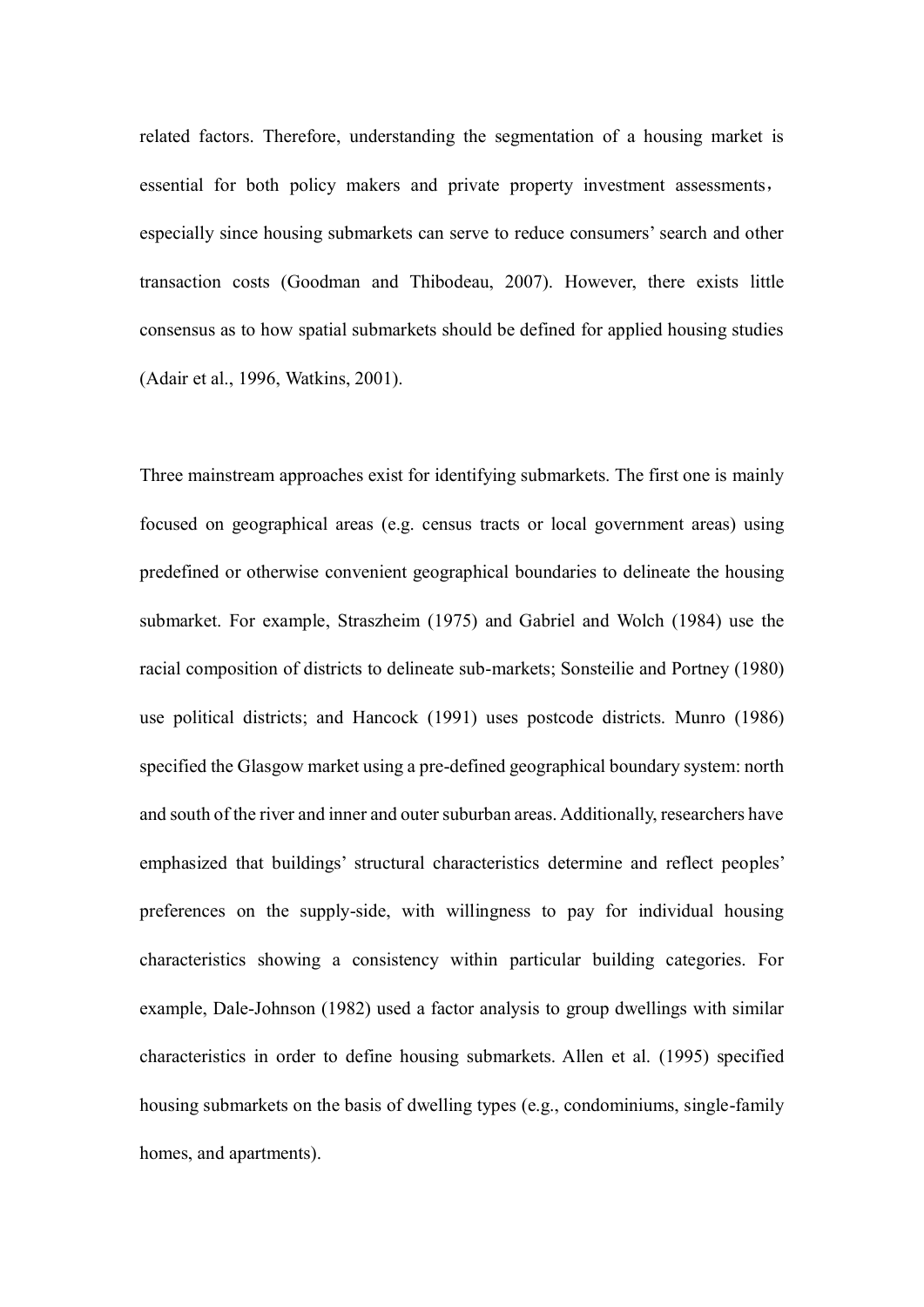Adair et al. [\(1996\)](#page-31-3) attempted to subdivide the city into inner city, middle city and outer city and identified nine submarkets in the Belfast housing market, based on terraced, semidetached and detached dwellings within each area. Watkins [\(2001\)](#page-33-0) used a hybrid definition that nests dwelling characteristic-based submarkets within a spatially defined market sub-structure. Goodman and Thibodeau [\(1998\)](#page-31-9) defined a housing market as a geographic area, utilizing the hierarchical model to show how a metropolitan area can be segmented by school zone, as the premise of their assertions is that all homes within a spatially concentrated area share amenities directly associated with the property's location.

The second main approach to specify housing submarkets relies on data as a driver and emphasizes accuracy of estimation, allowing for systematic statistical methods (for example, principal component analysis and clustering) to delineate sub-markets. The regularities in consumer perceptions of individual characteristics of housing can be captured through multivariate statistical techniques in the same way as in the segmentation of any other consumer market. Bourassa et al. [\(1999\)](#page-31-1), for example, segmented the Sydney and Melbourne housing markets by applying principal components and cluster analysis to a variety of neighborhood attributes, spatial and structure characteristics and lettings data in order to determine specific submarkets. Further, [Day et al. \(2003\)](#page-31-14) used hierarchical clustering techniques to identify housing sub-markets defined by a combination of property types, locations and socioeconomic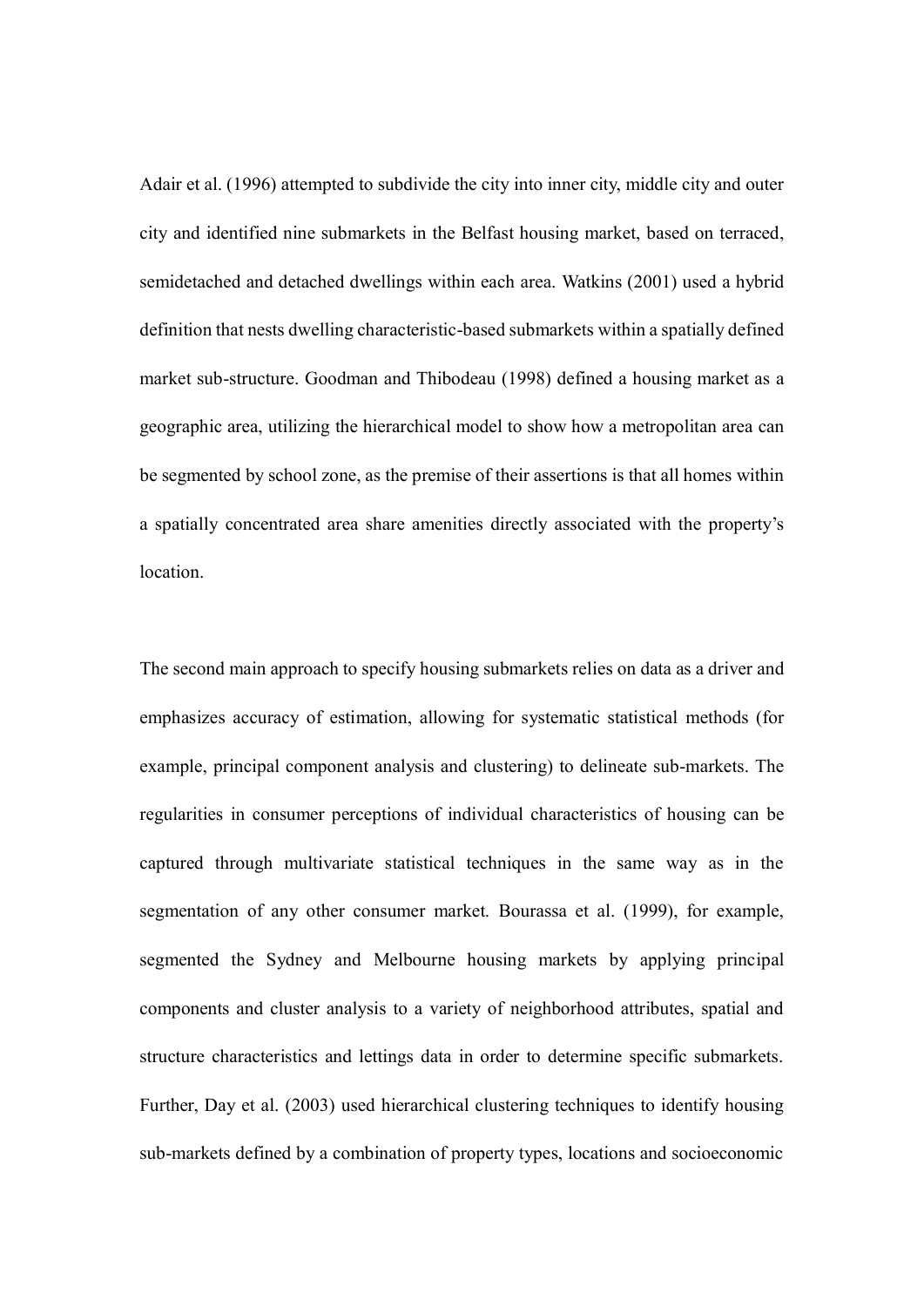characteristics of residents. Tu et al [\(2007\)](#page-33-7) investigated housing market segmentation through housing price spatial autocorrelation, seeking to let the data define urban housing market segmentation, rather than use the traditional administrative or other predefined boundaries to limit sub-market structure. Statistical delineation methods can, in principle, be used to cluster either individual housing units or to cluster individual areas.

A third approach to submarket definition emphasizes the self-reported specification on spatial boundary of housing submarket by expert, the sales agent an etc. This is exemplified by [Palm \(1978\)](#page-32-9), who argued that existing methods that use fixed geographies are flawed, as she demonstrated that specifications based on brokers' evaluations are better than those based on economic and racial-ethnic characteristics of householders. Also re-examining the role of the supply-side broker, Bourassa et al. [\(2003\)](#page-31-15) compared two submarket constructions: (1) geographically concentrated "sale areas" used by local real estate appraisers in New Zealand and (2) a spatial submarket construction obtained by applying a cluster analysis to the most influential factors generated from property, neighborhood and locational attributes. They concluded that while a statistically generated submarket significantly increased hedonic house price prediction accuracy, it did not outperform the sales-area submarket model.

Recent developments of statistical approaches to spatial sub-market identification include [Chen et al. \(2009\)](#page-31-7), who conducted two clustering methods, namely the 'K mean'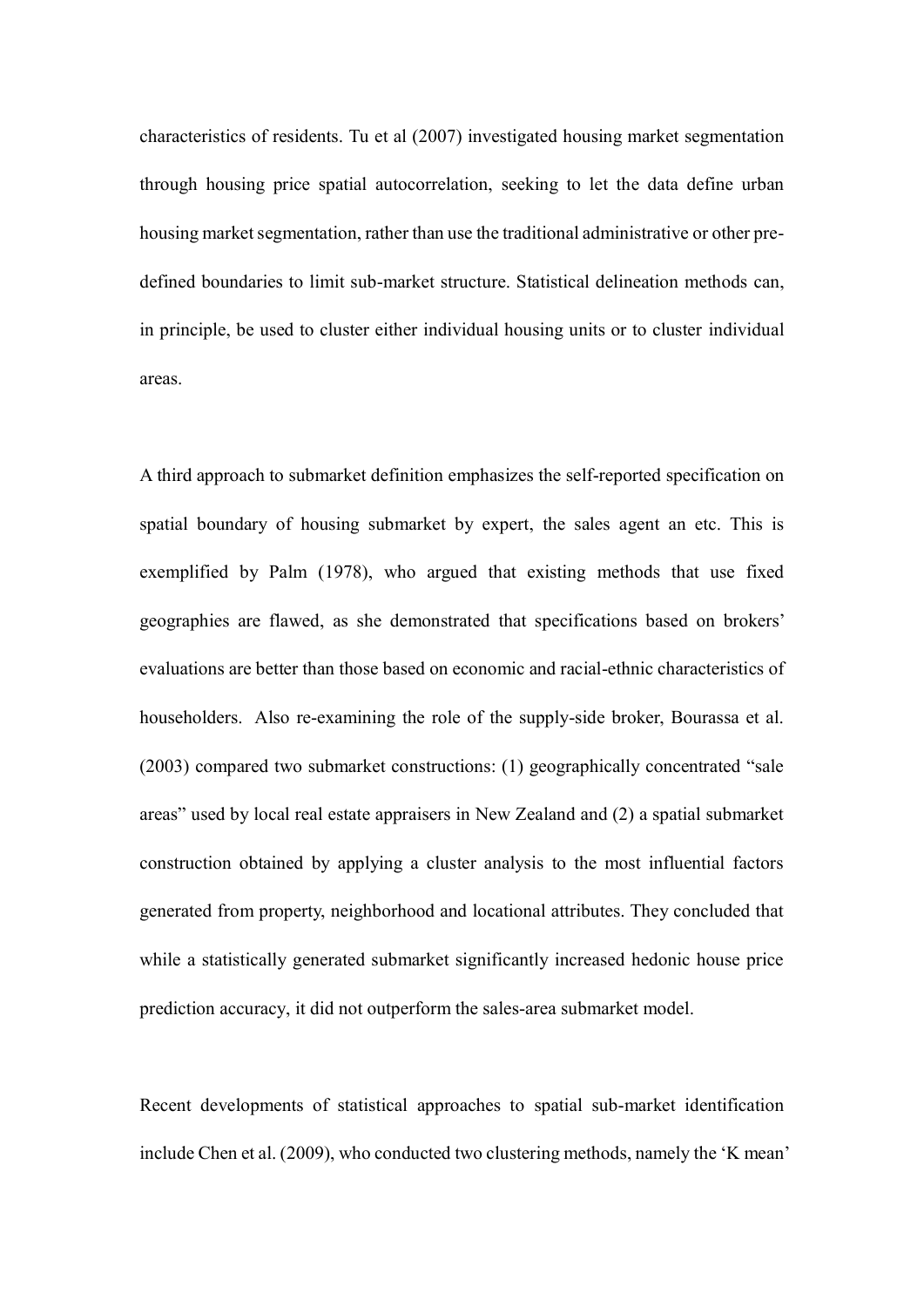and 'two-step' methods, to compare housing market constructions in Knox County, Tennessee, USA. Their findings indicate that housing sub-market boundaries drawn from local government jurisdictions, school districts and expert opinions are closely aligned with the boundaries drawn by statistical clustering methods in a mature housing market.

However, Goodman and Thibodeau [\(2003,](#page-31-4) [2007\)](#page-31-2) insist that researchers should impose submarket geographic boundaries rather than deriving them through statistical modeling, as practitioners and policy makers require a clear grasp of the housing submarket structure system across space. Furthermore, Jones et al. [\(2003\)](#page-32-5) also point out that specifying housing submarkets by social neighborhood characteristics is unstable over time because the market is constantly changing. Such an approach requires constant monitoring of the spatial dynamics of am urban housing system since the sub-market boundaries are likely to change over time [Leishman \(2009\)](#page-32-2). This makes emergent specifications of submarkets based on data difficult for policy purposes. Household self-selection as a process in sub-market formation is likely to be important in mature cities with well-defined social-spatial geographies and less so where the housing markets are immature.

#### **2.2 An alternative submarket specification using street geometry and topology**

It has long been accepted that accessibility is a major influence on residential location, with formal models going back to Von Thunen. Beckmann (1973) and Michelson (1977)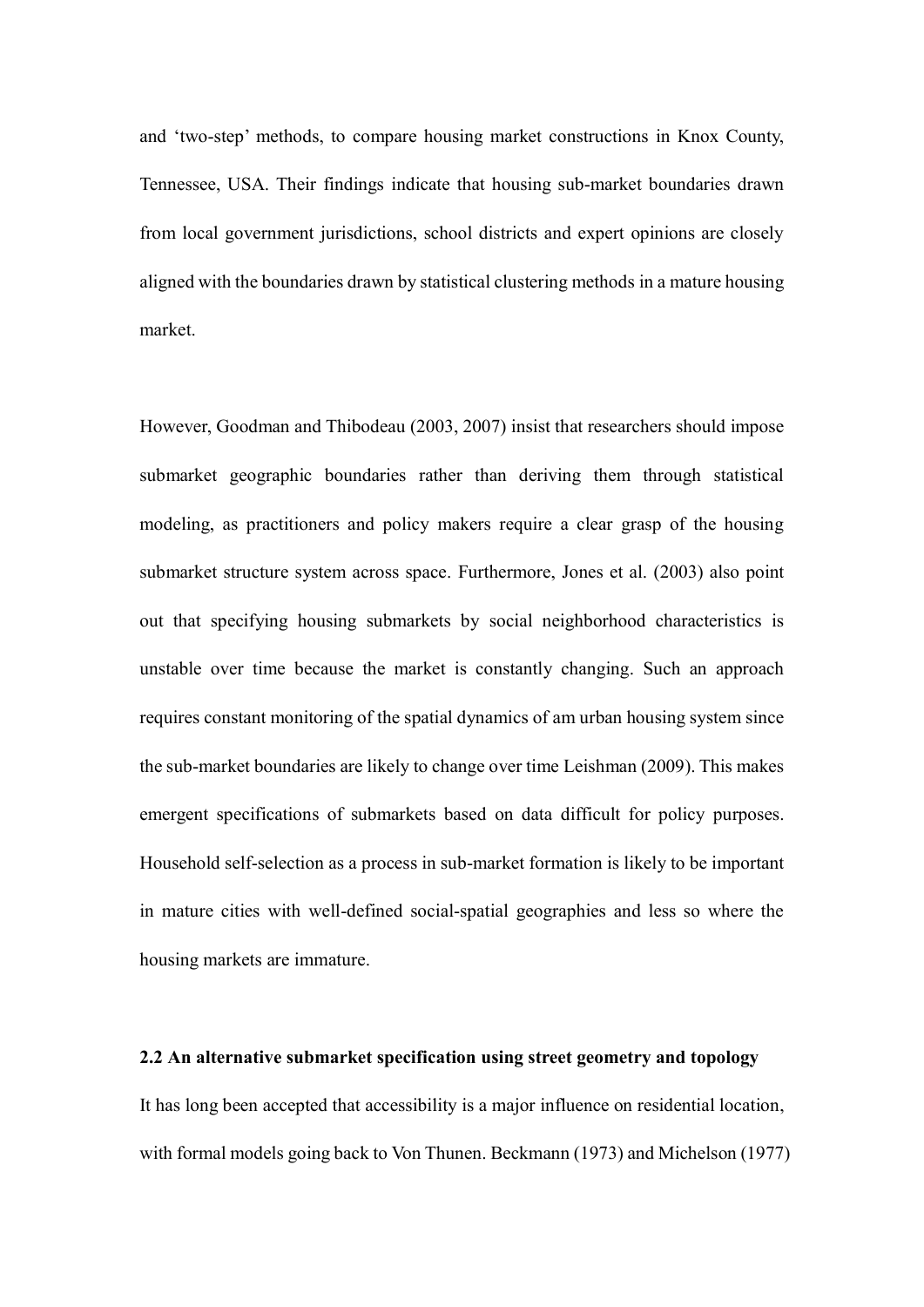noted that accessibility is jointly purchased with a residential plot of land. Theoretically accessibility can be viewed as an attribute of land. There are many studies that show accessibility to be empirically associated with property value. For example, Handy and Niemeir [\(1997\)](#page-32-10) show that different segments of the population care about different sets of opportunities and evaluate the impedance to and the attractiveness of opportunities in distinct ways. Further, Niemeier [\(1997\)](#page-32-11) showed that accessibility preference is connected with social neighborhood characteristics, finding that different social groups can be shown to value accessibility in disparate ways.

Kauko [\(2009\)](#page-32-6) noted that the physical environment is always an important factor in house price differentials, while Jones et al. (2009) argued that street layout creates distinct urban structure determing how areas, space, place, and development sites are organized and therefore valued. Batty (2009) introduces the idea of 'centrality' as a type of accessibility that can be measured in a street network. Webster [\(2010\)](#page-33-8) argues that network centrality in an urban configuration can be considered a city's preeminent public good and that although there are sub-markets for it, there are strong and abiding patterns of demand for 'raw' geometric 'general accessibility'. Empirical studies have confirmed statistically that street layout is associated with property value. For example, elements of the road network connectivity index such as intersection density and network "integration", have been shown to positively impact housing prices [\(Xiao et](#page-33-2)  [al., 2014,](#page-33-2) [Matthews and Turnbull, 2007\)](#page-32-7). Furthermore, street layout network metrics have been found to capture the special accessibility demands of sub-groups as well as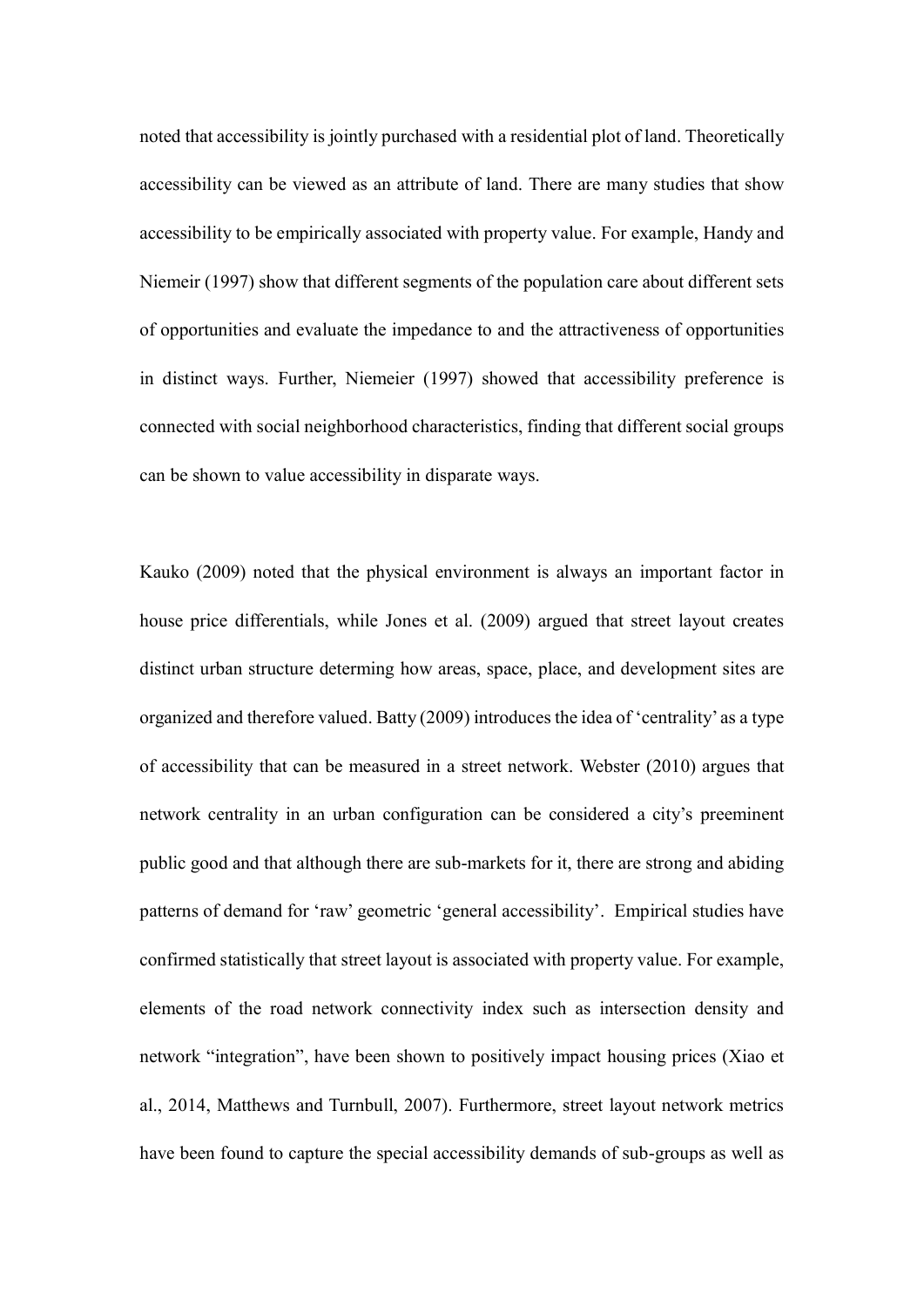the general accessibility of a location's connectivity to all other locations. Vaughan et al. [\(2005\)](#page-33-9) and Vaughan and Penn [\(2006\)](#page-33-10), for example, show that poorer immigrants tend to congregate in poverty areas with lower road network connectivity.

The specific trigger of our study is to extend Goodman and Thibodeaus' (1998, 2003, 2007) and Bau and Thibodeaus' [\(1998\)](#page-31-5) study of the spatial division of submarkets, but doing so using street segments as an alternative to geographic boundaries and aggregation units. The logic of our hypothesis is that the street segment (part of a street between two consecutive junctions) is a natural geographic boundary and unit in a city's subdivided housing market. It can be taken as a unit within which there is a high probability of homogenous households with respect to locational preferences for services, amenities, destination opportunities and the characteristics of neighbours. A sub-market segmentation scheme based on street segments has the advantages of retaining a consistent physical boundary (important for policy makers and market actors) while allowing greater precision of aggregation by virtue of the finer spatial scale and the greater behavioural importance of street segments compared to more arbitrary fixed data-collection boundaries.

#### **3.0 Methodology**

The study follows Schnare and Struyk's [\(1976\)](#page-33-3) general framework for testing for submarket existence at a given time, a framework widely employed in other studies such as Watkins [\(2001\)](#page-33-0) and Bourassa et al. [\(1999\)](#page-31-1). Generally, the procedure involves four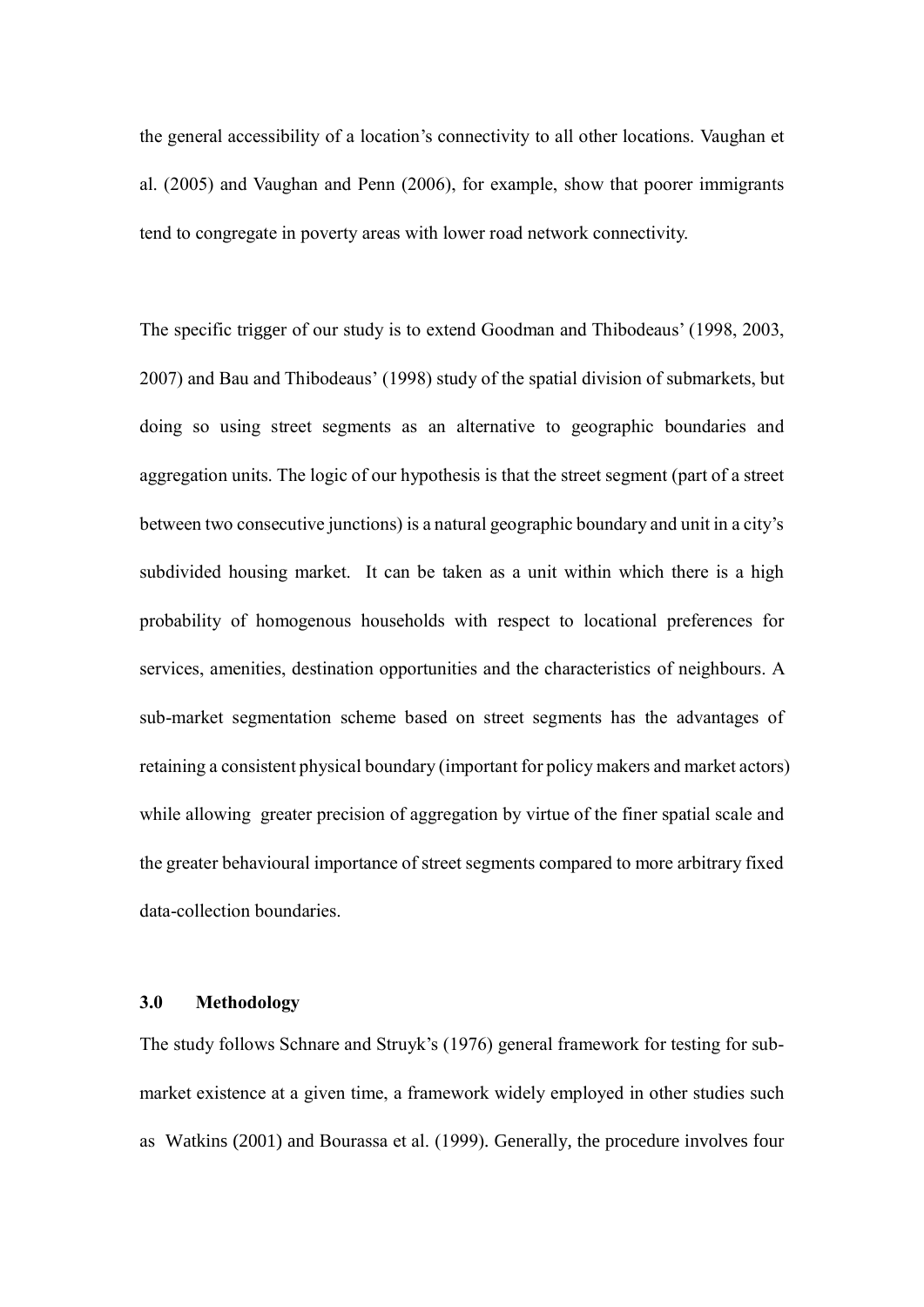stages. First, a hedonic price function is estimated for the entire market. Secondly, submarkets are defined on two different dimensions: (i) building type; (ii) urban configurational features. Then, following Bourassa et al. [\(1999\)](#page-31-1) and Chen et al (2009), we utilize a simple, two-step cluster analysis (Bacher et al. 2004) to identify the optimal number of groups of street segment features with similar accessibility values measured by the 'Space Syntax' method in Confeego 1.0. Thirdly, a Chow test is computed to establish whether statistically significant differences exist between the spatial submarkets derived by the cluster analysis. Finally, a weighted standard error (WSE) is applied for the evaluation of sub-market sub-division. Normally, WSE represents the weighted average of the mean square error (MSE) of each submarket hedonic equations, and if the reduction of the weighted standard error is lower than the criteria value , then the postulated market subdivision is accepted [\(Goodman and Thibodeau, 2003,](#page-31-4) Park 2013).

#### **3.1 Measuring accessibility in street layout.**

Space Syntax, is a street network analysis method developed by UCL academics, [\(Hillier and Hanson, 1984\)](#page-32-12). Space Syntax was designed principally to parameterize urban design and architectural schemes and borrows from more general network analysis. Contrasting with traditional geographic network analysis, space syntax models street segments as 'node' and intersections as 'link' [\(Batty and Rana, 2004\)](#page-31-16).

In our study, we have used two space syntax metrics of network centrality: Integration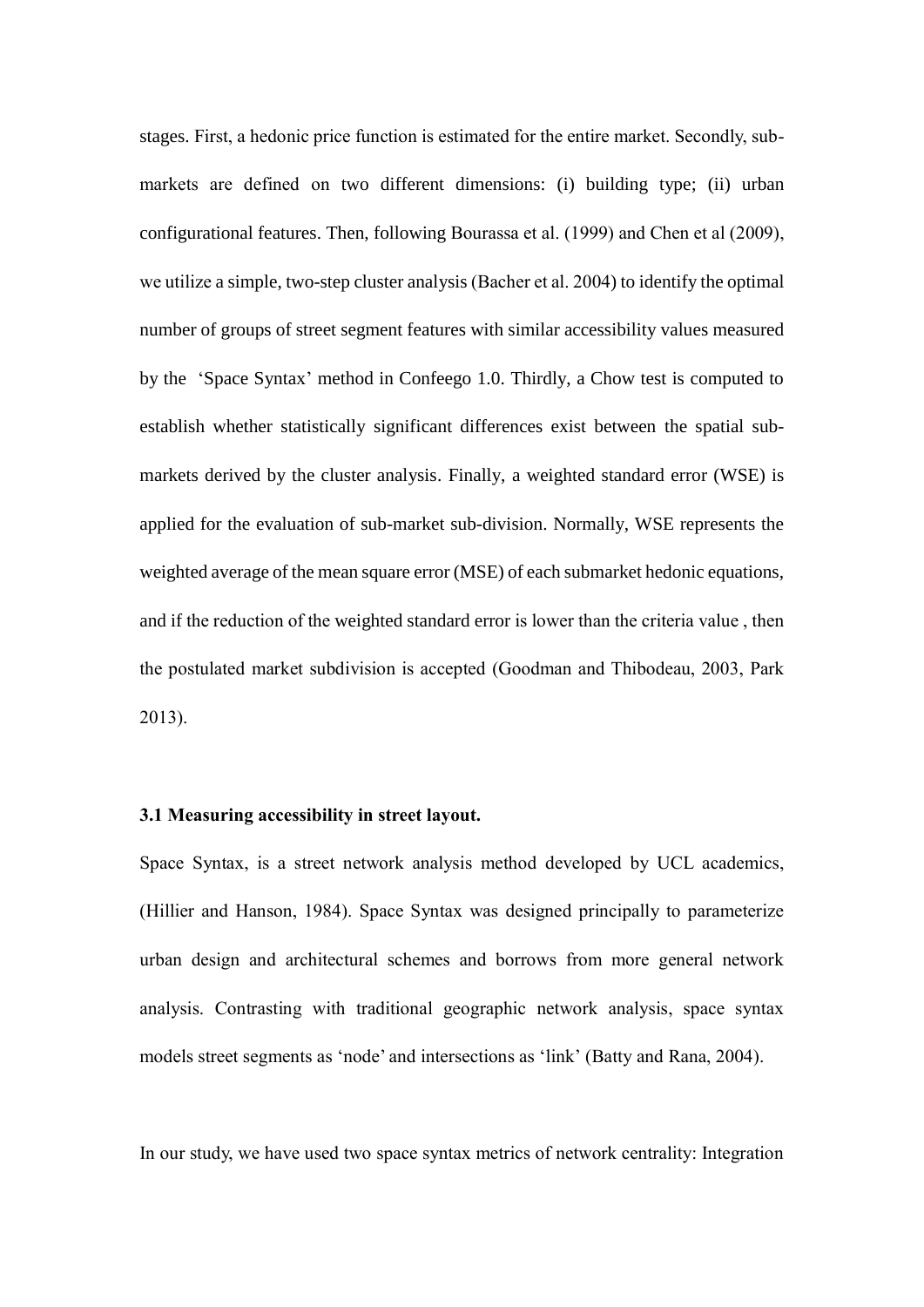and Route Choice. Behaviorally, these are based on two trip-choice criteria that an individual has to make while negotiating a road network (while using a home as a basis for making economic and social transactions in the city); namely, selecting a destination and selecting a route to get to the destination. The former variable is premised on how easy is it to get to a particular destination, and is termed the to-movement component. Destinations that are more accessible are more likely to be selected as locations by higher activity uses, such as shops. The latter variable determines the places that an individual has to pass through the get to a destination, this is termed the throughmovement component.

In graph-theoretic terminology, the to-movement potential is termed 'closeness' (*integration* in space syntax) and measures the ease with which a destination may be accessed within a network. Space syntax closeness analysis models the mean distance between the origin and all possible destinations within network radius R. It measures the extent to which a road segment is close to all other road segments along the shortest distance of the street network and is formalised by equation (1):

$$
Closeness_i = \frac{N-1}{\sum_{j=1;j\neq i}^{N} d_{ij}} \tag{Equation 1}
$$

Where N is the total number of segments in the network, and  $d_{ij}$  is the shortest topological depth between segment i and j.

The through-movement potential is captured by the graph-theoretic measure of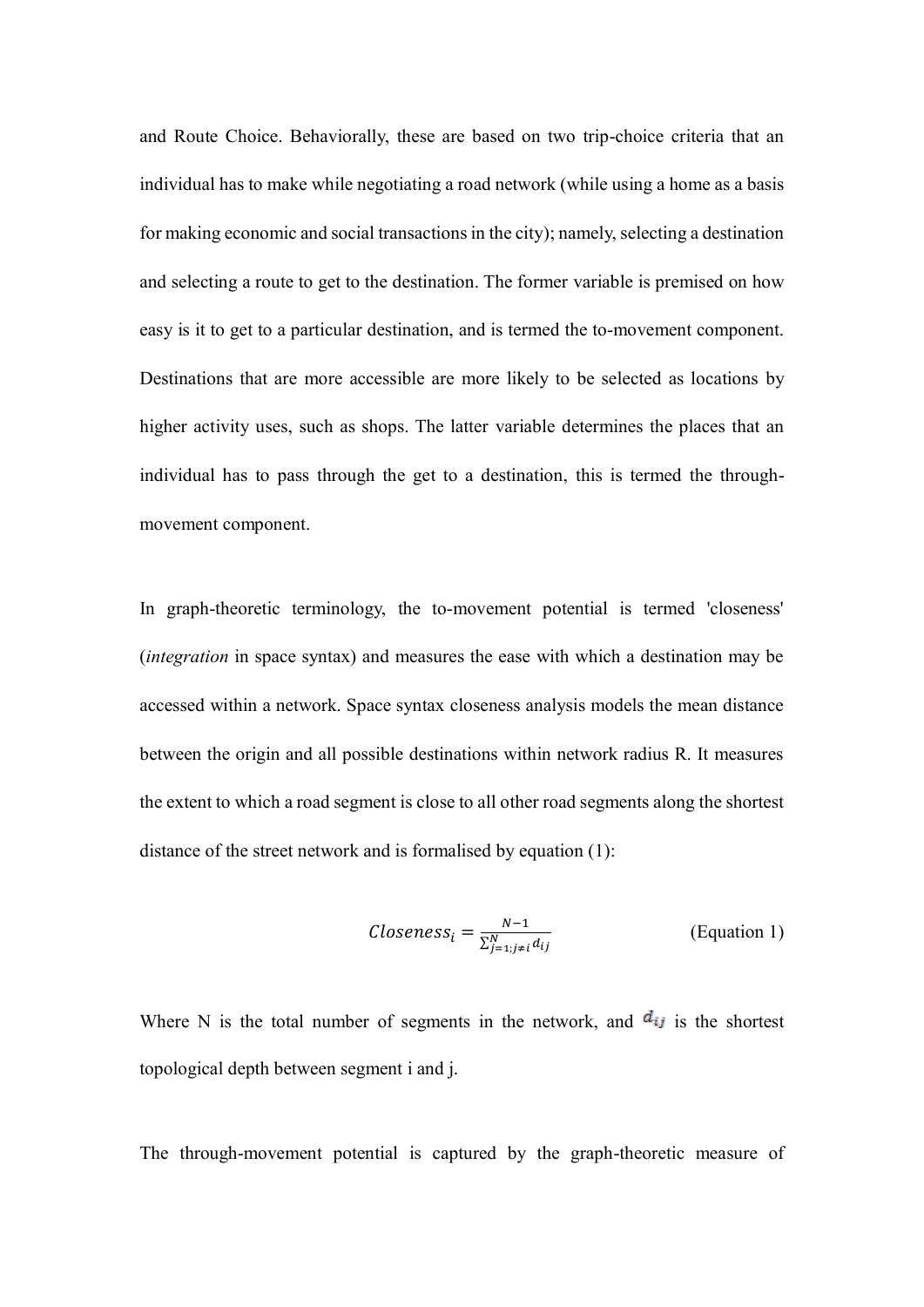betweenness (Freeman, 1977). This is commonly referred to as 'Route Choice' (or Choice) in the space syntax literature and measures the degree of potential for movement through a particular segment of the road network. In contrast to *'Closeness*,' which measures the relative ease of reaching potential destinations, the betweenness index indicates how often people are likely to pass through a particular route and therefore which parts of the road network will be the busiest. Space syntax betweenness analysis assumes that people will travel from two points on the network along the shortest path based on physical distance. As we are interested in road segments, a calculation of betweenness at radius R measures the number of shortest paths by distance connecting all pairs of road segments in the network with the maximum length of the path being R. A road segment is more central, and has more potential for through traffic the larger the number of shortest paths within the surrounding network that pass through it. Betweenness for road segment  $\mathbf{i}$  is defined as:

$$
betweenness_i = \frac{1}{(N-1)(N-2)} \sum_{j=1; k=1; j \neq k \neq i}^{N} \frac{n_{jk}(i)}{n_{jk}}
$$
 (Equation 2)

Where  $n_{jk}$  is the number of shortest paths between segment j and k, and  $n_{jk}(i)$  is the number of these shortest paths that contain segment  $\mathbf{i}$ .

We measure closeness and betweenness at different radii: 400m 800m, 1200m, 1600m, 2000m, 2500m, 3000m, 4000m, 5000m, 6000m, 7000m, 8000m, 10000m and global Nm (the entire network) to capture various kinds of location advantages. We utilize these measurements as it is assumed that different householders assess a location for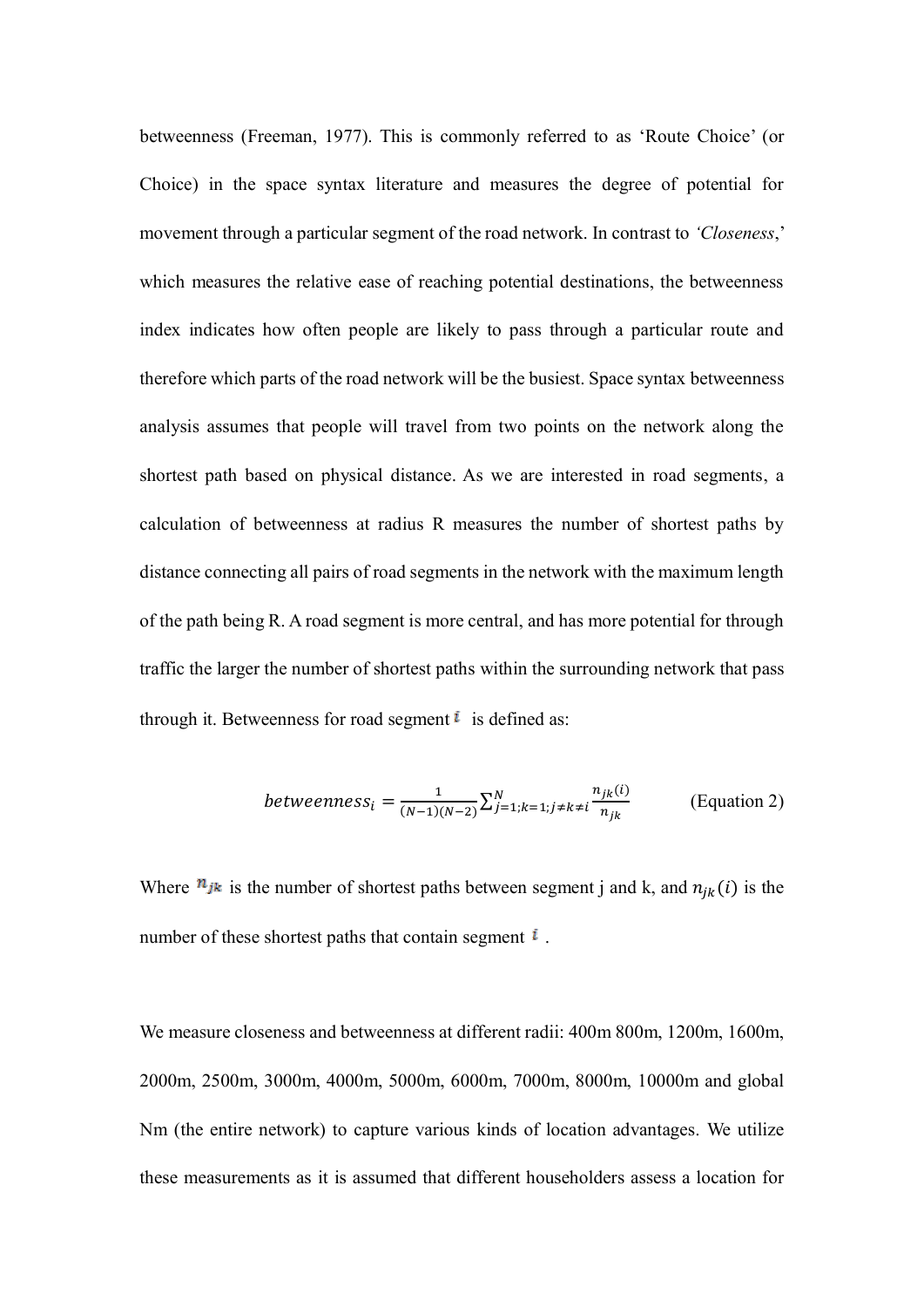different kinds of centrality – access to city-wide destinations, local destinations, through traffic from the entire city, from the local area and so on. Each can be considered a potentially independent influence on location choice and therefore on price and market characteristic.

We implement these measurements using the Integrated Transport Network Layer (ITN) street network from the UK Ordnance Survey Mastermap, and the radii setting is determined by findings in the literature and bounded by size of the study area.

#### **3.2 Hedonic model specification**

The hedonic price model employed in this study is specified in the following general form:

$$
P_i = \alpha_i + \beta_1 S_i + \beta_2 C_i + \beta_3 T_i + \beta_4 D_i + \beta_5 X_i + \varepsilon_i
$$
 (Equation 3)

Where,

- $P_i$ = Transaction price of residential property;
- $S_i$ = Vector of property structural attributes;

 $C_i$ = Classification of OA;

- $T_i$ = Year of transacted property price;
- $D_i$ = Vector of conventional accessibility variables;
- $X_i$ = Vector of space syntax spatial network accessibility metrics at different radii;
- $\varepsilon_i$  = Random error term

As is common in hedonic property price research a log-linear (semi-log) specification is used [\(Malpezzi, 2003,](#page-32-13) [Orford, 2000,](#page-32-14) [Orford, 2002\)](#page-32-15), as this can deal with dummy variables for characteristics that are either present or absent (0 or 1). It also reduces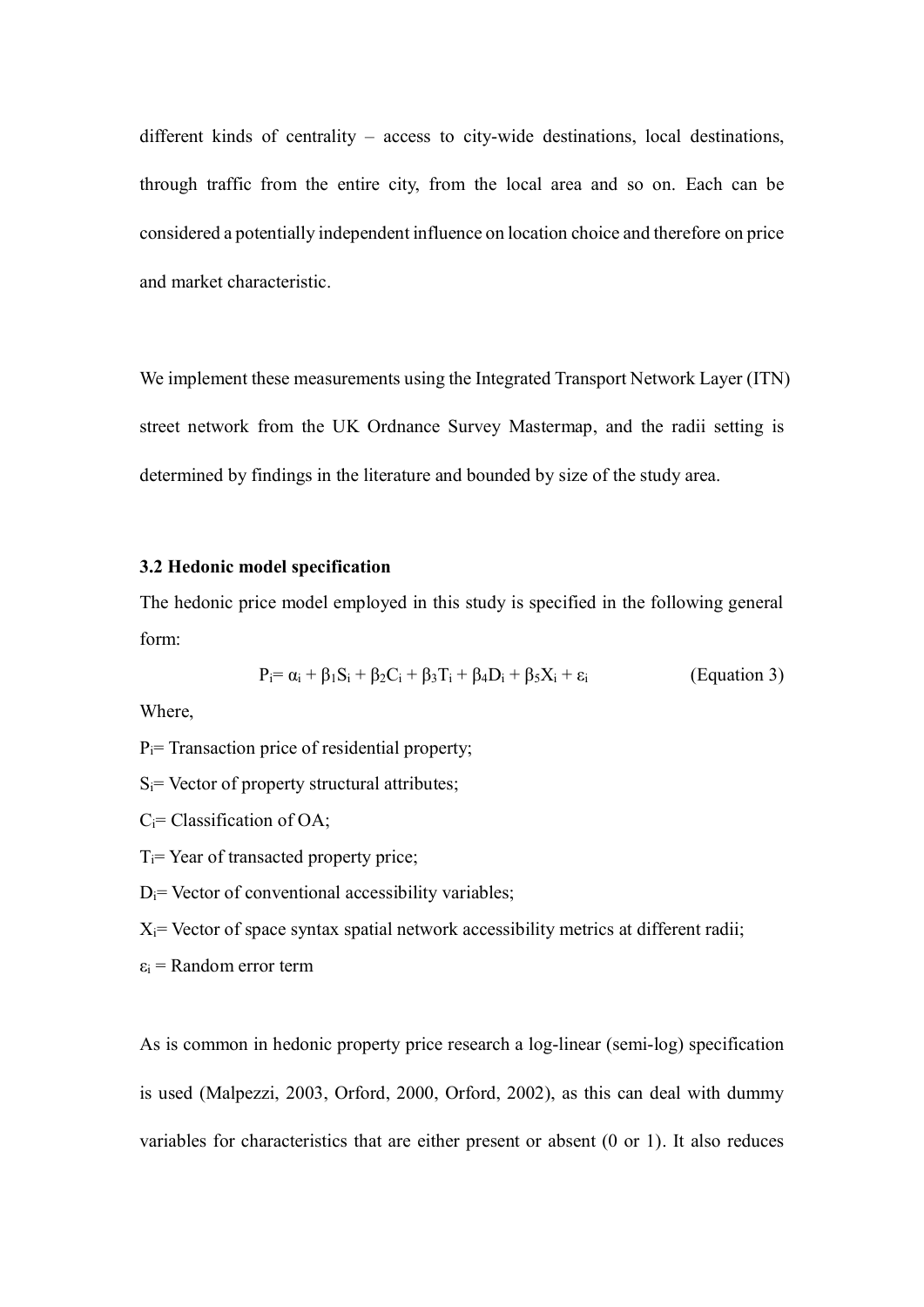heteroscedasticity in the error terms [\(Diewert, 2003\)](#page-31-17).

#### **4.0 Data source and study area**

In order to undertake the tests described above, Cardiff, the capital city of Wales, was chosen as a study area, due to the availability of hedonic data from Orford's (2000, 2010) previous studies. The study focuses on an area of 6x4 km stretching from the north of Cardiff city centre to the edge of the suburbs (Figure 1) containing a representative housing stock for the city, these include Victorian and Edwardian innercity terraces, inter-war, post-war semi-detached and detached suburban homes; recent infill development of flats in the inner-city, and new builds on the urban edge. There also exists a dual carriage way (the A48M) dividing the study area into the inner-city and suburbs, with each displaying different social and built-form characteristics. This morphology is typical of many British cities.

#### **[Insert Figure 1 Here]**

The data sets are collected from several sources. Firstly, property prices come from the England and Wales Land Registry and a service license was acquired to use the following data: full address of property, price paid, sale date, property type (detached, semi-detached, terraced, Flat/Maisonette), new-build or not, and tenure (freehold or leasehold). Data for 16,297 properties sold in the study area during the period 2001 to 2007 (an average of 2000 transactions per year) were acquired and linked to Ordnance Survey Master map Address Layer that provided the grid co-ordinates for each property to a resolution of less than 1 meter. Since the Land Registry does not supply information on the size of property, floor area was estimated for each property in the property price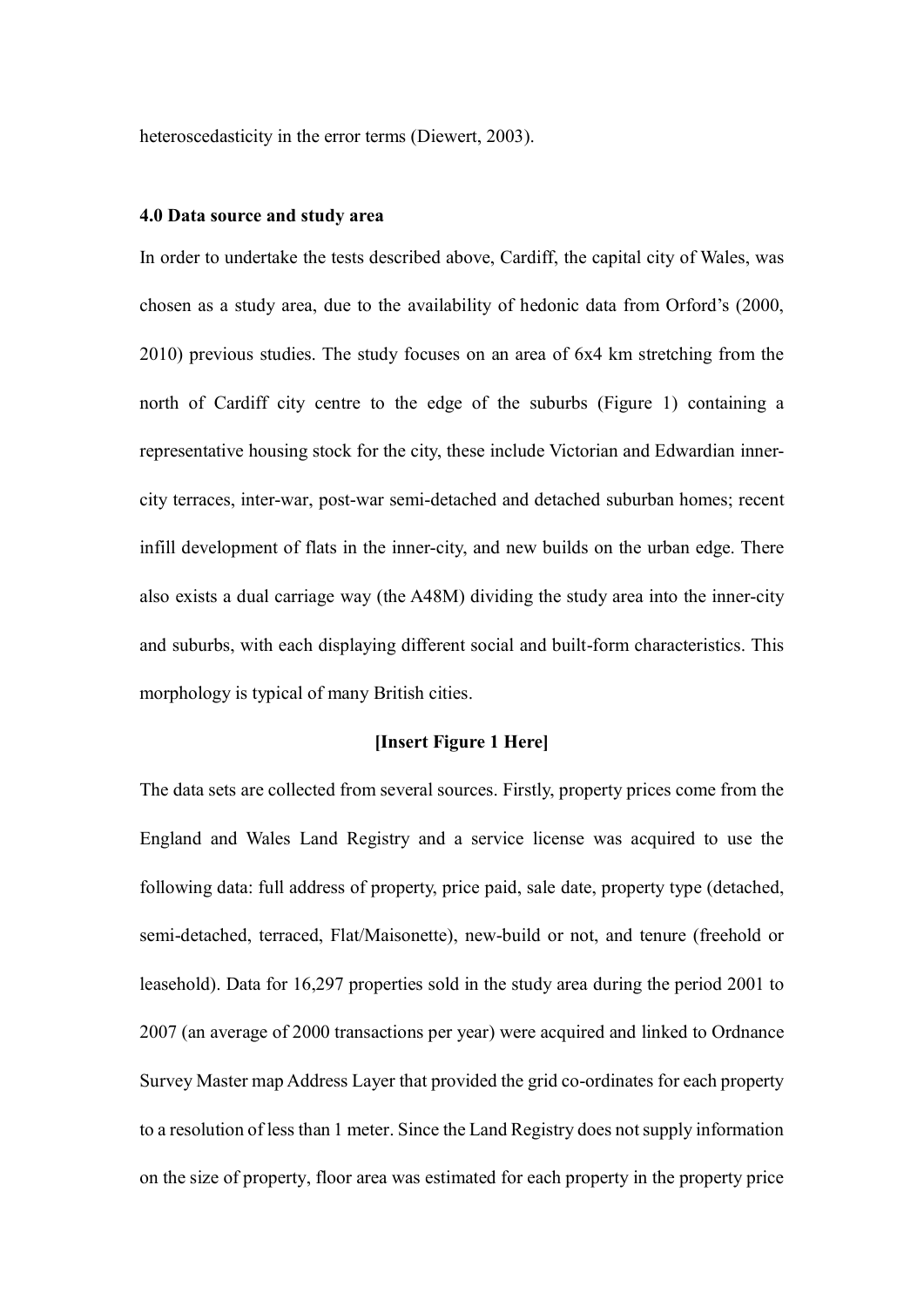database using a methodology described by Orford [\(2010\)](#page-32-16) and the natural log of these measures was used in our hedonic models to standardize by size. Secondly, Office of National Statistics (ONS) Output Area Classification (OAC) data were used to capture area demographic and socio-economic characteristics [\(Vickers and Rees, 2006\)](#page-33-11). We used seven OAC classes: blue collar communities, city living, countryside, prosperous suburbs, constrained by circumstances, typical traits and multicultural. Thirdly, land use information is from Ordnance Survey Master map. This data set includes location information of green spaces and hospitals and the ITN street network.

#### **[Insert Table 1 Here]**

Finally, 25 variables were prepared for the hedonic models: 21 dummy variables and four continuous variables, with an additional 28 continuous variables representing street layout features. Following housing price studies of Cardiff by Orford [\(2002,](#page-32-15) [2000\)](#page-32-14), the natural log of distance from each property to the city centre is used in our study as a traditional central-accessibility attribute. Regarding structural characteristics, very few properties were new build and four-fifths were freehold tenure. Terraced houses made up the largest portion in the sample (53%), with semi-detached houses the second largest (21%), followed by flats (17%). Only 5% of the OAs in the study area were classified as 'constrained by circumstances' in contrast to 28% classified 'typical traits' and 'living in the city'. The percentage of total housing stock sold each year in the sample ranged from 11 to 15%, with the exception of 2008, when only 1% changed hands due to the large downturn in the housing market that occurred in that year. For dummy variables, we followed the rule of thumb, dropping the category of the lower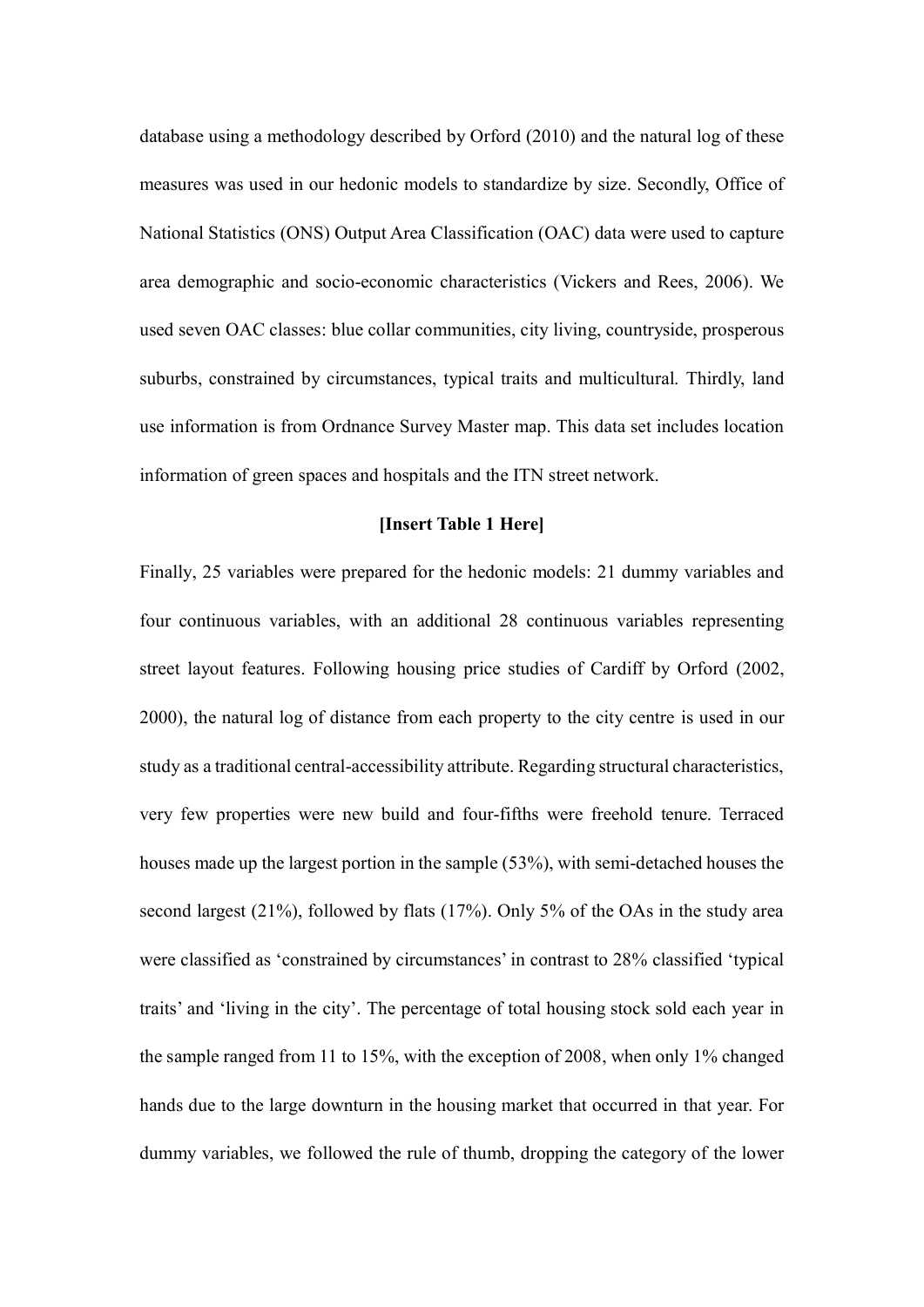marginal group (earliest year, cheapest housing class etc) as the reference variable to achieve intuitive expectations of the likely signs.

#### **5.0 Empirical Results**

#### **5.1 Hedonic Results for the Complete Market**

The initial step in the test procedure outlined above is to estimate a hedonic model for the city-wide market. This provides a reference estimation for comparing the efficiency of sub-market specifications. We employed robust regression estimation for all models in order to control the heteroscedasticity in residuals. Results of combined model are presented in Table 2, and they are broadly similar in performance to those reported elsewhere in the hedonic house price literature (Orford 1999, 2000, 2002). House price variance is explained by a range of structural, neighborhood, and locational characteristics. For example, building structure characteristics have a positive impact, whereas, locational attributes, such as the distance to CBD and distance to park show a 'trade-off' effect on property value. Generally, the results (Table 2) show that the models are statistically significant; the adjusted R–square of all models is 63.3%; and multicollinearity is not a problem with all VIF values under 10 for each variable.

#### **[Insert Table 2 Here]**

#### **5.2 Aggregating street segment features**

The second stage of our method identifies a potential housing submarket geography based on street segments, using the two-step cluster method of Bacher et al. (2004) to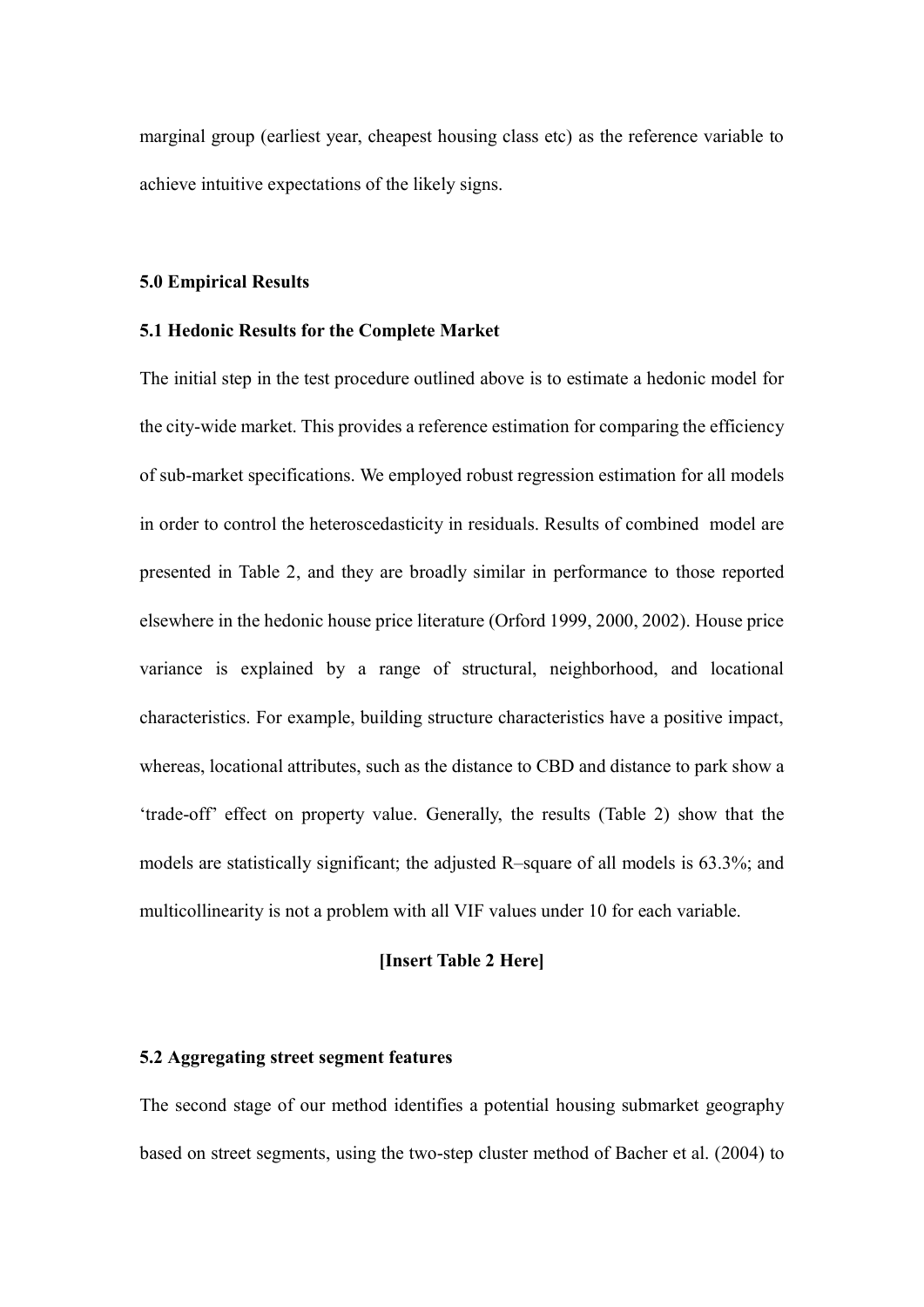acquire an optimal numbers of clusters. It is noted that we clustered 28 attributes of street layout features measured at different radii around the homes for which we have price information, since, it represents the locational specific characteristics of all manner of urban agglomeration benefits and disbenefits. Table 3 displays the results showing that the optimal number of submarkets based on all street features is three, (since the critical ratio is above the critical value at 2.448). The total sample of 16297 is therefore divided into three subgroups, with subgroups respectively containing sample sizes of 8615, 4002 and 3680.

#### **[Insert Table 3 Here]**

#### **[Insert Figure 2 Here]**

With regards to the aggregation results, Table 4 and Figure 2 show that street layout features are segregated at different levels. This is reported as sub-group "1" which is associated with the areas near the central city, which has the greatest ease of access for pedestrian and automobile usage, and consequentially having the highest values of both *closeness* and *betweenness* at all radii level. Sub-group "3" captures the areas along secondary streets that are served by dead-end roads, and these are the areas with the second highest *betweenness* value and second lowest *closeness* value. In contrast, subgroup "2" has the lowest values of both *closeness* and *betweenness*, indicating that they are the most isolated area at both pedestrian and automobile level, where connectivity and potential traffic flows are both low.

#### **[Insert Table 4 Here]**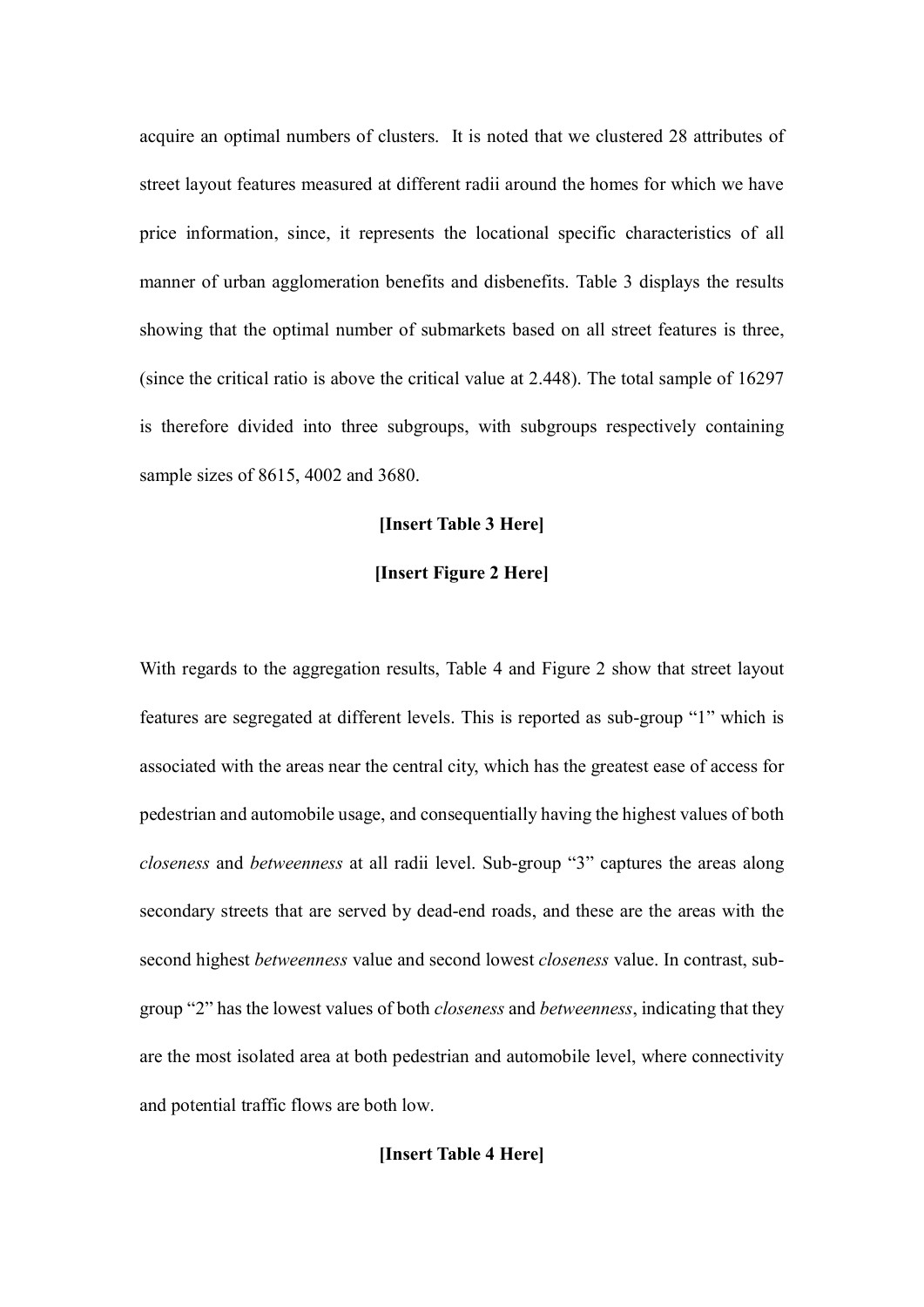It is also apparent from Table 5 that street layout features can spatially discrimitate building structure and social characteristics of properties. For example, sub-group "1" comprises 52.9% of all houses in the study area and contains over 50% terraced houses, which also have the highest average housing price and floor area. More than 70% of residents are classified as 'living in the city' and share 'typical traits' characteristics. In contrast, just 24.6% of total observations are in sub-group "2", which has the cheapest average housing price and smallest average floor area. 30% of residents are classified as coming from social economic groups drawn from the group of 'typical traits', and another third of the observations are from 'blue collar' and 'multicultural' groups. Subgroup "3" covers a sample size of 3680, mostly capturing Semi-detached houses with larger floor area. Two thirds here are from 'blue collar', 'prosperous suburbs' and 'typical traits' social classes. The univariate classification of street segments into distinct classes of accessibility is of interest in it own right. It shows that the city of Cardiff has three distinct classes of road links in terms of centrality. Further, we have shown that these classes are highly correlated with important attributes of housing markets.

#### **[Insert Table 5 Here]**

#### **5.3 Hedonic estimations for alternative aggregations**

In order to test submarket existence of our demarcation, we estimate for each submarket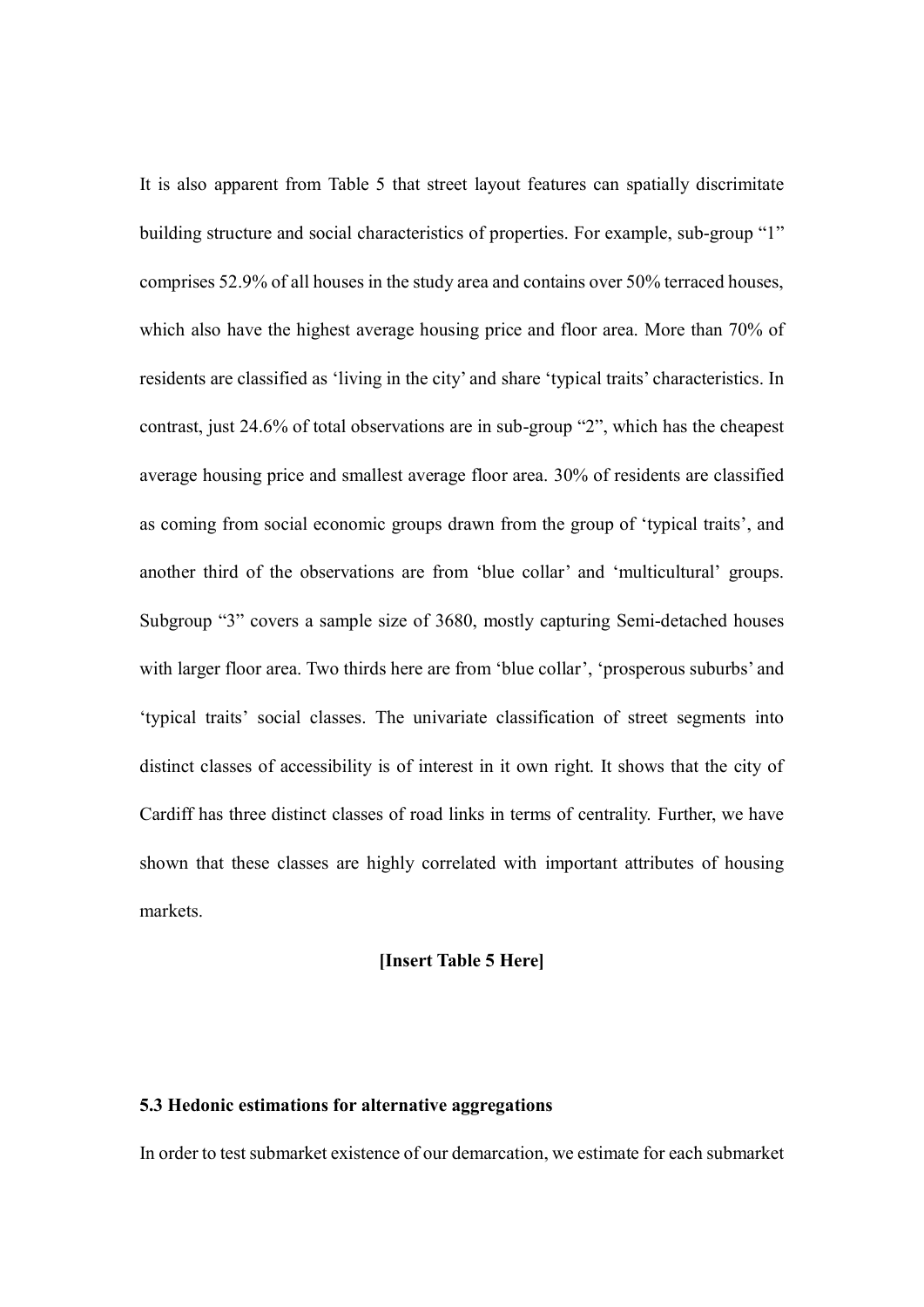using the same attributes as in the city-wide model. It is important to note that the coefficients are relatively unimportant when testing for submarket existence [\(Dale-](#page-31-12)[Johnson, 1982\)](#page-31-12). However, the results shown in Table 5, indicate that it is indeed possible and useful to identify geographical areas that are statistically distinct in terms of price, network morphology and social morphology. Since, different socio-economic groups seem to be associated with particular patterns of accessibility (Table 6). For example, 'Constrained by Circumstances' group is insignificant in all subgroups, while the 'blue collar' group is only significant in sub-group '1.' The 'living in city' was a dominant determinant of distinct network characteristics in the city-wide model, but becomes less dominant or unimportant in submarket models, for example it appears along with 'typical traits' as explanatory of distinct accessibility in sub-group "3". Finally, The Chow test used to examine whether each subgroup differed, suggests there is no evidence of parameter equality between any submarkets (Table 7), thereby confirming that submarkets exit.

#### **[Insert Table 6 Here]**

#### **[Insert Table 7 Here]**

#### **5.3. Comparison of Submarket Classifications**

In order to understand the effectiveness of our submarket specification, we compare the results with existing traditional identifications ([Watkins 2001,](#page-33-3) Bourassa et al , 1999, Chen et al 2009). In the local context of the study area and the UK more generally, there is a strong general cultural preference for detached over semi-detached, semi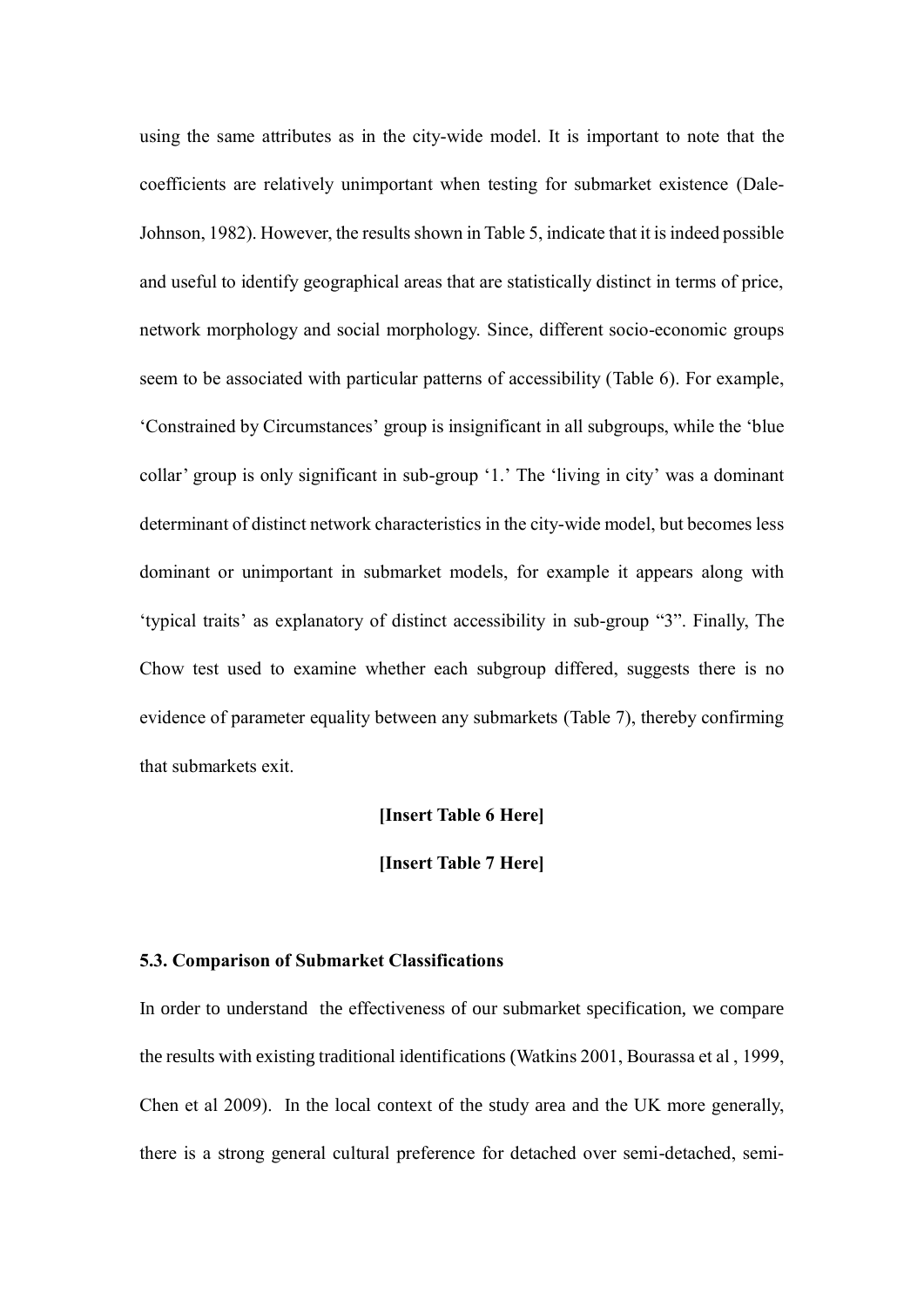over terraced and terraced over apartments. Orford [\(2000\)](#page-32-14) confirms that these building structure features are important for housing submarkets in the Cardiff housing market. As the dataset in our study area has four types (detached house, semidetached house, flat and terrace house), the whole market is easily classified into four building-type submarkets, which we use to compare with our street segment-based approach

#### **[Insert Table 8 Here]**

Table 8 shows the estimation results for each submarket, revealing that the adjusted R square value varies from 58.4% to 65.7%. Only the estimation of the semidetached group is higher than the city–wide model (3% more). The general results are similar to our submarket specification using street segments, showing that building types clearly also reflect people's preferences, in particular for the two groups: 'blue collar' and 'Constrained by Circumstances'.

The Chow test similarly confirms that the four groups based on building typology are statistically not equal at a 1% confidence level (table 9). Thus, the results show that the delineation of housing submarkets can also (and more traditionally) be safely based upon building types.

#### **[Insert Table 9 Here]**

To compare the performance of these two submarket delineations, we take Schnare and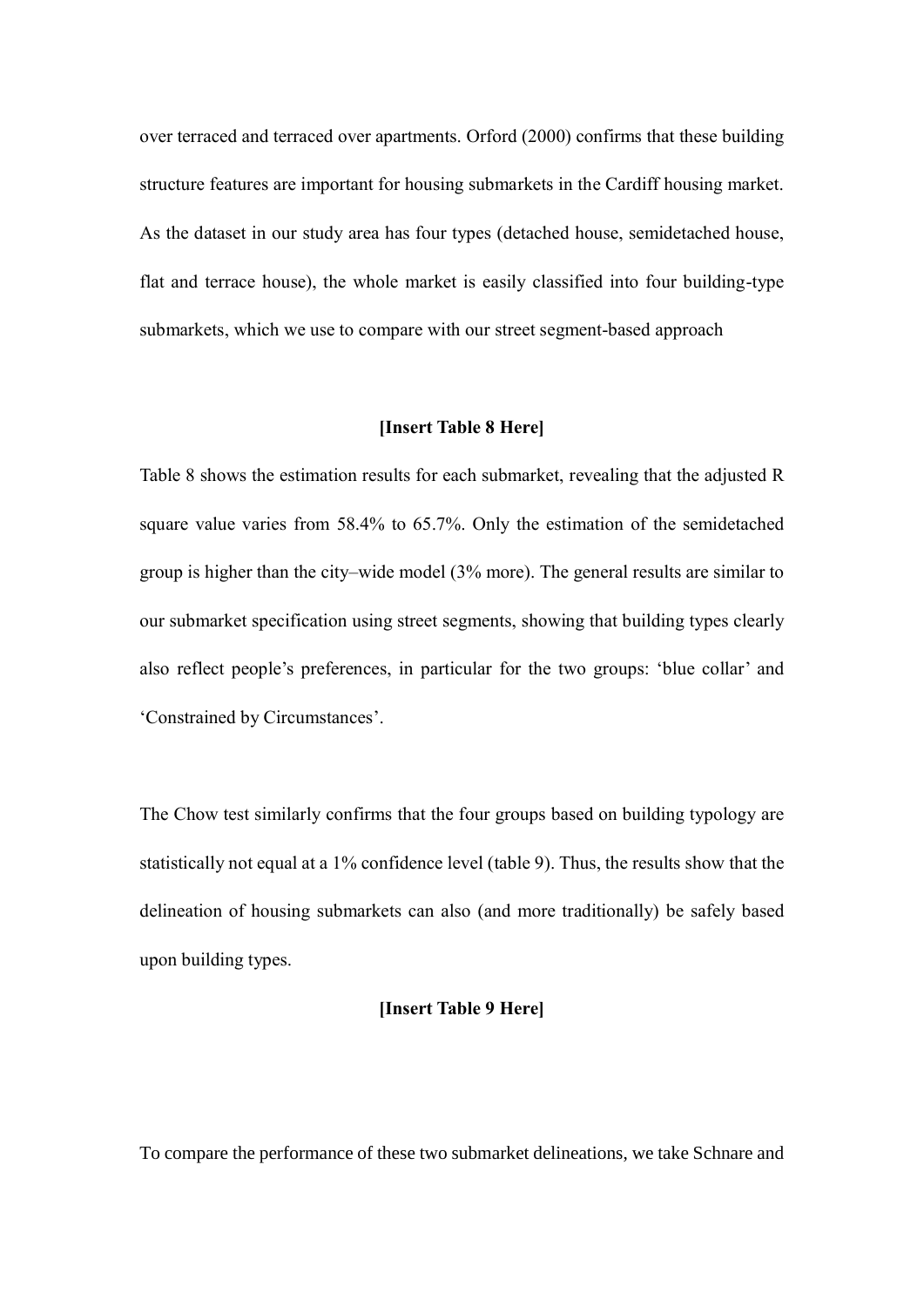Struyk's [\(1976\)](#page-33-3) `common-sense' test, comparing the reduction in the standard error (weighted) of the segmented model with the standard error of the market-wide hedonic model. Schnare and Struyk accepted a threshold of 10 percent reduction in their modelling, whereas Dale and Johnson [\(1982\)](#page-31-12) suggested five percent. From Table 10, we can see that our street segment and building type submarkets both pass the weighted 10% standard error test, at 5.41% and 9.09% respectively. The building type sub-market, based on it local knowledge of cultural values has only 3.7% difference in performance compared to our alternative specification. This finding is supportive of Watkins (2001) and Orford's (2000) own systematic confirmations that in the UK context, dwelling type variables provide essential information for identifying housing submarkets.

Given the dominance of these cultural values, we expected this result. Although our scheme did not produce a superior sub-market estimation in comparison, it is important for a number of reasons as discussed in the next section. The results confirm that a submarket demarcation scheme based on street segments connectivity is valid one. We have identified three types of street segments which are able to discriminate housing price in a typical British Victorian city. We suggest that with further investigation in other contexts and refinement based on comparative findings, this scheme could comprise a more generic and adaptive methodology for spatial division of submarket in cities where there is a less well-established social valuation of housing typologies. It stands to reason that this is likely to be the case in the less mature housing markets of rapidly developing cities.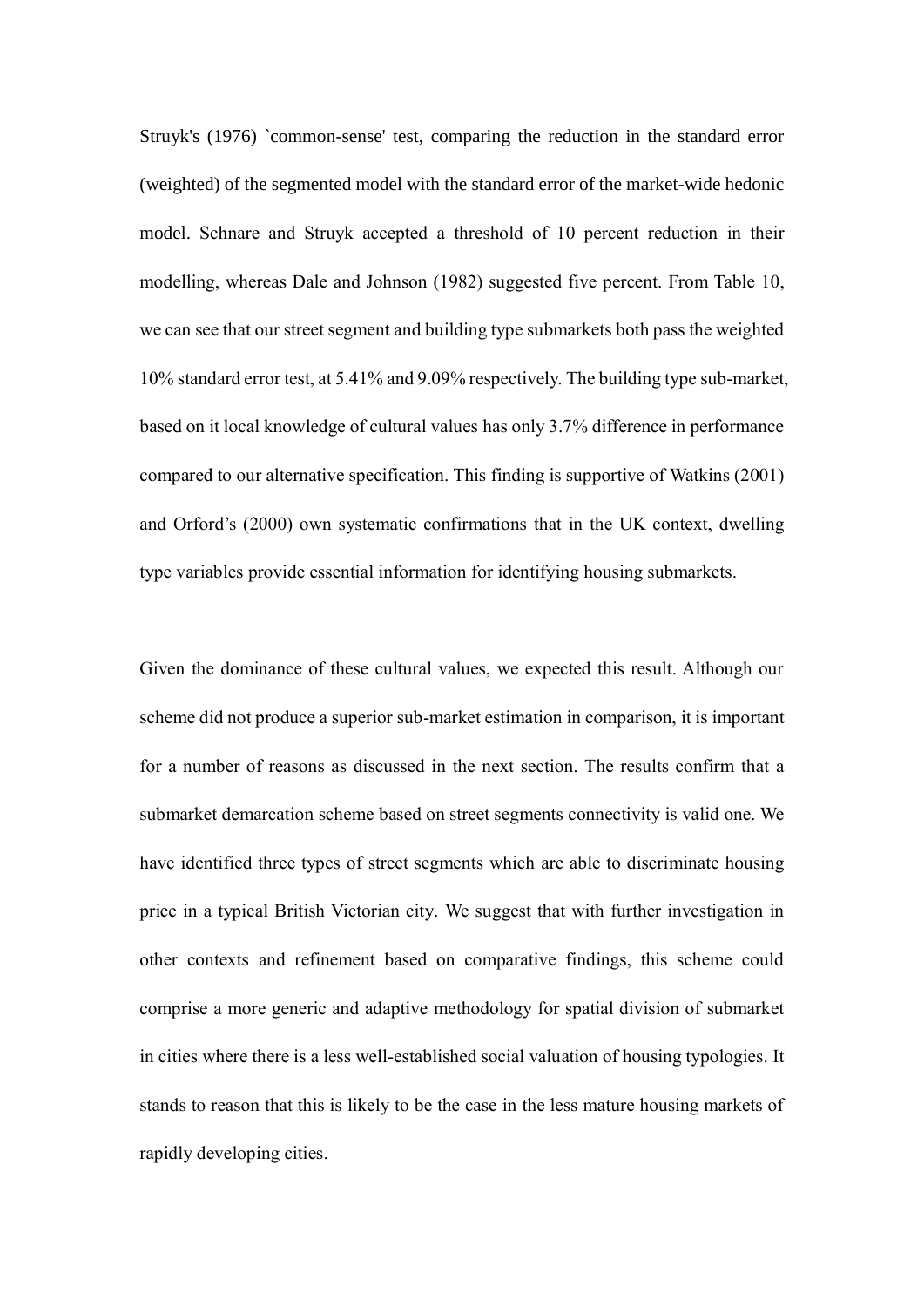#### **[Insert Table 10 Here]**

#### **6.0 Conclusions**

It has long been established that urban housing markets are too complex and subdivided to be described adequately by a simple, unitary, competitive equilibrium model [\(Whitehead, 1999\)](#page-33-12). Neither can they unambiguously be divided into submarkets on the basis of regularities in their heterogeneity. There are regularities but submarket patterns will depend on variables chosen and spatial and temporal scales used to measure them. This paper extends the search for alternative generic and specific schemes of subdivision. It does what has not been done before: to experiment with a subdivision based on street network accessibility (also referred to as connectivity or centrality). It hypothesizes that since accessibility is the key locational attribute of a residential home, then it should be possible to delineate housing submarkets on this basis. This requires both finely grained spatial units of analysis (street segments) and a reliable and accurate measure of accessibility (closeness and betweenness measures of network centrality). In this way, we have extended the analytical frameworks of Goodman and Thibodeau (1998, 2003, 2007), Sonsteilie and Portney [\(1980\)](#page-33-6), Hancock [\(1991\)](#page-31-11), and Watkins (2001), which emphasize that geographic areas should be the basis for delineating housing submarkets. By using a fine-grained spatial unit we were able to take a statistical approach to identify submarkets as emergent phenomenon and to do this in a way that is easily interpretable as spatial phenomenon. From this insight, we propose a novel idea: the street segments, as a type of natural geographic unit and boundary, is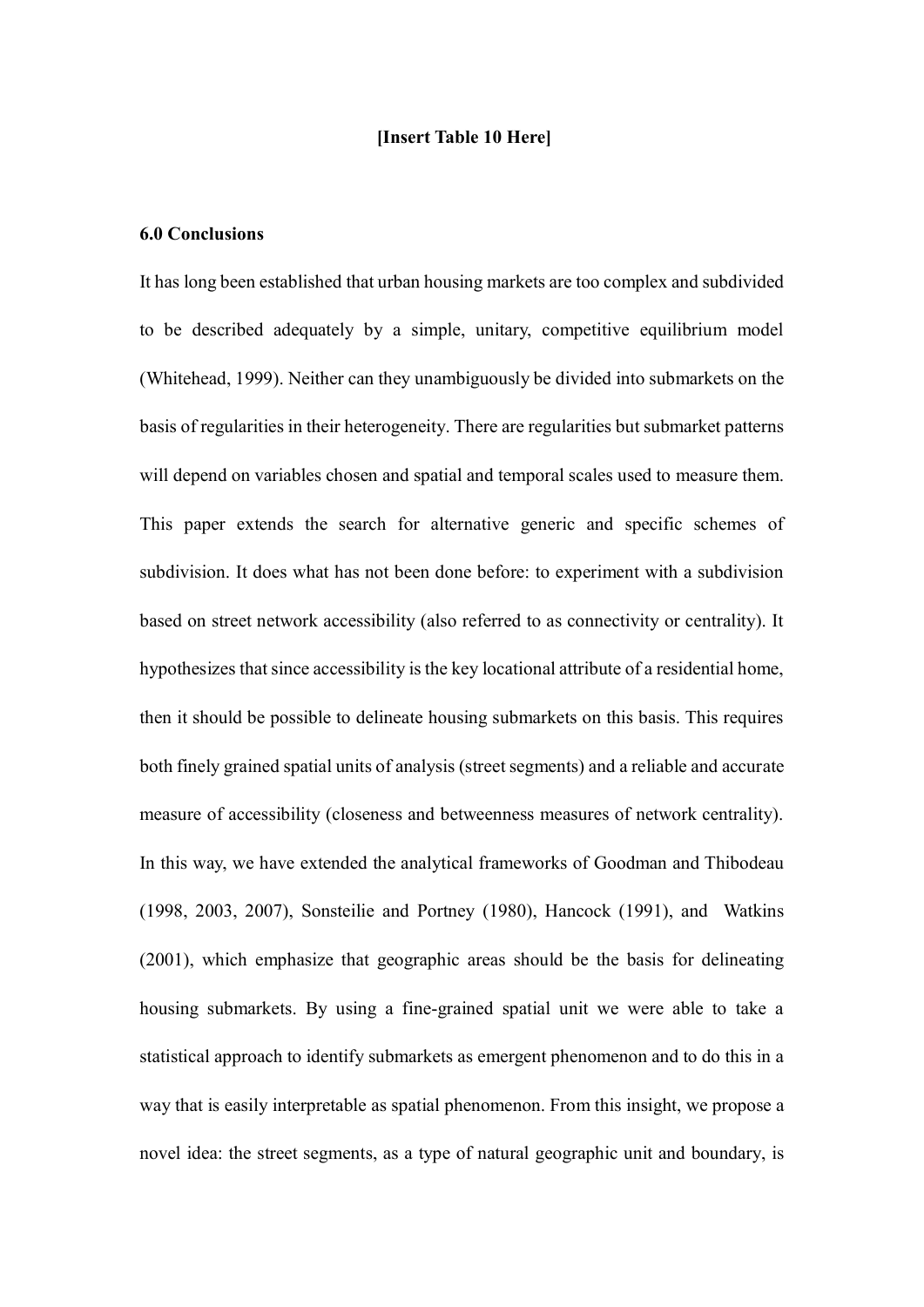likely to be highly associated with people's preferences for locational attributes. Our results show that this is indeed the case and that the locational preferences of different groups are strongly correlated with the three classes of centrality identified in Cardiff's street pattern. The finding that the performance of our submarket segmentation model was only marginally lower than that using a priori knowledge about housing typology preferences confirms the worth of this line of enquiry.

There are three main contribution of this research. First, we have established that the street segment is a good surrogate of many kinds of spatially clustering housing attributes, and is a good spatial unit to capture centrality - something quite axiomatic and central to locational choice. The approach has potential for understanding the spatial structure of both polycentric and moncentric cities and cities with different housing typologies and with different social values attached to those typologies. As such, our approach less reliant on the data, prior knowledge and the existence of highly visible and culturally specific discriminating features of housing markets. It is a more generic approach that subdivides markets on a dimension that, from the historical literature as well as from intuition, is possibly of more abiding and a more generic importance than housing typology: centrality. Furthermore, such an approach combines the advantages of both having a geographically specific definition of submarkets and being subject to statistical verification in estimation (Goodman and Thibodeau, [\(2003,](#page-31-4) [2007\)](#page-31-2).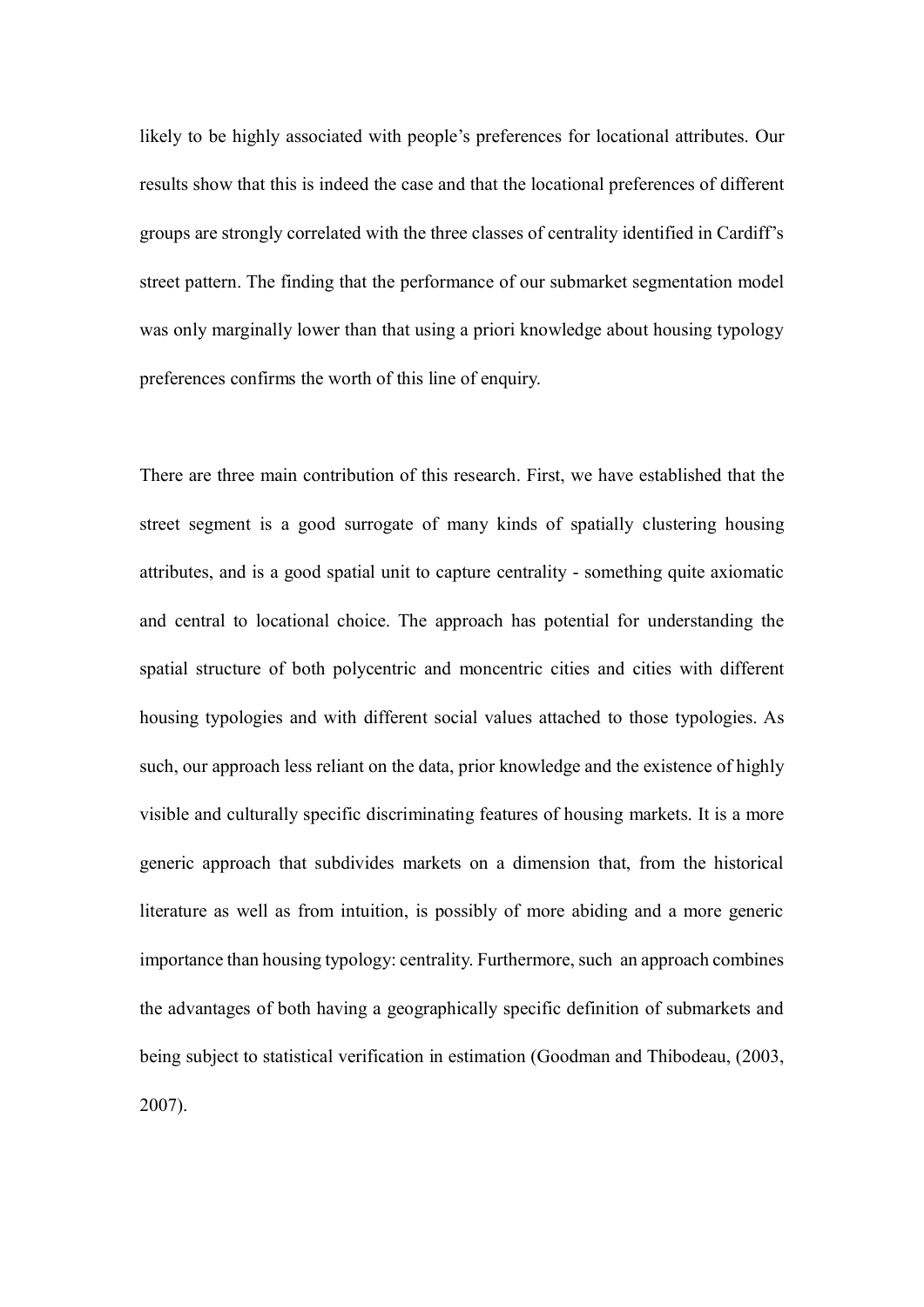Secondly, the results provide empirical evidence to support Jones and McDonald's (2004) assertion that urban form should be important in understanding housing market segregation. We have shown that optimal housing sub-markets based on street layout, are close to the specification based on *a priori* knowledge of building type (*a priori* information may be presumed to always improve submarket classification). Compared with previous studies using predefined geographic area, our method improves the resolution at street level, while it also has the potential to increase the accuracy of estimation ( Bourassa et al. 1999).

Thirdly, we utilized spatial network metrics to measure the accessibility features of a street network (using Space Syntax software). The two accessibility indices: closeness and betweenness were effective in helping to delineate a spatially discrete pattern of street segment, which reinforces the findings reported by Maclennan and Tu [\(1996\)](#page-32-17). Our findings also confirm that street layout is linked to spatial segregation (Jones et al. 2009, Vaughan 2007), since a street layout always spatially distributes access to services unequally. It is a novel idea that we can use this inequality to *a priori* identify social spatial regions within a city (and as we have done, use these to inform the identification of housing submarket).

Finally, to summarise, there are several features of our approach to submarket segmentation that suggests areas of further research that would be rewarding. First, the approach increases the resolution of the segmentation. The idea of micro-housing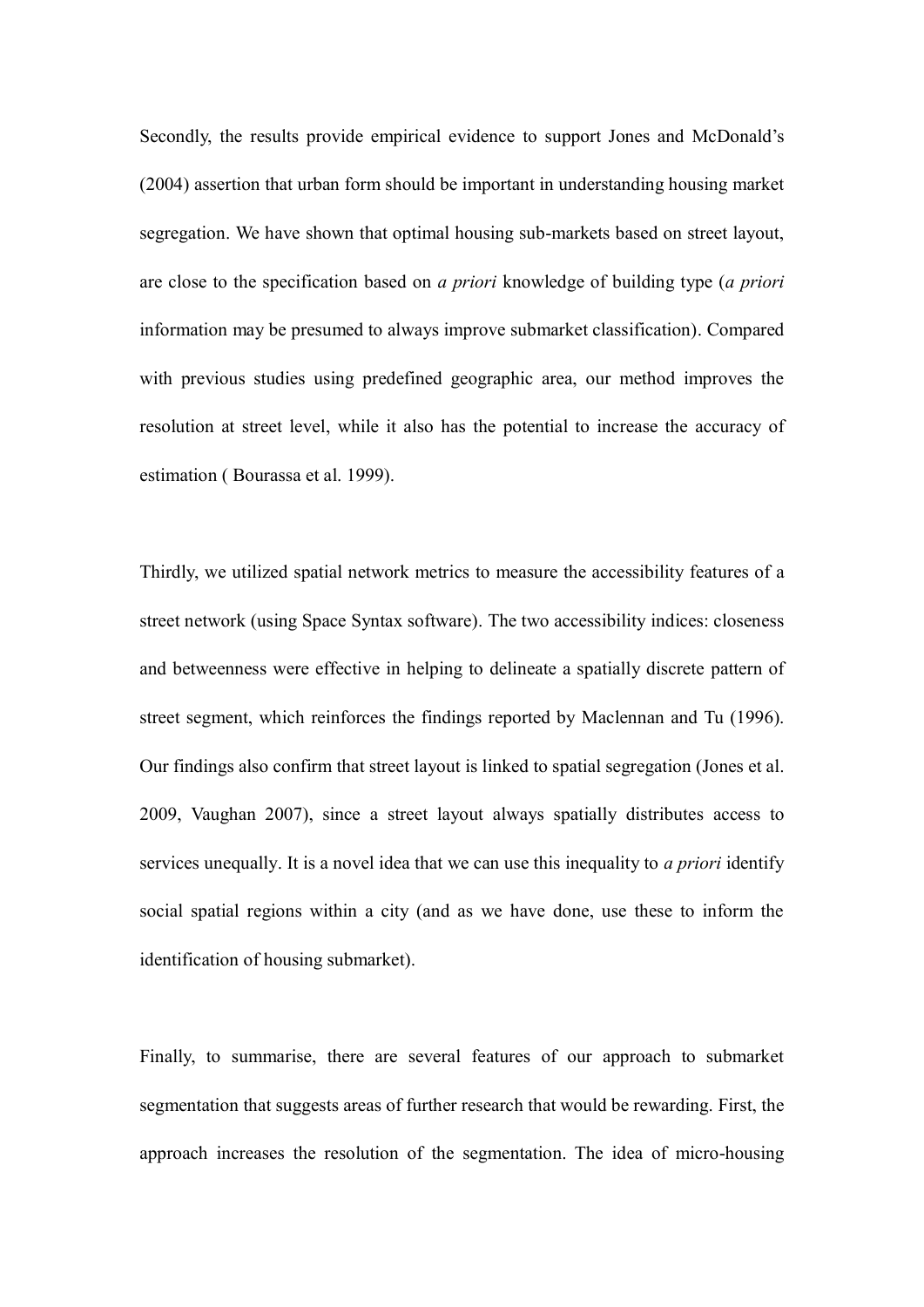markets, or multi-scale submarkets is an intriguing one. Submarkets can be delineated at different scales of analysis to show the impact of different locational externalities. Second, our approach should be more useful for policy interventions than approaches using arbitrary territorial boundaries; all the more so if spatial submarkets can be identified at different nested spatial scales. Third, the approach can identify submarket boundaries in a way that approaches the accuracy of traditional models that require more specific and subjective knowledge requirements. Fourth, there is good deductive reason to suppose, and some evidence to confirm, that the approach may be suitable for delineating submarkets in cities with high building structure homogeneity (ie few visual cues from buildings themselves). Fifth, the analysis offers the possibility of assessing at the urban design and planning stage, the likely impact of urban grid configuration on housing submarket formation.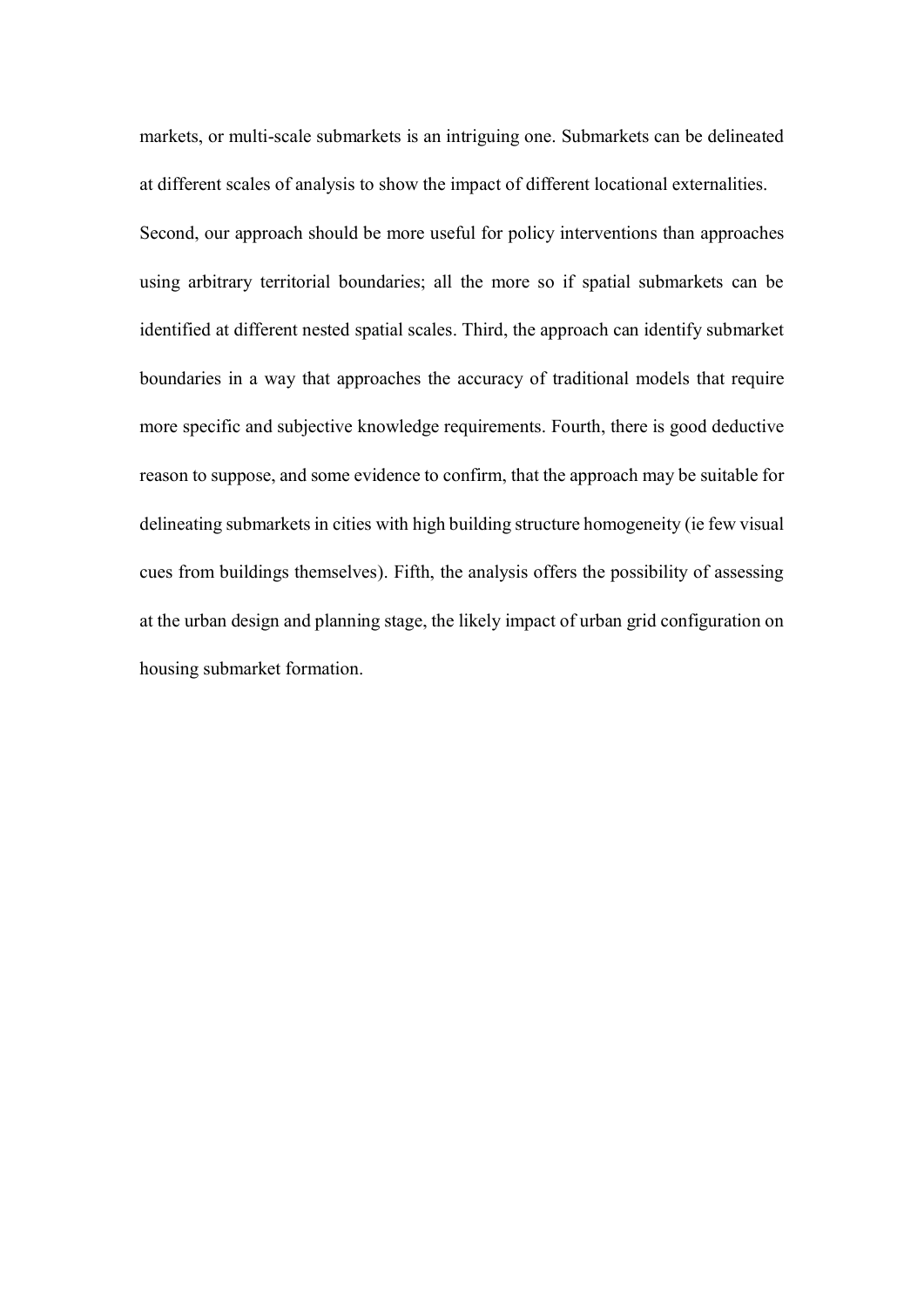**Acknowledgements.** The authors would like to thank anonymous reviewers for their valuable comments and helpful suggestions. Alain Chiaradia and Chinmoy Sarkar from the sDNA group at Cardiff and Hong Kong made useful suggestions.

#### **Appendix**

1. The Chow test has the null hypothesis that  $\beta_{01} = \beta_{02}, \beta_{11} = \beta_{12}, \beta_{k1} = \beta_{k2}$ , and is formulated as follows:

$$
F = [(RSS_c - RSS_i - RSS_j)/k)]/[(RSS_i + RSS_j)/(n + m - 2k)]
$$

$$
= \frac{[RSS_c - (RSS_i + RSS_j)](n + m - 2k)}{(RSS_i + RSS_j)k}
$$

Where,  $n$  and  $m$  are the number of observations in the two sub-samples  $i$  and  $j$ ; and  $RSS<sub>c</sub>$  is the residual sum of squares of the combined model. k is the number of exploratory parameters, including the intercept. The  $RSS<sub>s</sub>$  is found by estimating the equation three times, once for each of the sub-samples and once for the pooled sample. The  $F$  statistic which is calculated is compared with the critical value  $F_{cv}$  which is distributed as  $F_{cv} \sim F(R + 1, n + m - 2(k + 1)).$ 

2. The formula for calculating the geometric mean of the standard error (SE) test of the j segmented models can be written as follow:

$$
SE_c = \frac{N_1 - k_1 - 1}{\sum(N_j - k_j - 1)} SE_1 + \frac{N_2 - k_2 - 1}{\sum(N_j - k_j - 1)} SE_2 + \dots + \frac{N_j - k_j - 1}{\sum(N_j - k_j - 1)} SE_j
$$

Where,  $N_j$  is the number of transactions in the *j*th sub-market,  $k_j$  is the number of explanatory variables in the  $j$ th sub-market equation; and there are  $j$  sub-markets.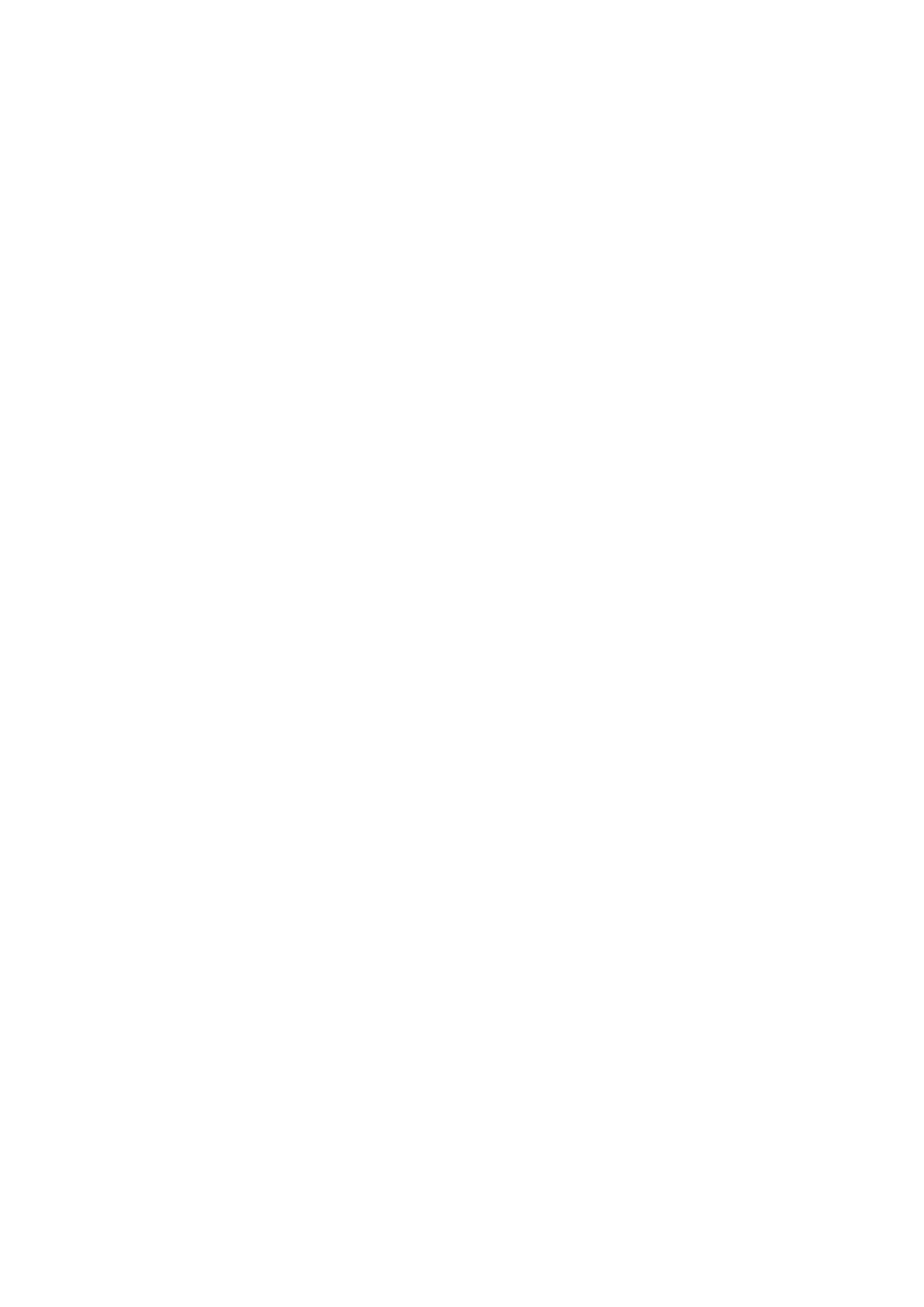#### **References:**

- <span id="page-31-3"></span>ADAIR, A., BERRY, J. & MCGREAL, W. 1996. Hedonic modelling, housing submarkets and residential valuation. *Journal of Property Research,* 13**,** 67-83.
- <span id="page-31-13"></span>ALLEN, M. T., SPRINGER, T. M. & WALLER, N. G. 1995. Implicit pricing across residential rental submarkets. *The Journal of Real Estate Finance and Economics,* 11**,** 137-151.
- <span id="page-31-8"></span>BACHER, J., WENZIG, K. & VOGLER, M. 2004. *SPSS TwoStep Cluster-a first evaluation*, Lehrstuhl für Soziologie Berlin, DE.
- <span id="page-31-5"></span>BASU, S. & THIBODEAU, T. G. 1998. Analysis of spatial autocorrelation in house prices. *The Journal of Real Estate Finance and Economics,* 17**,** 61-85.
- <span id="page-31-16"></span>BATTY, M. & RANA, S. 2004. The automatic definition and generation of axial lines and axial maps. *Environment and Planning B,* 31**,** 615-640.
- <span id="page-31-1"></span>BOURASSA, S. C., HAMELINK, F., HOESLI, M. & MACGREGOR, B. D. 1999. Defining Housing Submarkets. *Journal of Housing Economics,* 8**,** 160-183.
- <span id="page-31-15"></span>BOURASSA, S. C., HOESLI, M. & PENG, V. S. 2003. Do housing submarkets really matter? *Journal of Housing Economics,* 12**,** 12-28.
- <span id="page-31-0"></span>BRAMLEY, G., LEISHMAN, C. & WATKINS, D. 2008. Understanding neighbourhood housing markets: Regional context, disequilibrium, sub-markets and supply. *Housing Studies,* 23**,** 179-212.
- <span id="page-31-7"></span>CHEN, Z., CHO, S.-H., POUDYAL, N. & ROBERTS, R. K. 2009. Forecasting housing prices under different market segmentation assumptions. *Urban Studies,* 46**,** 167-187.
- <span id="page-31-6"></span>CHIARADIA, A., HILLIER, B., SCHWANDER, C. & WEDDERBURN, M. 2012. Compositional and urban form effects on centres in Greater London. *Proceedings of the ICE-Urban Design and Planning,* 165**,** 21-42.
- <span id="page-31-12"></span>DALE-JOHNSON, D. 1982. An alternative approach to housing market segmentation using hedonic price data. *Journal of Urban Economics,* 11**,** 311-332.
- <span id="page-31-14"></span>DAY, B., SOCIAL, C. F. & ENVIRONMENT, E. R. O. T. G. 2003. *Submarket identification in property markets: a hedonic housing price model for Glasgow*, Centre for Social and Economic Research on the Global Environment.
- <span id="page-31-17"></span>DIEWERT, W. E. Hedonic regressions: a review of some unresolved issues. 7th Meeting of the Ottawa Group, Paris, May, 2003. 29.
- <span id="page-31-10"></span>GABRIEL, S. A. & WOLCH, J. R. 1984. Spillover effects of human service facilities in a racially segmented housing market. *Journal of Urban Economics,* 16**,** 339- 350.
- <span id="page-31-9"></span>GOODMAN, A. C. & THIBODEAU, T. G. 1998. Housing Market Segmentation. *Journal of Housing Economics,* 7**,** 121-143.
- <span id="page-31-4"></span>GOODMAN, A. C. & THIBODEAU, T. G. 2003. Housing market segmentation and hedonic prediction accuracy. *Journal of Housing Economics,* 12**,** 181-201.
- <span id="page-31-2"></span>GOODMAN, A. C. & THIBODEAU, T. G. 2007. The spatial proximity of metropolitan area housing submarkets. *Real Estate Economics,* 35**,** 209-232.
- <span id="page-31-11"></span>HANCOCK, K. 1991. The determination of housing submarkets: case studies using Scottish data. *unpublished paper, Centre for Housing Research, University of*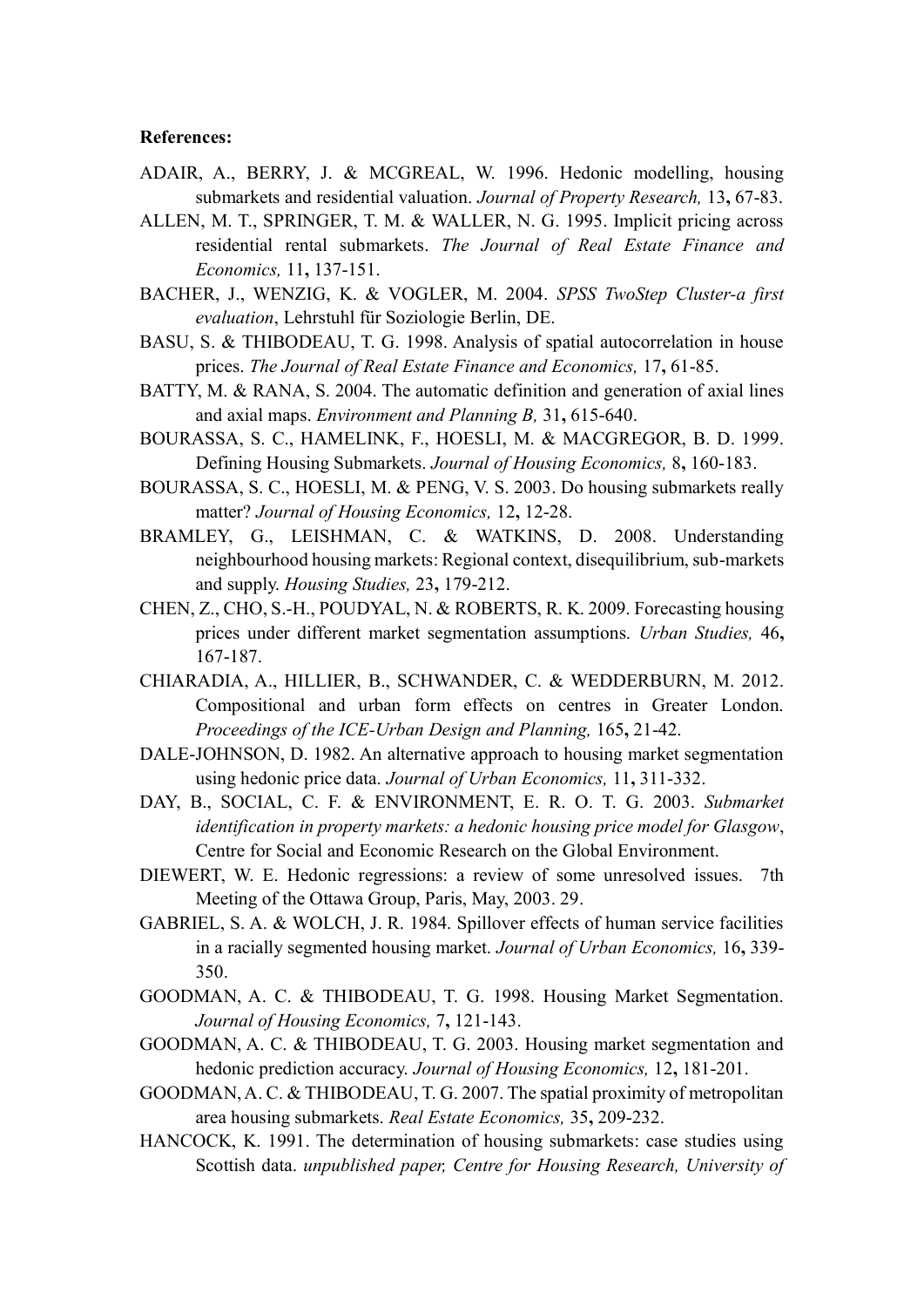*Glasgow, Glasgow*.

- <span id="page-32-10"></span>HANDY, S. L. & NIEMEIER, D. A. 1997. Measuring accessibility: an exploration of issues and alternatives. *Environment and Planning A,* 29**,** 1175-1194.
- <span id="page-32-12"></span>HILLIER, B. & HANSON, J. 1984. *The social logic of space*, Cambridge University Press Cambridge.
- <span id="page-32-1"></span>JONES, C., LEISHMAN, C. & MACDONALD, C. 2009. Sustainable urban form and residential development viability. *Environment and planning. A,* 41**,** 1667.
- <span id="page-32-5"></span>JONES, C., LEISHMAN, C. & WATKINS, C. 2003. Structural change in a local urban housing market. *Environment and Planning A,* 35**,** 1315-1326.
- <span id="page-32-6"></span>KAUKO, T. 2009. Classification of Residential Areas in the Three Largest Dutch Cities Using Multidimensional Data. *Urban Studies,* 46**,** 1639-1663.
- <span id="page-32-0"></span>LEISHMAN, C. 2001. House building and product differentiation: An hedonic price approach. *Journal of Housing and the Built Environment,* 16**,** 131-152.
- <span id="page-32-2"></span>LEISHMAN, C. 2009. Spatial change and the structure of urban housing sub-markets. *Housing Studies,* 24**,** 563-585.
- <span id="page-32-3"></span>LEISHMAN, C., COSTELLO, G., ROWLEY, S. & WATKINS, C. 2013. The predictive performance of multilevel models of housing sub-markets: A comparative analysis. *Urban Studies,* 50**,** 1201-1220.
- <span id="page-32-17"></span>MACLENNAN, D. & TU, Y. 1996. Economic perspectives on the structure of local housing systems. *Housing studies,* 11**,** 387-406.
- <span id="page-32-13"></span>MALPEZZI, S. 2003. Hedonic pricing models: a selective and applied review. *Section in Housing Economics and Public Policy: Essays in Honor of Duncan Maclennan*.
- <span id="page-32-7"></span>MATTHEWS, J. W. & TURNBULL, G. K. 2007. Neighborhood street layout and property value: the interaction of accessibility and land use mix. *The Journal of Real Estate Finance and Economics,* 35**,** 111-141.
- <span id="page-32-8"></span>MUNRO, M. 1986. Testing for segmentation in the private housing market in Glasgow. *Centre for Housing Research, Discussion Paper No,* 8.
- <span id="page-32-11"></span>NIEMEIER, D. A. 1997. Accessibility: an evaluation using consumer welfare. *Transportation,* 24**,** 377-396.
- <span id="page-32-14"></span>ORFORD, S. 2000. Modelling spatial structures in local housing market dynamics: a multilevel perspective. *Urban Studies,* 37**,** 1643.
- <span id="page-32-15"></span>ORFORD, S. 2002. Valuing locational externalities: a GIS and multilevel modelling approach. *Environment and Planning B,* 29**,** 105-128.
- <span id="page-32-16"></span>ORFORD, S. 2010. Towards a data-rich infrastructure for housing-market research: deriving floor-area estimates for individual properties from secondary data sources. *Environment and planning. B, Planning & design,* 37**,** 248.
- <span id="page-32-9"></span>PALM, R. 1978. Spatial segmentation of the urban housing market. *Economic Geography***,** 210-221.
- <span id="page-32-4"></span>PARK, J. 2013. The division of spatial housing submarkets: a theory and the case of Seoul. *Environment and Planning A,* 45**,** 668-690.
- POUDYAL, N. C., HODGES, D. G. & MERRETT, C. D. 2009. A hedonic analysis of the demand for and benefits of urban recreation parks. *Land Use Policy,* 26**,** 975-983.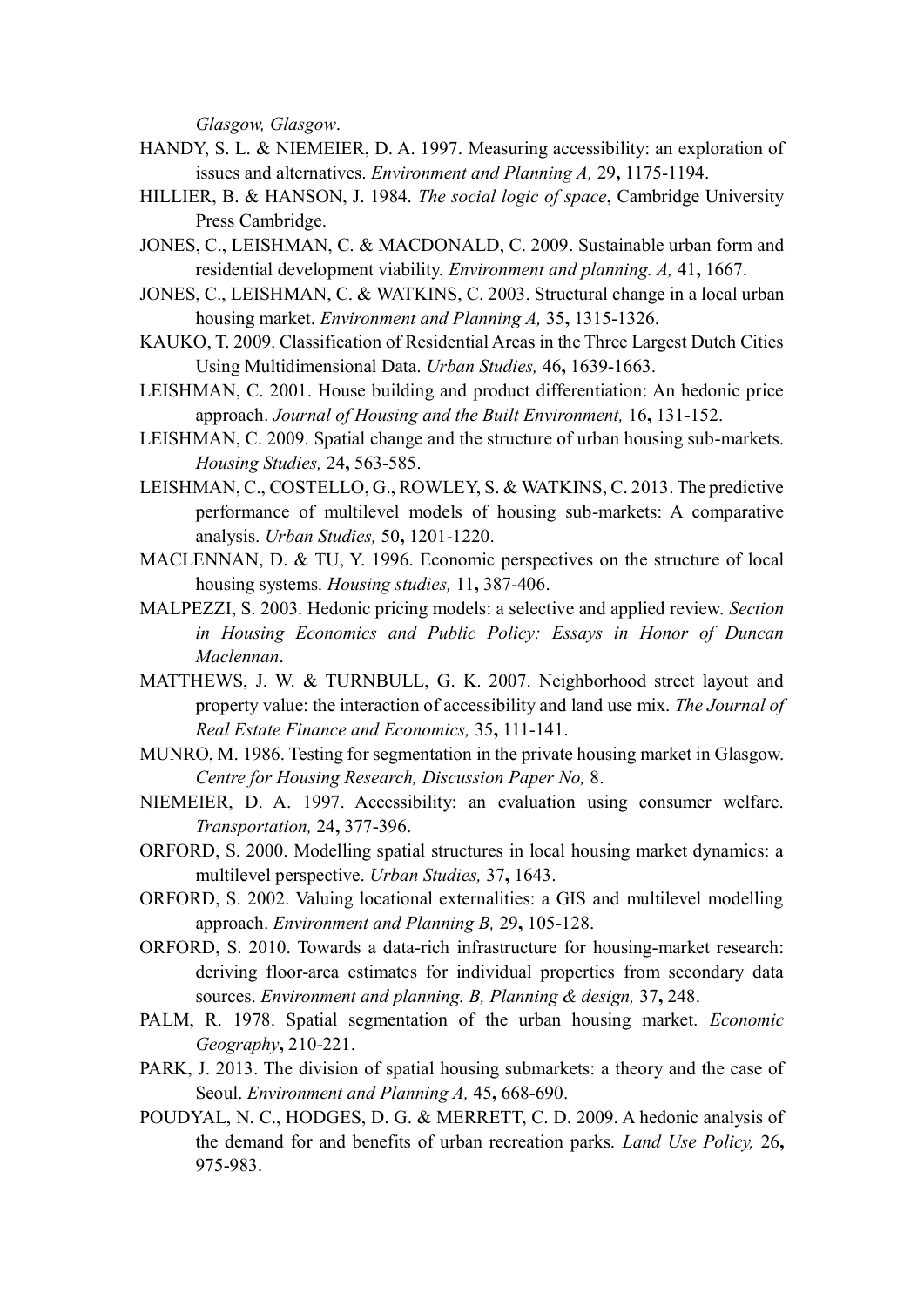- <span id="page-33-1"></span>PRYCE, G. 2013. Housing submarkets and the lattice of substitution. *Urban Studies,* 50**,** 2682-2699.
- <span id="page-33-3"></span>SCHNARE, A. B. & STRUYK, R. J. 1976. Segmentation in urban housing markets. *Journal of Urban Economics,* 3**,** 146-166.
- <span id="page-33-6"></span>SONSTELIE, J. C. & PORTNEY, P. R. 1980. Gross rents and market values: Testing the implications of Tiebout's hypothesis\* 1. *Journal of Urban Economics,* 7**,** 102-118.
- <span id="page-33-5"></span>STRASZHEIM, M. R. 1975. An Econometric Analysis of the Urban Housing Market. *NBER Books*.
- <span id="page-33-7"></span>TU, Y., SUN, H. & YU, S. M. 2007. Spatial autocorrelations and urban housing market segmentation. *The Journal of Real Estate Finance and Economics,* 34**,** 385-406.
- <span id="page-33-9"></span>VAUGHAN, L., CLARK, D. L. C., SAHBAZ, O. & HAKLAY, M. M. 2005. Space and exclusion: does urban morphology play a part in social deprivation? *Area,* 37**,** 402-412.
- <span id="page-33-10"></span>VAUGHAN, L. & PENN, A. 2006. Jewish immigrant settlement patterns in Manchester and Leeds 1881. *Urban Studies,* 43**,** 653.
- <span id="page-33-11"></span>VICKERS, D. & REES, P. 2006. Introducing the area classification of output areas. *POPULATION TRENDS-LONDON-,* 125**,** 15.
- <span id="page-33-0"></span>WATKINS, C. A. 2001. The definition and identification of housing submarkets. *Environment and Planning A,* 33**,** 2235-2254.
- <span id="page-33-8"></span>WEBSTER, C. 2010. Pricing accessibility: Urban morphology, design and missing markets. *Progress in Planning,* 73**,** 77-111.
- <span id="page-33-12"></span>WHITEHEAD, C. M. E. 1999. Urban housing markets: theory and policy. *Handbook of regional and urban economics,* 3**,** 1559-1594.
- <span id="page-33-4"></span>WHITEHEAD, C. M. E. & ODLING-SMEE, J. 1975. Long-run equilibrium in urban housing-a note. *Urban Studies,* 12**,** 315.
- <span id="page-33-2"></span>XIAO, Y., WEBSTER, C. & ORFORD, S. 2014. Identifying house price effects of changes in urban street configuration: An empirical study in Nanjing, China. *Urban Studies*.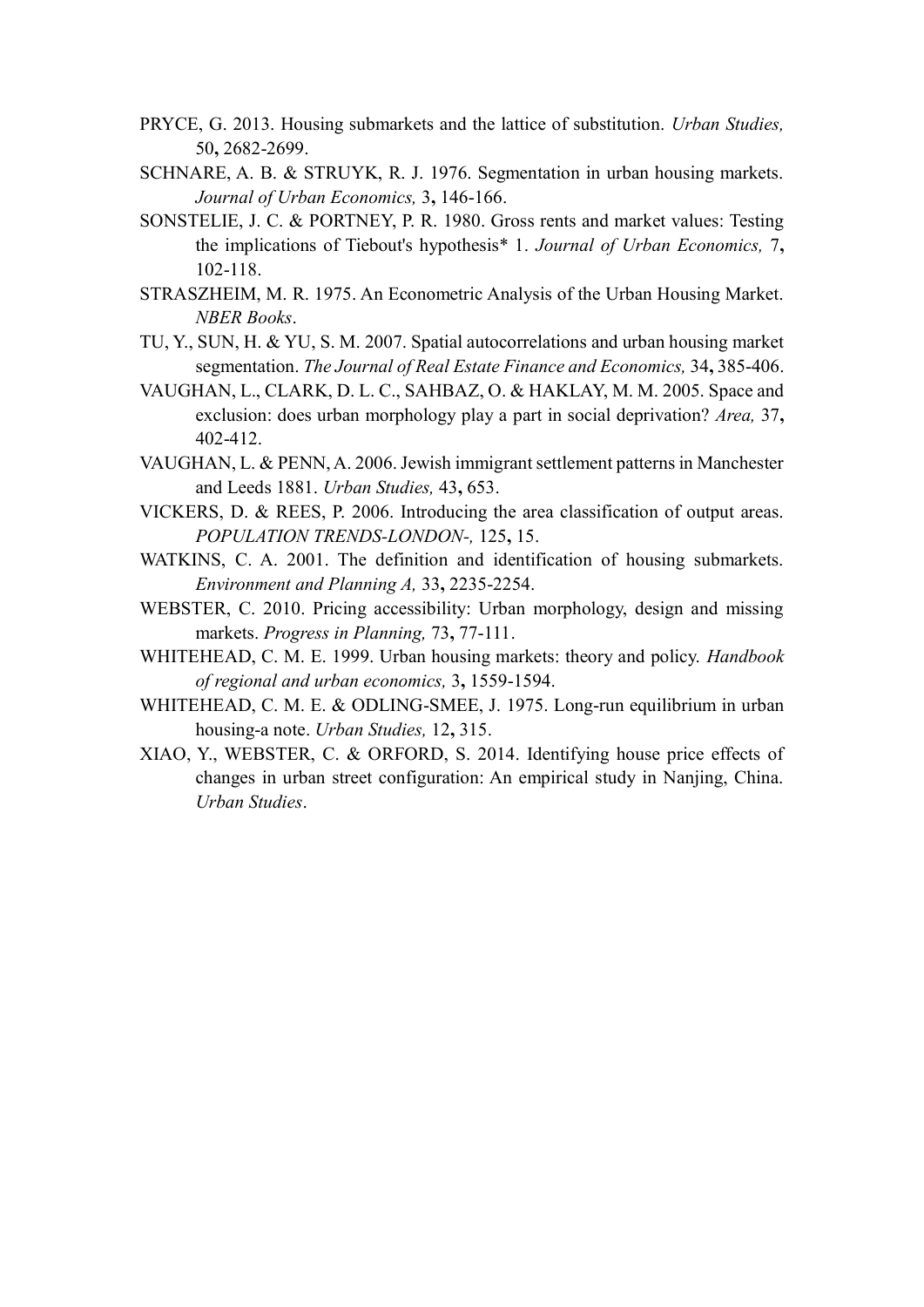## **Figures:**



Figure 1 Study area in Cardiff, Wales, UK.

Source: Orford (2010)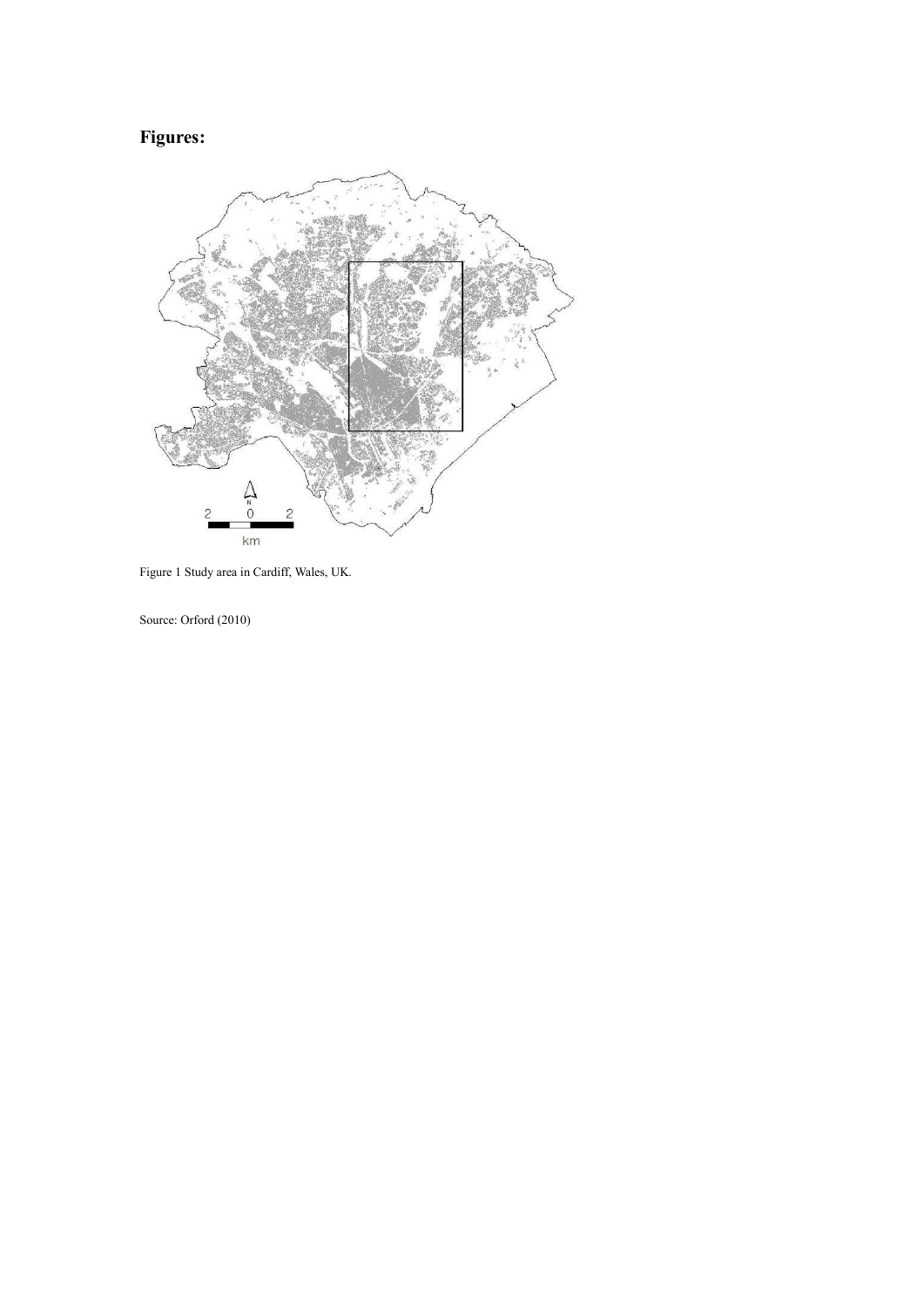

Figure 2 The pattern of street segments clustered by network centrality measures

Source: Authors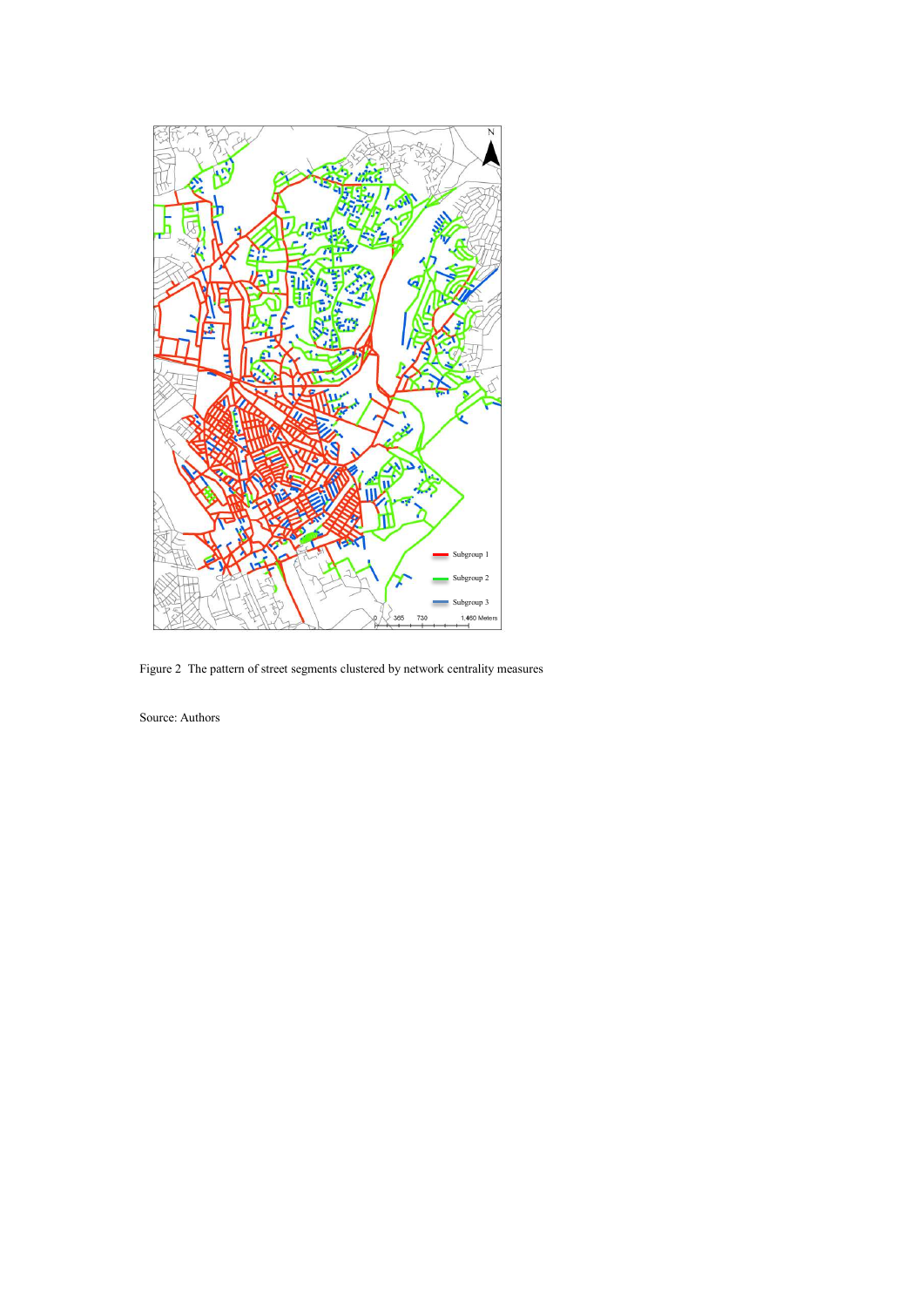#### **Tables:**

| <b>Variables</b>  | <b>Description</b>                        | Min              | <b>Max</b> | Mean     | <b>SDev</b> |
|-------------------|-------------------------------------------|------------------|------------|----------|-------------|
| LN_FL             | Natural log of floor area                 | 1.793            | 9.595      | 4.903    | 1.071       |
| LN_CBD            | Natural log of distance to City Centre    | $-0.66$          | 1.79       | 0.76     | 0.62        |
| LN_BAY            | Natural log of distance to Cardiff bay    | 0.93             | 2.18       | 1.6      | 0.29        |
| LN_ROATH          | Natural log of distance to Roath Park     | $-3.19$          | 1.52       | 0.72     | 0.52        |
| LN_HOSP           | Natural log of distance to Heath hospital | $-0.42$          | 1.82       | 0.99     | 0.48        |
| LN_BUTE           | Natural log of distance to Bute Park      | $-1.03$          | 1.64       | 0.95     | 0.39        |
| <b>BE_R400M</b>   | Betweeness value at radius 400m           | $\boldsymbol{0}$ | 3.183      | 1.483    | 0.923       |
| <b>BE_R800M</b>   | Betweeness value at radius 800m           | $\boldsymbol{0}$ | 3.879      | 2.152    | 1.277       |
| <b>BE_R1200M</b>  | Betweeness value at radius 1200m          | $\boldsymbol{0}$ | 4.464      | 2.51     | 1.485       |
| <b>BE_R1600M</b>  | Betweeness value at radius 1600m          | $\boldsymbol{0}$ | 4.961      | 2.745    | 1.626       |
| <b>BE_R2000M</b>  | Betweeness value at radius 2000m          | $\boldsymbol{0}$ | 5.287      | 2.912    | 1.721       |
| <b>BE_R2500M</b>  | Betweeness value at radius 2500m          | $\overline{0}$   | 5.57       | 3.069    | 1.817       |
| <b>BE R3000M</b>  | Betweeness value at radius 3000m          | $\overline{0}$   | 5.789      | 3.195    | 1.891       |
| <b>BE R4000M</b>  | Betweeness value at radius 4000m          | $\overline{0}$   | 6.155      | 3.389    | 2.004       |
| <b>BE R5000M</b>  | Betweeness value at radius 5000m          | $\boldsymbol{0}$ | 6.43       | 3.529    | 2.091       |
| <b>BE R6000M</b>  | Betweeness value at radius 6000m          | $\overline{0}$   | 6.655      | 3.634    | 2.161       |
| <b>BE_R7000M</b>  | Betweeness value at radius 7000m          | $\overline{0}$   | 6.887      | 3.719    | 2.209       |
| <b>BE_R8000M</b>  | Betweeness value at radius 8000m          | $\overline{0}$   | 7.058      | 3.778    | 2.249       |
| <b>BE_R10000M</b> | Betweeness value at radius 10000m         | $\overline{0}$   | 7.273      | 3.834    | 2.295       |
| BE_N              | Betweeness value for whole city           | $\overline{0}$   | 7.567      | 3.834    | 2.337       |
| <b>CL_R400M</b>   | Closeness value at radius 400m            | $\overline{0}$   | 95.898     | 29.479   | 16.135      |
| <b>CL R800M</b>   | Closeness value at radius 800m            | $\overline{0}$   | 194.551    | 68.402   | 40.154      |
| <b>CL_R1200M</b>  | Closeness value at radius 1200m           | 11.928           | 350.988    | 120.269  | 67.933      |
| <b>CL_R1600M</b>  | Closeness value at radius 1600m           | 16.489           | 482.002    | 181.727  | 97.358      |
| <b>CL_R2000M</b>  | Closeness value at radius 2000m           | 26.903           | 576.524    | 246.244  | 125.338     |
| <b>CL_R2500M</b>  | Closeness value at radius 2500m           | 30.971           | 719.865    | 327.692  | 155.646     |
| <b>CL_R3000M</b>  | Closeness value at radius 3000m           | 44.303           | 825.042    | 411.021  | 181.137     |
| <b>CL_R4000M</b>  | Closeness value at radius 4000m           | 77.035           | 1044.48    | 584.539  | 219.047     |
| <b>CL_R5000M</b>  | Closeness value at radius 5000m           | 141.572          | 1317.72    | 763.448  | 254.955     |
| <b>CL_R6000M</b>  | Closeness value at radius 6000m           | 251.813          | 1604.22    | 944.528  | 281.435     |
| <b>CL_R7000M</b>  | Closeness value at radius 7000m           | 359.996          | 1793.71    | 1114.311 | 298.407     |
| <b>CL_R8000M</b>  | Closeness value at radius 8000m           | 441.707          | 1939.79    | 1248.791 | 308.14      |
| CL_R10000M        | Closeness value at radius 10000m          | 616.409          | 2107.21    | 1412.711 | 292.122     |
| $CL_N$            | Closeness value for whole city            | 858.122          | 2150.76    | 1521.65  | 245.688     |

## Table 1 Description of variables

| <b>Variables</b> | <b>Description</b>                         | <b>Type</b> | Code $0\,(\%)$ | Code $1\left(\frac{9}{6}\right)$ | Mean | <b>SDev</b> |
|------------------|--------------------------------------------|-------------|----------------|----------------------------------|------|-------------|
| DU NEW           | New Build                                  | Dummy       | 92.9           | 7.1                              | 0.08 | 0.268       |
| DU DET           | Detached House                             | Dummy       | 91.2           | 8.8                              | 0.1  | 0.3         |
| DU SEMI          | Semidetached House                         | Dummy       | 79.2           | 20.8                             | 0.21 | 0.407       |
| DU TER           | Terrace house                              | Dummy       | 46.6           | 53.4                             | 0.52 | 0.5         |
| DU FLAT          | Flat                                       | Dummy       | 83             | 17                               | 0.17 | 0.375       |
| DU TEN           | Tenure (Freehold=1 Leasehold<br>$\equiv 0$ | Dummy       | 21.7           | 78.3                             | 0.79 | 0.411       |
| DU BC            | OAC Blue collar communities                | Dummy       | 89.1           | 10.9                             | 0.11 | 0.31        |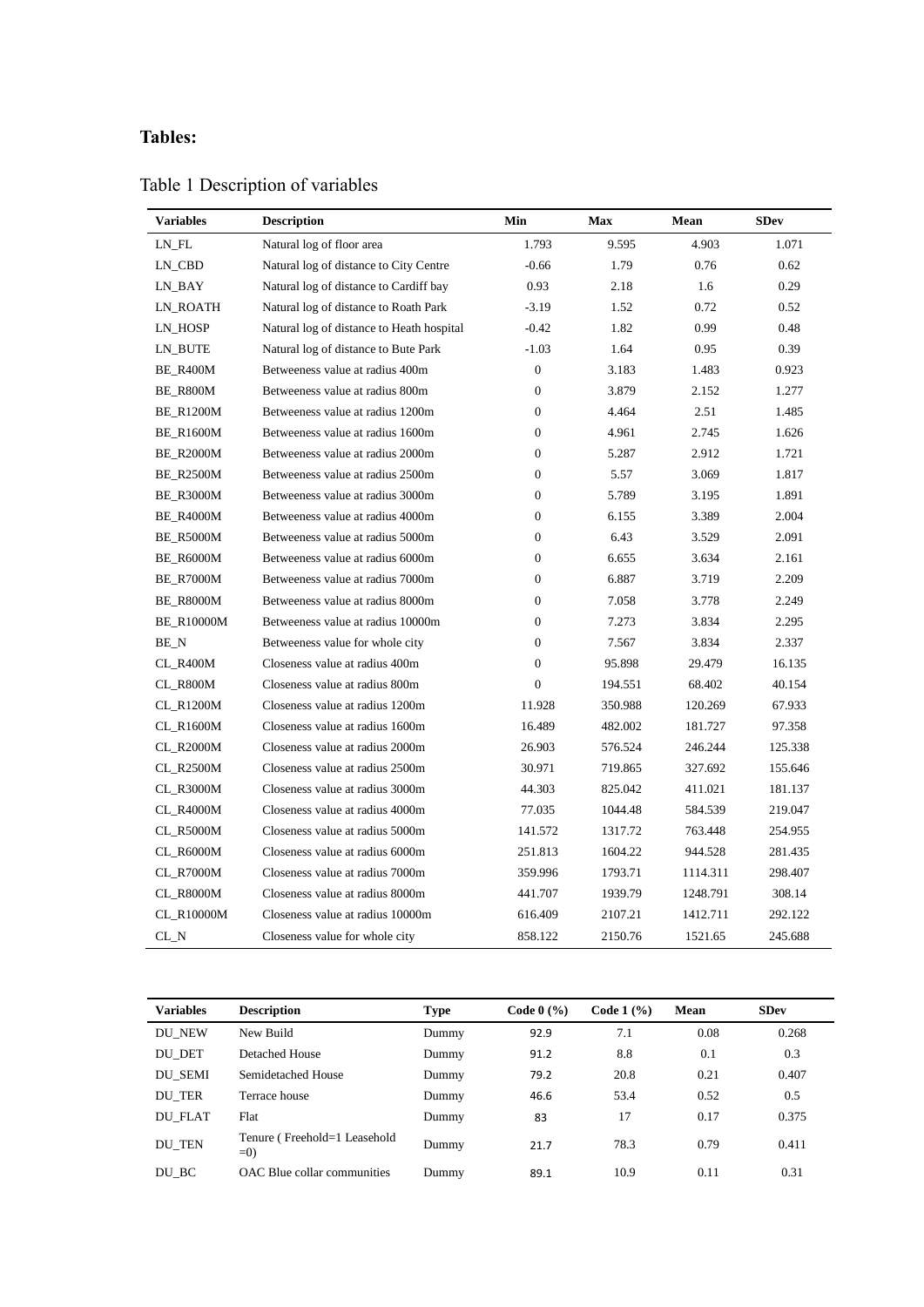| DU CL | OAC Living in the city              | Dummy | 72   | 28   | 0.27 | 0.446 |
|-------|-------------------------------------|-------|------|------|------|-------|
| DU_PS | OAC Prosperous suburbs              | Dummy | 87   | 13   | 0.15 | 0.354 |
| DU_CC | OAC Constrained by<br>Circumstances | Dummy | 95.5 | 4.5  | 0.05 | 0.208 |
| DU TT | <b>OAC</b> Typical traits           | Dummy | 71.7 | 28.3 | 0.28 | 0.449 |
| DU MU | OAC Multicultural                   | Dummy | 84.7 | 15.3 | 0.15 | 0.353 |
| Y2000 | Transactions in 2000                | Dummy | 89.3 | 10.7 | 0.11 | 0.309 |
| Y2001 | Transactions in 2001                | Dummy | 86.6 | 13.4 | 0.13 | 0.34  |
| Y2002 | Transactions in 2002                | Dummy | 85   | 15   | 0.15 | 0.359 |
| Y2003 | Transactions in 2003                | Dummy | 86.7 | 13.3 | 0.13 | 0.339 |
| Y2004 | Transactions in 2004                | Dummy | 87.5 | 12.5 | 0.13 | 0.332 |
| Y2005 | Transactions in 2005                | Dummy | 90.2 | 9.8  | 0.1  | 0.301 |
| Y2006 | Transactions in 2006                | Dummy | 87.6 | 12.4 | 0.12 | 0.328 |
| Y2007 | Transactions in 2007                | Dummy | 88.2 | 11.8 | 0.12 | 0.321 |
| Y2008 | Transactions in 2008                | Dummy | 98.9 | 1.1  | 0.01 | 0.099 |

#### Table 2 Hedonic estimation results

|                    | Coef.   | Robust<br>Std. Err. | t        | Sig.     | VIF  |
|--------------------|---------|---------------------|----------|----------|------|
| LN_FLOOR           | 0.13    | 0.00                | 33.70    | $0.00**$ | 2.37 |
| <b>DU_NEW</b>      | 0.20    | 0.01                | 16.20    | $0.00**$ | 1.29 |
| <b>DU_DET</b>      | 0.70    | 0.02                | 40.83    | $0.00**$ | 3.19 |
| DU_SEMI            | 0.43    | 0.02                | 28.65    | $0.00**$ | 5.13 |
| <b>DU_TER</b>      | 0.25    | 0.01                | 17.44    | $0.00**$ | 7.19 |
| <b>DU_TEN</b>      | 0.26    | 0.01                | 21.19    | $0.00**$ | 3.45 |
| DU_BC              | $-0.10$ | 0.01                | $-7.97$  | $0.00**$ | 2.02 |
| $DU\_CL$           | 0.13    | 0.01                | 13.38    | $0.00**$ | 2.47 |
| DU_PS              | 0.38    | 0.01                | 29.04    | $0.00**$ | 2.67 |
| DU_CC              | $-0.05$ | 0.02                | $-2.86$  | $0.00**$ | 1.48 |
| DU_TT              | 0.13    | 0.01                | 14.13    | $0.00**$ | 2.38 |
| Y2001              | 0.12    | 0.01                | 10.36    | $0.00**$ | 1.95 |
| Y2002              | 0.30    | 0.01                | 27.20    | $0.00**$ | 2.03 |
| Y2003              | 0.51    | 0.01                | 45.72    | $0.00**$ | 1.95 |
| Y2004              | 0.68    | 0.01                | 59.79    | $0.00**$ | 1.91 |
| Y2005              | 0.78    | 0.01                | 64.83    | $0.00**$ | 1.76 |
| Y2006              | 0.81    | 0.01                | 71.31    | $0.00**$ | 1.90 |
| Y2007              | 0.85    | 0.01                | 74.94    | $0.00**$ | 1.93 |
| Y2008              | 0.84    | 0.03                | 30.28    | $0.00**$ | 1.09 |
| LN_DCBD            | $-0.10$ | 0.01                | $-13.51$ | $0.00**$ | 2.70 |
| LN_DRoath          | $-0.18$ | 0.01                | $-14.67$ | $0.00**$ | 5.44 |
| LN_DHeath          | $-0.07$ | 0.02                | $-4.26$  | $0.00**$ | 6.07 |
| $_{\rm cons}$      | 10.19   | 0.03                | 352.76   | $0.00**$ |      |
| Adj. R<br>Square   |         |                     | 0.633    |          |      |
| F-test             |         |                     | 1209.32  |          |      |
| P-value            |         |                     | 0.00     |          |      |
| <b>RSS</b>         |         |                     | 1943.44  |          |      |
| <b>Stand Error</b> |         |                     | 0.119419 |          |      |

Significance:\*<0.05 \*\*<0.01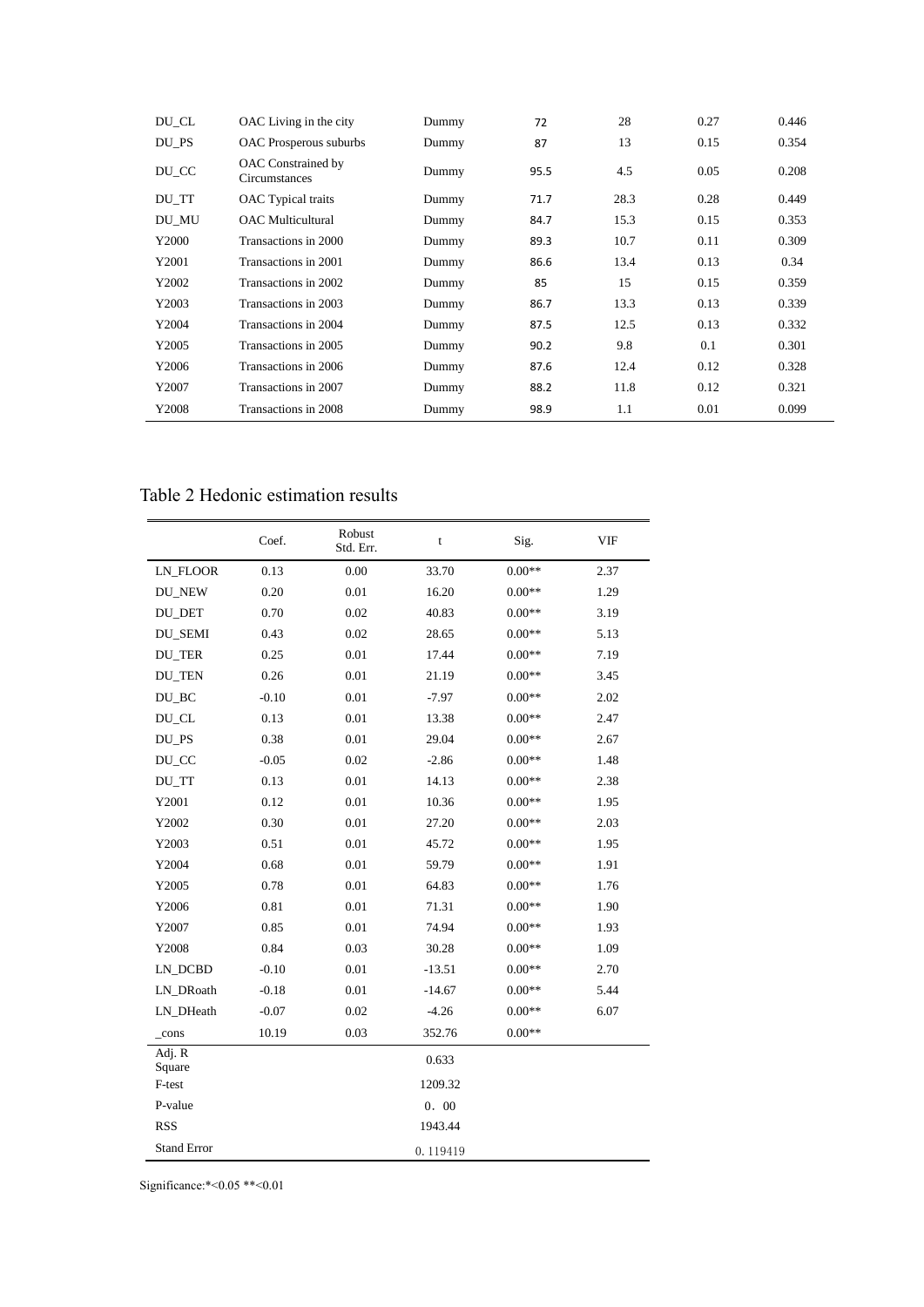| Number of Clusters | Schwarz's<br>Bayesian<br>Criterion<br>(BIC) | <b>BIC</b><br>Changea | Ratio of BIC<br>Changesb | Ratio of<br>Distance<br>Measuresc |
|--------------------|---------------------------------------------|-----------------------|--------------------------|-----------------------------------|
| 1                  | 316823.28                                   |                       |                          |                                   |
| $\overline{2}$     | 172256.88                                   | $-144566.40$          | 1.00                     | 2.49                              |
| 3                  | 114410.82                                   | $-57846.06$           | 0.40                     | 2.45                              |
| $\overline{4}$     | 91102.34                                    | $-23308.48$           | 0.16                     | 1.48                              |
| 5                  | 75539.26                                    | $-15563.08$           | 0.11                     | 1.72                              |
| 6                  | 66699.48                                    | $-8839.78$            | 0.06                     | 1.48                              |
| 7                  | 60902.69                                    | $-5796.79$            | 0.04                     | 1.07                              |
| 8                  | 55544.04                                    | $-5358.66$            | 0.04                     | 1.68                              |

Table 3 Cluster results on street segments

Table 4 Description of street features in each subgroup

|                   |         | Subgroup 1 |         | Subgroup 2 |         | Subgroup 3 |
|-------------------|---------|------------|---------|------------|---------|------------|
|                   | Mean    | Std. Dev.  | Mean    | Std. Dev.  | Mean    | Std. Dev.  |
| <b>BE R400M</b>   | 0.07    | 0.27       | 1.75    | 0.51       | 2.15    | 0.42       |
| CL_R400M          | 15.91   | 8.95       | 24.54   | 10.50      | 45.55   | 13.10      |
| <b>BE R800M</b>   | 0.05    | 0.24       | 2.53    | 0.50       | 3.17    | 0.37       |
| CL_R800M          | 39.38   | 27.38      | 52.60   | 24.95      | 109.84  | 29.29      |
| <b>BE_R1200M</b>  | 0.06    | 0.27       | 2.94    | 0.54       | 3.71    | 0.42       |
| <b>CL_R1200M</b>  | 74.54   | 50.95      | 91.46   | 42.31      | 192.16  | 42.98      |
| <b>BE R1600M</b>  | 0.07    | 0.29       | 3.21    | 0.59       | 4.06    | 0.47       |
| <b>CL_R1600M</b>  | 117.21  | 75.27      | 140.48  | 64.71      | 285.01  | 53.16      |
| <b>BE_R2000M</b>  | 0.08    | 0.33       | 3.41    | 0.62       | 4.30    | 0.52       |
| <b>CL_R2000M</b>  | 165.02  | 99.71      | 193.07  | 85.77      | 378.65  | 62.45      |
| <b>BE R2500M</b>  | 0.08    | 0.34       | 3.60    | 0.65       | 4.53    | 0.57       |
| <b>CL_R2500M</b>  | 228.68  | 128.45     | 261.59  | 107.46     | 491.71  | 68.71      |
| <b>BE_R3000M</b>  | 0.09    | 0.35       | 3.76    | 0.67       | 4.70    | 0.62       |
| <b>CL_R3000M</b>  | 296.79  | 153.24     | 336.86  | 128.37     | 599.33  | 73.96      |
| <b>BE R4000M</b>  | 0.10    | 0.40       | 4.01    | 0.72       | 4.95    | 0.70       |
| <b>CL_R4000M</b>  | 445.68  | 197.09     | 506.70  | 166.60     | 799.50  | 79.73      |
| <b>BE_R5000M</b>  | 0.10    | 0.39       | 4.18    | 0.76       | 5.15    | 0.73       |
| <b>CL R5000M</b>  | 600.94  | 239.34     | 678.58  | 196.28     | 1007.08 | 88.01      |
| <b>BE_R6000M</b>  | 0.09    | 0.40       | 4.32    | 0.79       | 5.29    | 0.77       |
| <b>CL_R6000M</b>  | 763.43  | 262.77     | 847.98  | 210.38     | 1216.85 | 97.80      |
| <b>BE_R7000M</b>  | 0.10    | 0.42       | 4.42    | 0.82       | 5.41    | 0.80       |
| <b>CL R7000M</b>  | 918.37  | 273.59     | 1009.93 | 218.79     | 1408.54 | 104.06     |
| <b>BE_R8000M</b>  | 0.10    | 0.41       | 4.49    | 0.85       | 5.49    | 0.83       |
| <b>CL_R8000M</b>  | 1043.39 | 281.19     | 1143.76 | 230.91     | 1550.48 | 104.00     |
| <b>BE_R10000M</b> | 0.10    | 0.40       | 4.56    | 0.91       | 5.56    | 0.88       |
| CL_R10000         | 1217.10 | 272.17     | 1321.03 | 222.69     | 1691.42 | 94.45      |
| BE_N              | 0.03    | 0.19       | 4.58    | 1.00       | 5.58    | 0.89       |
| CL N              | 1341.88 | 223.71     | 1445.13 | 182.86     | 1757.27 | 92.78      |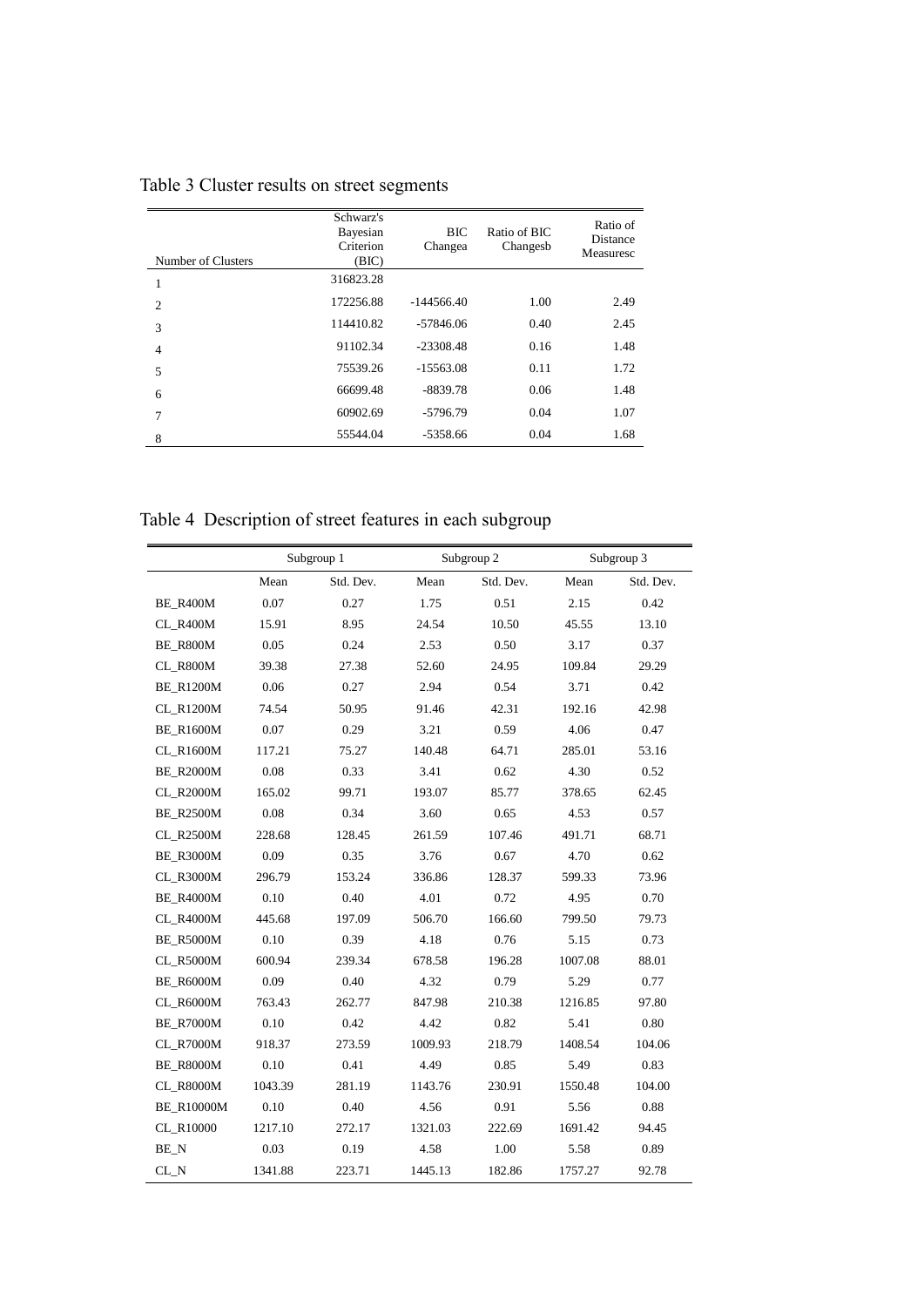|                |           | Subgroup 1 |           |           | Subgroup 2 |           |           | Subgroup 3 |           |
|----------------|-----------|------------|-----------|-----------|------------|-----------|-----------|------------|-----------|
| $\mathbf N$    |           | 8615       |           |           | 4002       |           |           | 3680       |           |
| % of Total     |           | 52.9       |           |           | 24.6       |           |           | 22.6       |           |
|                | ${\bf N}$ | Percent    | Mean      | ${\bf N}$ | Percent    | Mean      | ${\bf N}$ | Percent    | Mean      |
| <b>PRICE</b>   | 8615      | 100.00%    | 148772.92 | 3720      | 100.00%    | 124949.99 | 3680      | 100.00%    | 127166.22 |
| FLOOR_AREA     | 8615      | 100.00%    | 895.93    | 3720      | 100.00%    | 128.26    | 3680      | 100.00%    | 193.24    |
| <b>DU_NEW</b>  | 573       | 6.70%      | 0.07      | 219       | 5.50%      | 0.05      | 240       | 6.50%      | 0.07      |
| DU_DE          | 545       | 6.30%      | 0.06      | 345       | 8.60%      | 0.09      | 538       | 14.60%     | 0.15      |
| DU SEMI        | 1104      | 12.80%     | 0.13      | 1056      | 26.40%     | 0.26      | 1248      | 33.90%     | 0.34      |
| <b>DU_TER</b>  | 5160      | 59.90%     | 0.60      | 2155      | 53.80%     | 0.54      | 1379      | 37.50%     | 0.37      |
| <b>DU_FLAT</b> | 1806      | 21.00%     | 0.21      | 446       | 11.10%     | 0.11      | 515       | 14.00%     | 0.14      |
| DU TEN         | 6616      | 76.80%     | 0.77      | 3295      | 82.30%     | 0.82      | 2845      | 77.30%     | 0.77      |
| DU_BC          | 148       | 1.70%      | 0.02      | 760       | 19.00%     | 0.19      | 874       | 23.80%     | 0.24      |
| DU_CL          | 3715      | 43.10%     | 0.43      | 483       | 12.10%     | 0.12      | 369       | 10.00%     | 0.10      |
| DU PS          | 743       | 8.60%      | 0.09      | 566       | 14.10%     | 0.14      | 804       | 21.80%     | 0.22      |
| DU_CC          | 84        | 1.00%      | 0.01      | 302       | 7.50%      | 0.08      | 349       | 9.50%      | 0.09      |
| DU_TT          | 2410      | 28.00%     | 0.28      | 1207      | 30.20%     | 0.30      | 999       | 27.10%     | 0.27      |
| DU MU          | 1515      | 17.60%     | 0.18      | 684       | 17.10%     | 0.17      | 285       | 7.70%      | 0.08      |
| Y2000          | 887       | 10.30%     | 0.10      | 436       | 10.90%     | 0.11      | 421       | 11.40%     | 0.11      |
| Y2001          | 1197      | 13.90%     | 0.14      | 505       | 12.60%     | 0.13      | 479       | 13.00%     | 0.13      |
| Y2002          | 1299      | 15.10%     | 0.15      | 585       | 14.60%     | 0.15      | 501       | 13.60%     | 0.14      |
| Y2003          | 1081      | 12.50%     | 0.13      | 544       | 13.60%     | 0.14      | 511       | 13.90%     | 0.14      |
| Y2004          | 996       | 11.60%     | 0.12      | 527       | 13.20%     | 0.13      | 490       | 13.30%     | 0.13      |
| Y2005          | 838       | 9.70%      | 0.10      | 427       | 10.70%     | 0.11      | 356       | 9.70%      | 0.10      |
| Y2006          | 1111      | 12.90%     | 0.13      | 457       | 11.40%     | 0.11      | 452       | 12.30%     | 0.12      |
| Y2007          | 1114      | 12.90%     | 0.13      | 475       | 11.90%     | 0.12      | 438       | 11.90%     | 0.12      |
| Y2008          | 92        | 1.10%      | 0.01      | 46        | 1.10%      | 0.01      | 32        | 0.90%      | 0.01      |
| LN DCBD        | 8615      | 100.00%    | 0.42      | 4002      | 100.00%    | 1.01      | 3680      | 100.00%    | 1.26      |
| LN DROATH      | 8615      | 100.00%    | 0.66      | 4002      | 100.00%    | 0.75      | 3680      | 100.00%    | 0.83      |
| LN DHEALTH     | 8615      | 100.00%    | 0.83      | 4002      | 100.00%    | 1.04      | 3680      | 100.00%    | 1.14      |

## Table 5 Description of each subgroup

## Table 6 Estimations of each subgroup

|          | subgroup 1 |           | subgroup 2 |           | subgroup 3 |           |
|----------|------------|-----------|------------|-----------|------------|-----------|
|          | Coeff.     | t         | Coeff.     |           | Coeff.     |           |
| LN FLOOR | 0.18       | $30.75**$ | 0.15       | $11.30**$ | 0.02       | $2.59**$  |
| DU NEW   | 0.19       | 8.99**    | 0.14       | $5.84**$  | 0.29       | $11.94**$ |
| DU DET   | 0.60       | $17.45**$ | 0.68       | $19.00**$ | 0.73       | $21.45**$ |
| DU SEMI  | 0.38       | $12.22**$ | 0.44       | $13.53**$ | 0.37       | $13.18**$ |
| DU TER   | 0.19       | $6.62**$  | 0.27       | $8.3**$   | 0.17       | $6.12**$  |
| DU TEN   | 0.41       | $15.33**$ | 0.13       | $5.85**$  | 0.14       | $5.95**$  |
| DU BC    | $-0.07$    | $-2.56*$  | $-0.03$    | $-1.36$   | $-0.01$    | $-0.62$   |
| DU CL    | 0.14       | $11.29**$ | 0.16       | $7.85**$  | 0.09       | $2.94**$  |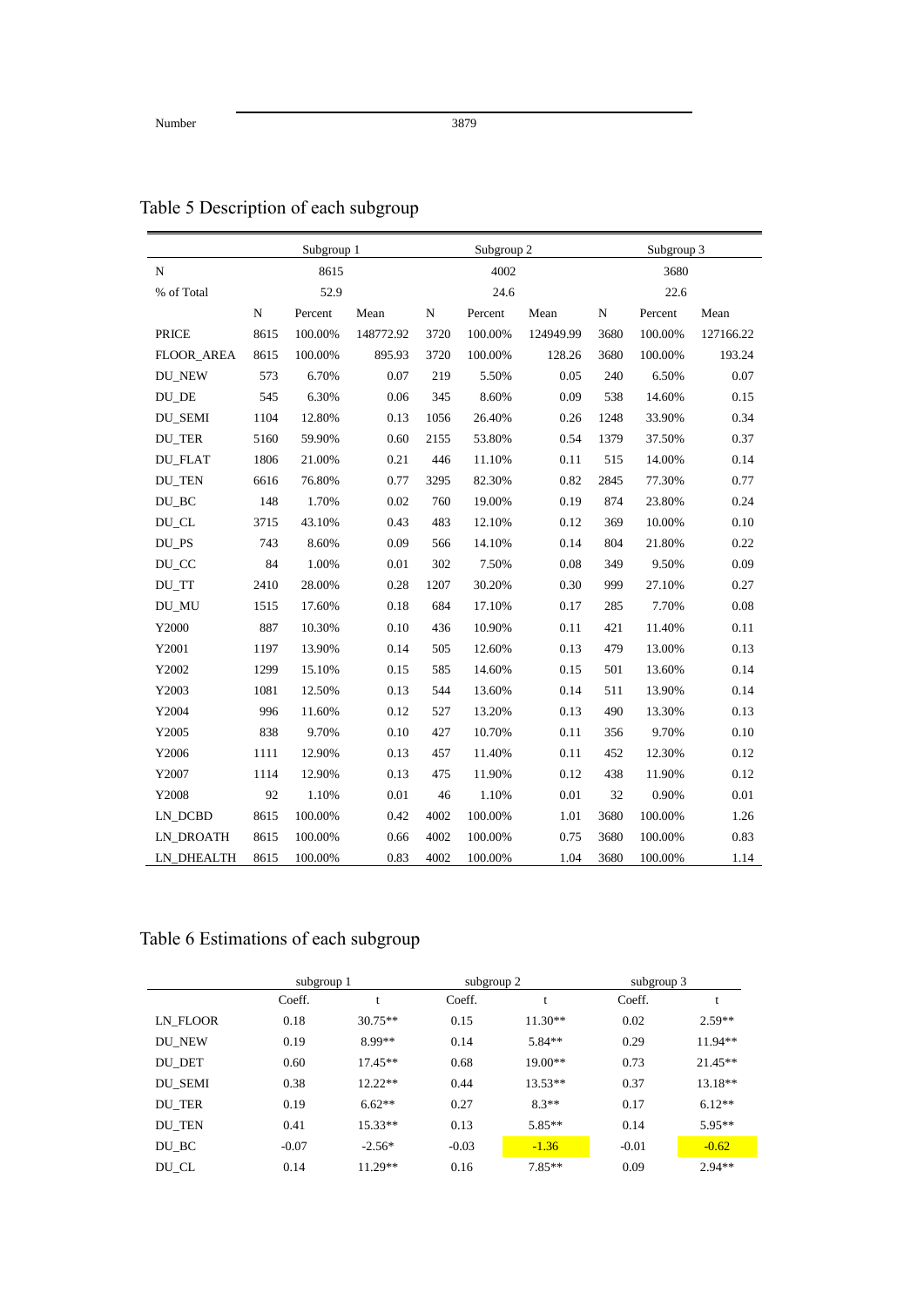| DU_PS              | 0.25    | $11.61**$  | 0.42    | $16.15**$ | 0.46     | $17.76**$ |
|--------------------|---------|------------|---------|-----------|----------|-----------|
| DU_CC              | $-0.06$ | $-1.18$    | $-0.01$ | $-0.49$   | 0.01     | 0.55      |
| DU_TT              | 0.08    | $6.77**$   | 0.19    | 9.79**    | 0.17     | 8.29**    |
| Y2001              | 0.11    | $7.24**$   | 0.09    | $4.33**$  | 0.15     | $6.37**$  |
| Y2002              | 0.31    | 18.98**    | 0.25    | $11.95**$ | 0.30     | $12.55**$ |
| Y2003              | 0.50    | $30.69**$  | 0.51    | $25.55**$ | 0.54     | $23.40**$ |
| Y2004              | 0.69    | 42.49**    | 0.64    | 32.08**   | 0.70     | 29.89**   |
| Y2005              | 0.78    | $47.60**$  | 0.76    | $39.73**$ | 0.83     | $36.32**$ |
| Y2006              | 0.80    | 53.87**    | 0.80    | 42.91**   | 0.85     | 39.92**   |
| Y2007              | 0.83    | 54.54**    | 0.85    | $45.32**$ | 0.91     | $41.93**$ |
| Y2008              | 0.82    | 27.03**    | 0.79    | 15.69**   | 0.97     | 28.12**   |
| LN DCBD            | 0.03    | $2.12*$    | $-0.15$ | $-9.78**$ | $-0.02$  | $-1.15$   |
| LN_DRoath          | $-0.31$ | $-10.82**$ | $-0.13$ | $-6.94**$ | 0.25     | 4.49**    |
| LN DHeath          | 0.12    | $3.82**$   | $-0.13$ | $-4.65**$ | $-0.64$  | $-7.15**$ |
| $_{\rm cons}$      | 9.78    | 232.84**   | 10.25   | 131.76**  | 10.90    | $146.5**$ |
| Adj. R Square      |         | 0.592      |         | 0.679     | 0.721    |           |
| F-test             |         | 566.71     |         | 401.21    | 356.82   |           |
| P-value            |         | 0.00       |         | 0.00      | 0.00     |           |
| <b>RSS</b>         |         | 1088.528   |         | 376.570   | 368.047  |           |
| <b>Stand Error</b> |         | 0.126691   |         | 0.094639  | 0.100642 |           |

Significance:\*<0.05 \*\*<0.01

#### Table 7 Chow test for street features specification

| Segments                              | Chow       |  |
|---------------------------------------|------------|--|
| Subgroup 1 with Subgroup 2            | $178.45**$ |  |
| Subgroup 1 with Subgroup 3            | $178.01**$ |  |
| Subgroup 2 with Subgroup 3            | $534.52**$ |  |
| ** indicates significance at 1% level |            |  |

Note: in order to test for the differences in housing prices between submarkets, we used a Chow test for structural instability (parameter constancy) over space (more information on the Chow test is found in the appendix).

| Table 8 Estimations results for building type specification |  |
|-------------------------------------------------------------|--|
|                                                             |  |

| Dwelling<br>type |       | square | r-<br>statistics | <b>RSS</b> | Stand<br>Error | Significant variables                                                                                                                        | Numbers<br>of<br>variables |
|------------------|-------|--------|------------------|------------|----------------|----------------------------------------------------------------------------------------------------------------------------------------------|----------------------------|
| Flat             | 2767  | 0.630  | 253.37           | 324451     | 0.118111       | LN FLOOR,DU NEW,DU TEN, DU CL,<br>DU PS, DU TT, Y2001, Y2002,<br>Y2003, Y2004, Y2005, Y2006, Y2007, Y2008,<br>LN DCBD, LN DHealth            | 16                         |
| Detached         | 1428. | 0.625  | 117.31           | 170.720    | 0.121250       | LN FLOOR, DU NEW, DU TEN, DU CL,<br>DU_PS, DU_CC, DU_TT, Y2001, Y2002, Y2003,<br>Y2004, Y2005, Y2006, Y2007, Y2008,<br>LN DRoath, LN DHealth | 15                         |